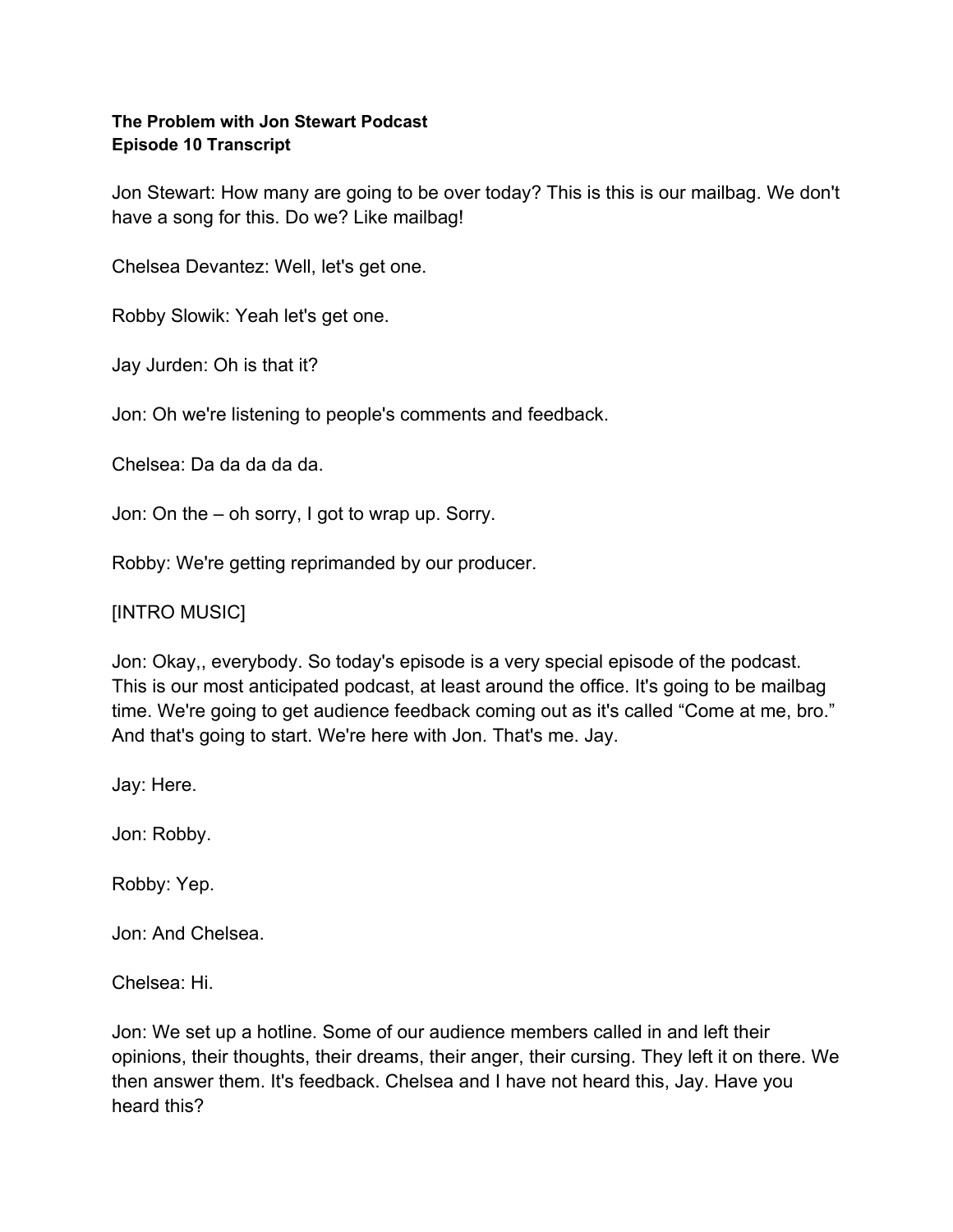Jay: I have not heard flying in blind.

Jon: So Jay, Chelsea and I are flying in blind. Robby, on the other hand, has – did you curate these or you?

Robby: Yes. I-

Jon: Did you have to sift through them?

Robby: – Yeah. So our coordinator, Norma and then Caroline, she's one of the PA's, they sifted through like hundreds –

Chelsea: Yeah, how many did we get?

Robby: – Oh, three, 400. We got 400-

Chelsea: And we capped the voicemail too right like –

Robby: We did cap it yeah.

[JAY LAUGHS]

Chelsea: Like so there might have been more than 400, but we said no –

Jay: There was a day where they said, "Stop."

Chelsea: Yeah.

Jay: "Stop calling."

Jon: Is that what the kids mean by no cap?

[LAUGHS]

Chelsea: No.

Chelsea: That is not.

Robby: No.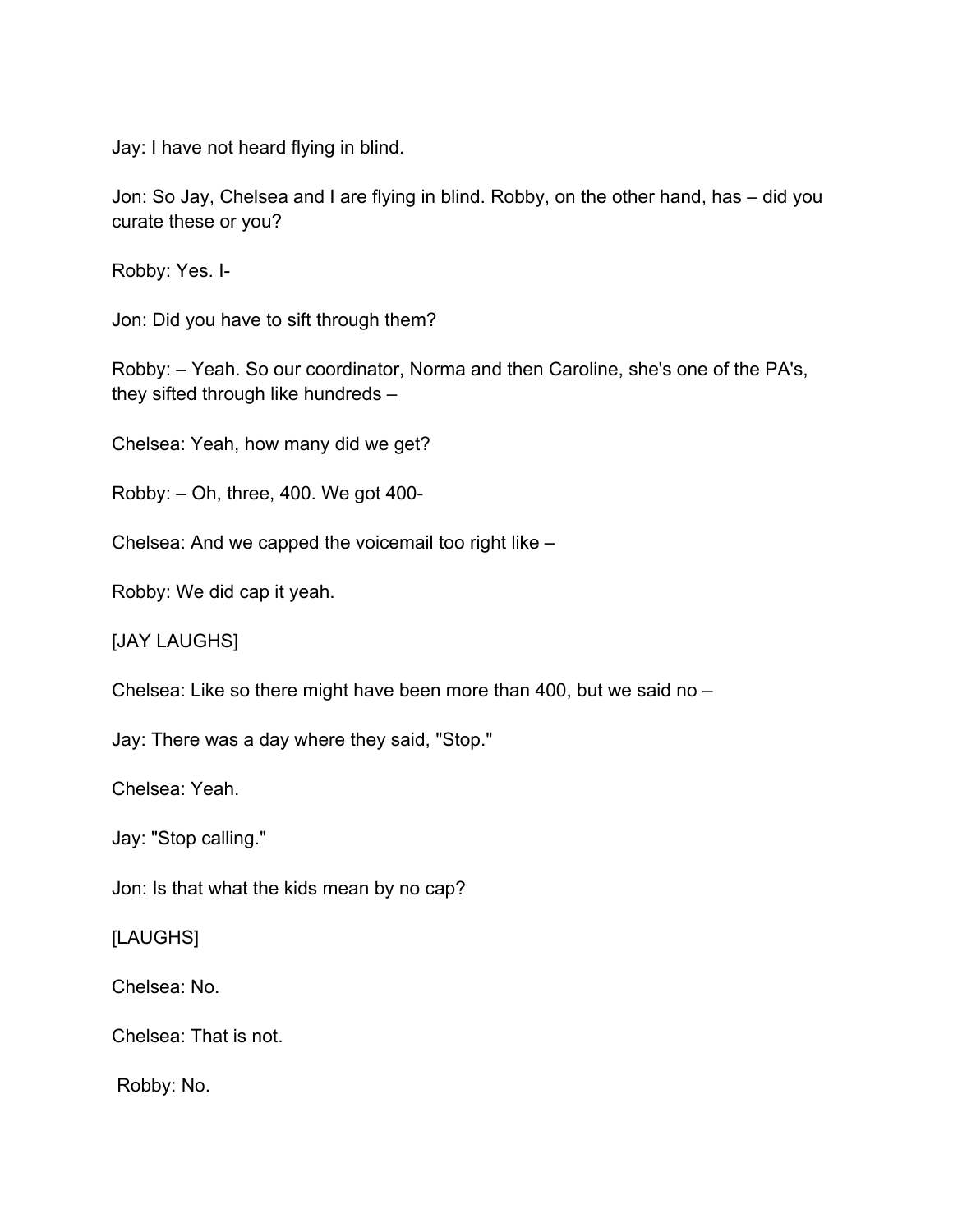Jon: All right. I didn't –

Jay: Big cap on that meaning no cap.

Jon: Big cap, no cap. Robby is someone who has seen the continuum of this.

Robby: Yes.

Jon: I assume it runs the gamut generally because this is what happens to me in my regular life from overly praising to the death penalty.

[JAY LAUGHS]

Robby: So this was I will say, you're unbelievably annoying because we were like, this is called Come at me, bro.

Jon: Come at me, bro.

Robby: What's your problem with the problem? Let Jon Stew have it.

Jon: You got a problem?

Robby: Yeah, that's exactly. That's it. And what we got was like 300 voice messages like, "Thank you so much."

Jay: Oh no.

[JON LAUGHS]

Robby: "For all that you do."

[LAUGHS]

Robby: And it's like, I can't – play these. It would be the Kim Jong UN Radio Hour.

[LAUGHS]

Jon: Oh my God.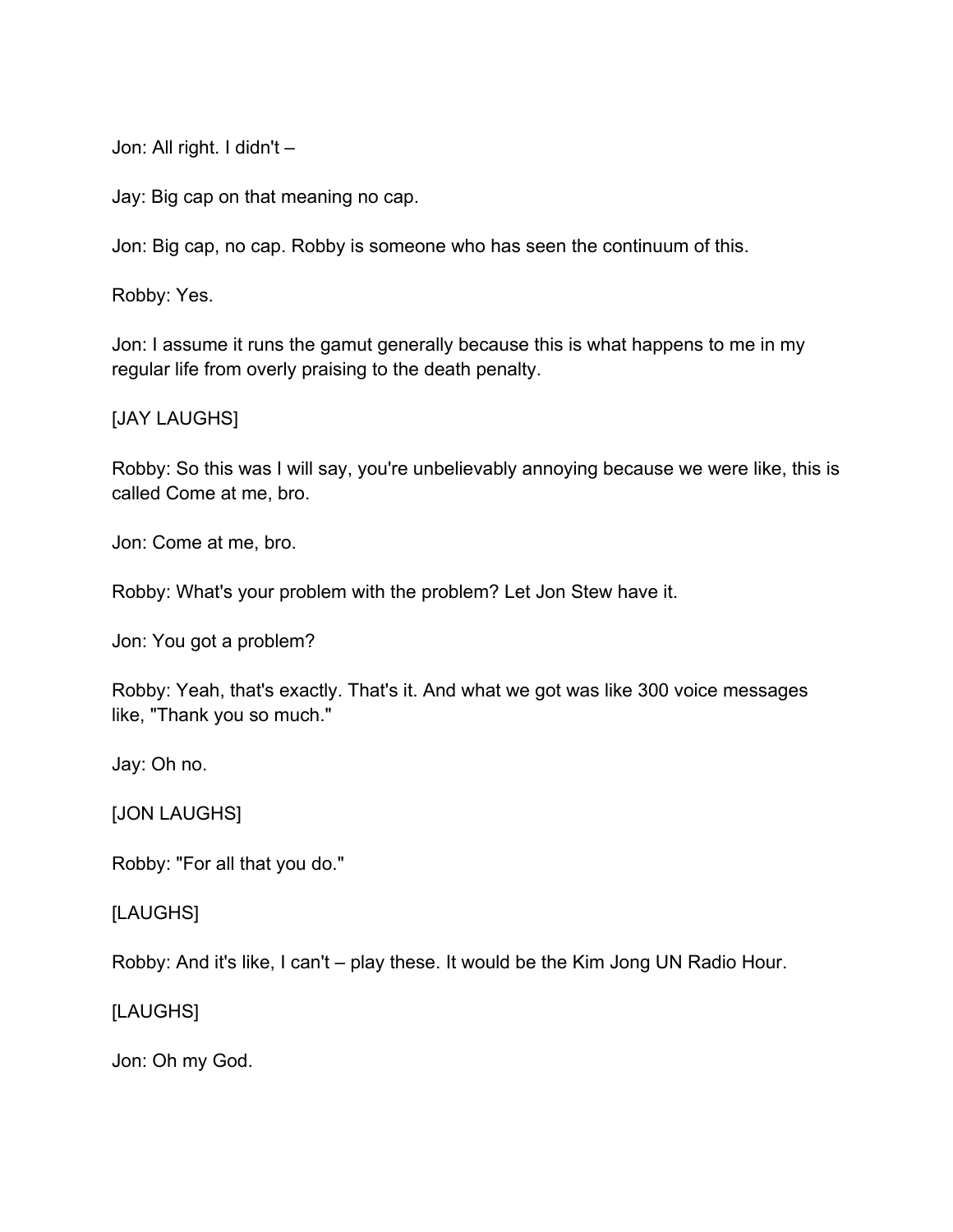Robby: If we played these for you.

Jon: That's hilarious.

Robby: So Caroline, one of the PA's, took it on herself to try to drum some of this stuff up, so she went to reddit –

Jon: Stirred the pot a little bit.

Robby:  $-$  Stirred the pot one  $-$ 

Jon: Chum the water.

Robby: – Exactly. Yes. So she went to read it the septic tank of the internet. And she went to these conservative subreddits and she's like that corporate shill Jon Stewart's back again –

#### [JON LAUGHS]

Jay: Wait a second, she found my account.

Robby: – Yeah.

Chelsea: Oh my God.

Jon: Aw this is awesome.

Robby: "He's like Pitching is liberal trash all around. He's never been – " By the way, it really spewed out of her, like it came very naturally.

[JAY LAUGHS]

Jon: Really? That's exciting.

Robby: She's like –

Chelsea: She dropped the hotline number?

Robby: Yes and she's like, "I found I dug around. I found a number you can call to let him know how you feel."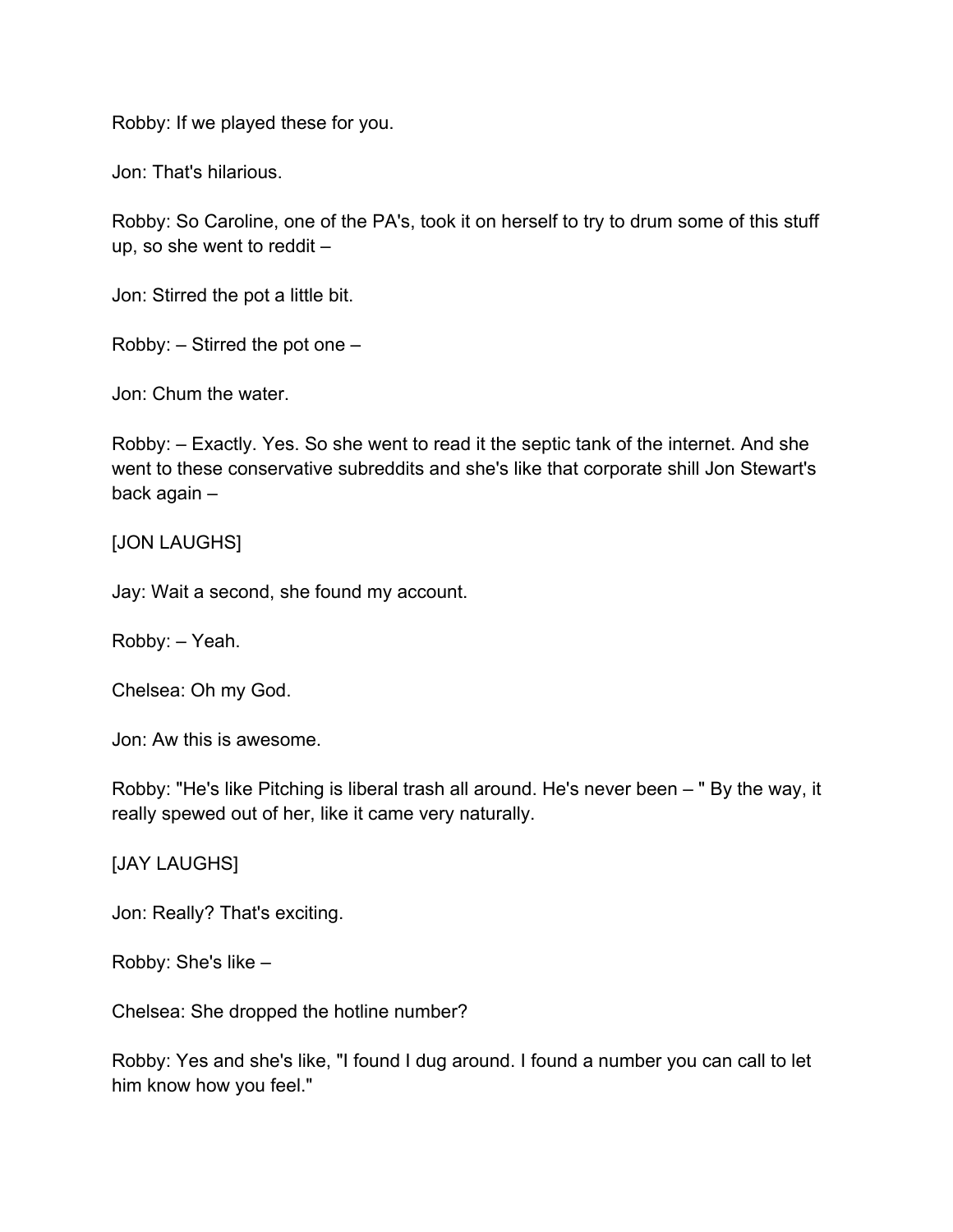[JAY LAUGHS].

Jon: No?

Robby: Yeah.

Jon: She went Project Veritas on that shit.

Robby: And then that thread got like dozens and dozens of comments.

Jon: Nice.

Robby: That's like, "I watched the first episode and I was so touched."

[LAUGHS].

Jay: Wait, so Caroline went BlacKkKlansman? Caroline went BlacKkKlansman on this.

Robby: Yeah, exactly. And then all of the responses were like, "Jon is a treasure. How dare you – " We couldn't even drum it up.

Jon: You couldn't even get subreddits?

Robby: No. Even the subreddits of, like, very conservative people that outwardly hate you.

Jon: Well, I'm excited. This is the largest buildup. [LAUGHS]. This is going to be –

Jay: It also sucks that we radicalize a PA to get this.

[JON LAUGHS].

Robby: That's true.

Jay: I'm sorry that we lost one.

Chelsea: She actually left the show.

Robby: Yes.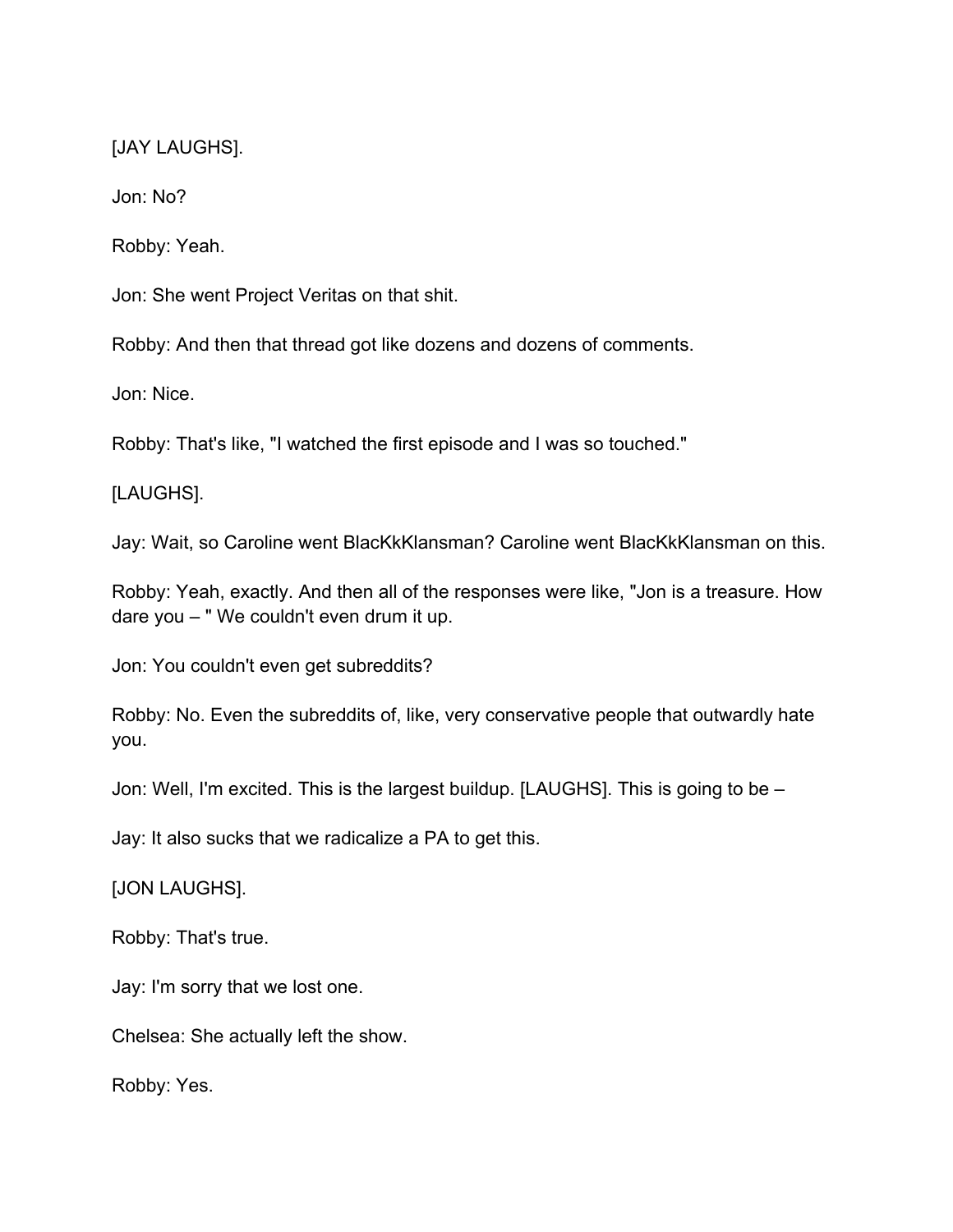Chelsea: She's working on the Greg Gutfeld comedy hour.

Jay: Yeah.

Robby: Well, let's kick it off shall we?

Jon: All right. Let's do it, man.

Robby: All right.

Jon: Let's do it. Here we go.

Robby: So let's kick off –

Jon: Set it up, Robby. You're going to DJ.

Robby: – I'm deejaying it. So there was some criticism when there was some, it was unfortunately constructive and thoughtful which is annoying.

Jon: Oh boy.

Robby: But let's get let's get into it.

Jon: All right.

Robby: We'll kick it off with Chase from Iowa, who has a question that I think is on a lot of people's minds.

Jon: All right, Chase.

#### [VOICEMAIL CLIP]

Caller: "Hey, Jon, big fan."

Jon: Good start.

Caller: "I'm just wondering one thing."

Jon: Yeah.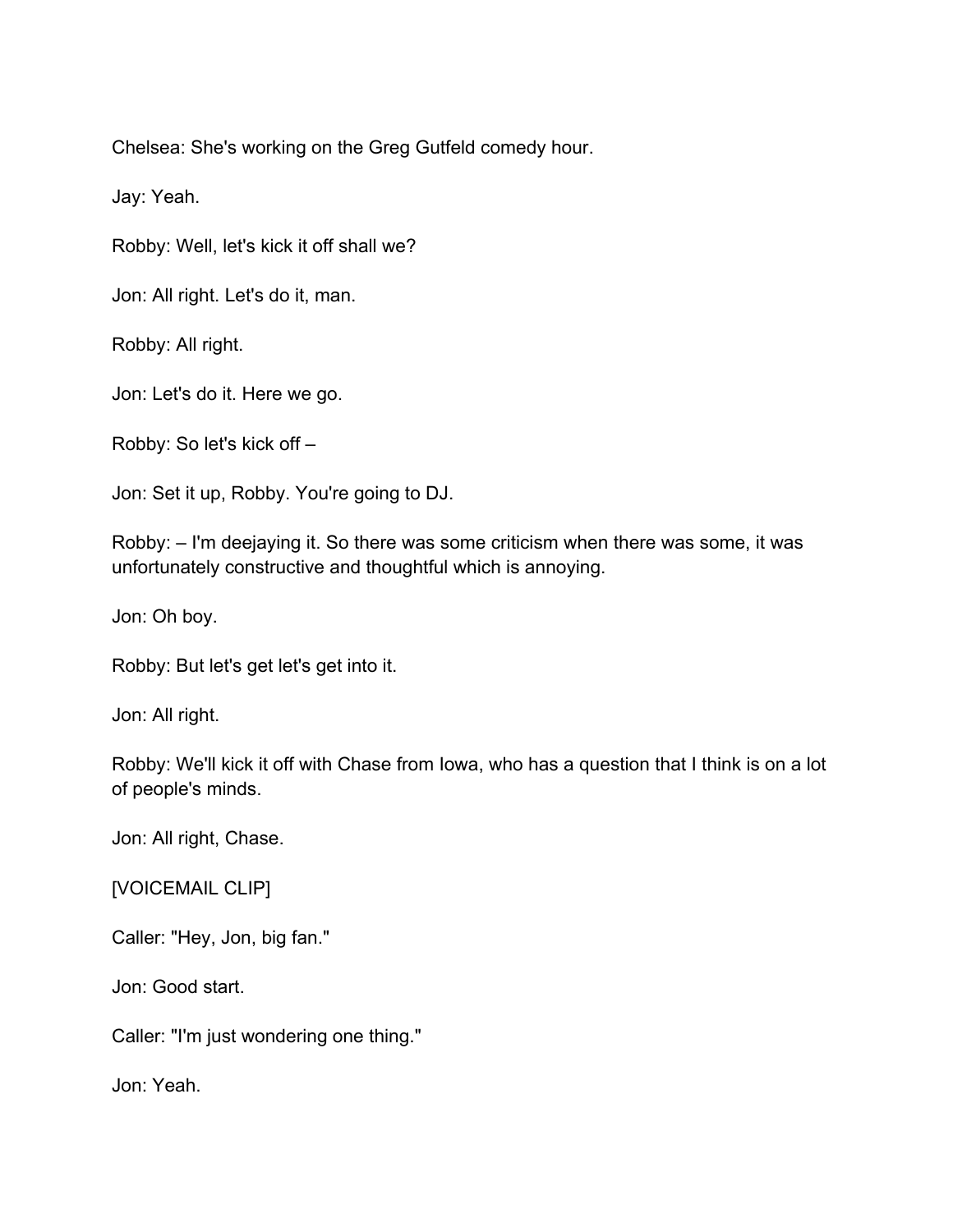Caller: "How much do you weigh?" –

### [JON LAUGHS]

Caller: – "I just am genuinely curious. Are you? Are you a solid human or are you frail like the Queen of England? There's going to be no in between, in my personal opinion."

### [VOICEMAIL CLIP ENDS]

Jon: First of all, it's a question that's on more minds than just Chase's –

### [LAUGHS]

Jon: – Because I hear that a lot and I can- I can tell Chase he's from Iowa, which is, you know, it's the heartland.

Jay: Cornfed, Chase.

Jon: It's America's food basket. And it's so so I can see where that concern would come from. I think what I would say to Chase is I'm far closer to the Queen of England than I am comfortable with –

#### [LAUGHS]

Jon: – That there was a time in my life where if you were to suggest that I was in any way physically resembling the Queen of England, I would scoff.

#### [CHELSEA LAUGHS]

Jon: Now, when you suggest it I'm like, Yeah, I don't think I could even put it on that crown she wears, I'd be like, that'd be a lot.

#### [LAUGHS]

Chelsea: You know what –

Jon: That would – That'd be a lot for my head muscles.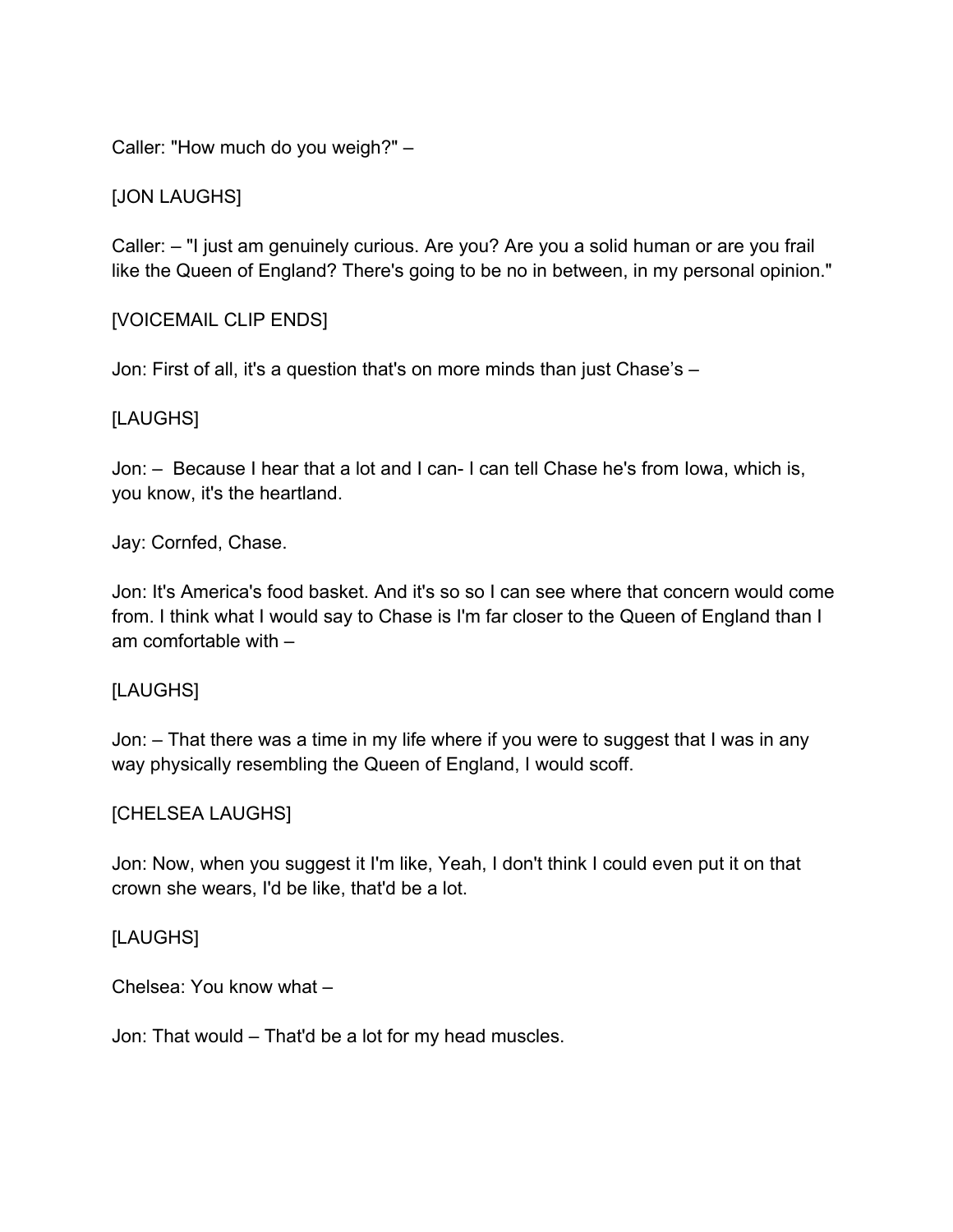Chelsea: You know what I love about this voicemail. It's just so nice to see a man on TV get bullied for his weight. You know, it's usually the women taking this hit.

Robby: We've come so far.

[JAY LAUGHS].

Chelsea: And I just – I just love to see the equality happening right here.

Jon: Can I tell you what the bullying is? It's not about the amount. I think what he's suggesting is, are your bones hollow, like a seagull? Like, I think he's, I think he's almost bullying me for lack of weight.

Chelsea: Yeah. Oh yeah.

Robby: Yes. Yes.

Jon: And maybe even concern that with climate change –

Jay: Oh yes.

Jon: And the increased –

Chelsea: Food insecurity.

Jon: – Volatility of the weather patterns. Not so much food insecurity, I think he's worried about wind.

Chelsea: Oh [LAUGHS]

Jay: Yes. Yeah, we're going to go. We're going to be down here in a couple of days and just be flying a Jon kite. [LAUGHS]

Jon: I got to tell you, though, it's a great one to start off with because now we've sort of set the parameters for the thing, which is some of the audience thinks I might be dying.

[LAUGHS]

Jay: But Jon –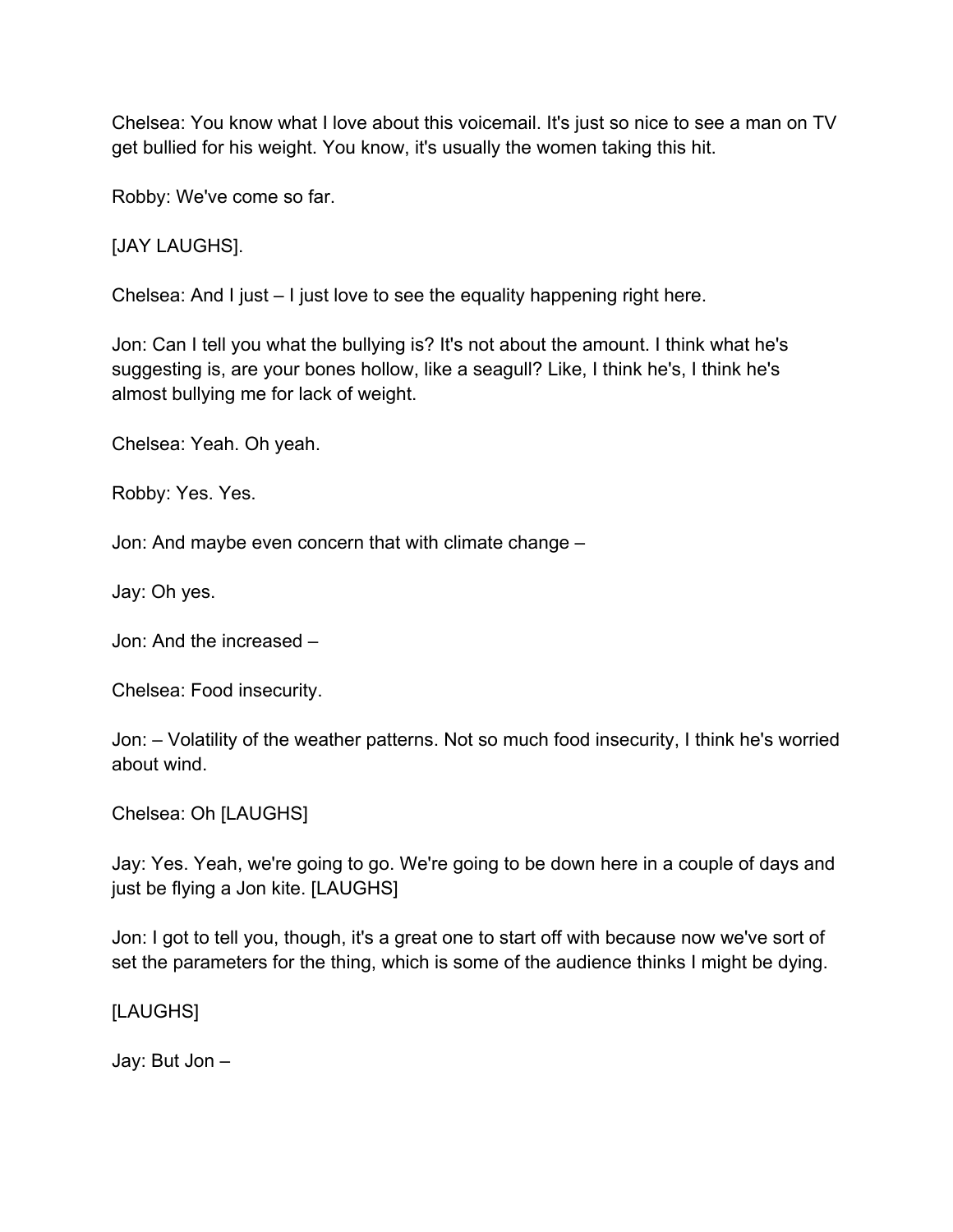Jon: So they're going to go easy.

Jay: – Jon, pivot, pivot. You know what? Actually lose more weight, become the Timothee Chalamet of Gen X. That's who you could be. They could be like, "Look at this."

Jon: Jay –

Jay: "Look at this sexy sexy man.

Jon: – Can I tell you something I've always admired your ability to see the good side.

Jay: Yes!

Jon: To see the positive in this for me to suggest that I'm going to become the Timothee Chalamet of the AARP.

#### [LAUGHS]

Jon: Almost a contradiction in terms.

Robby: Yes.

Jon: But I'm delighted to give it my best shot.

Chelsea: That's a good goal.

Jon: And by the way, around 160.

Jay: Oh, okay.

Jon: Yeah, around 160, by the way, stone.

[LAUGHS]

Jon: No, no, stone.

Robby: Just like the Queen of England.

Jon: That's right.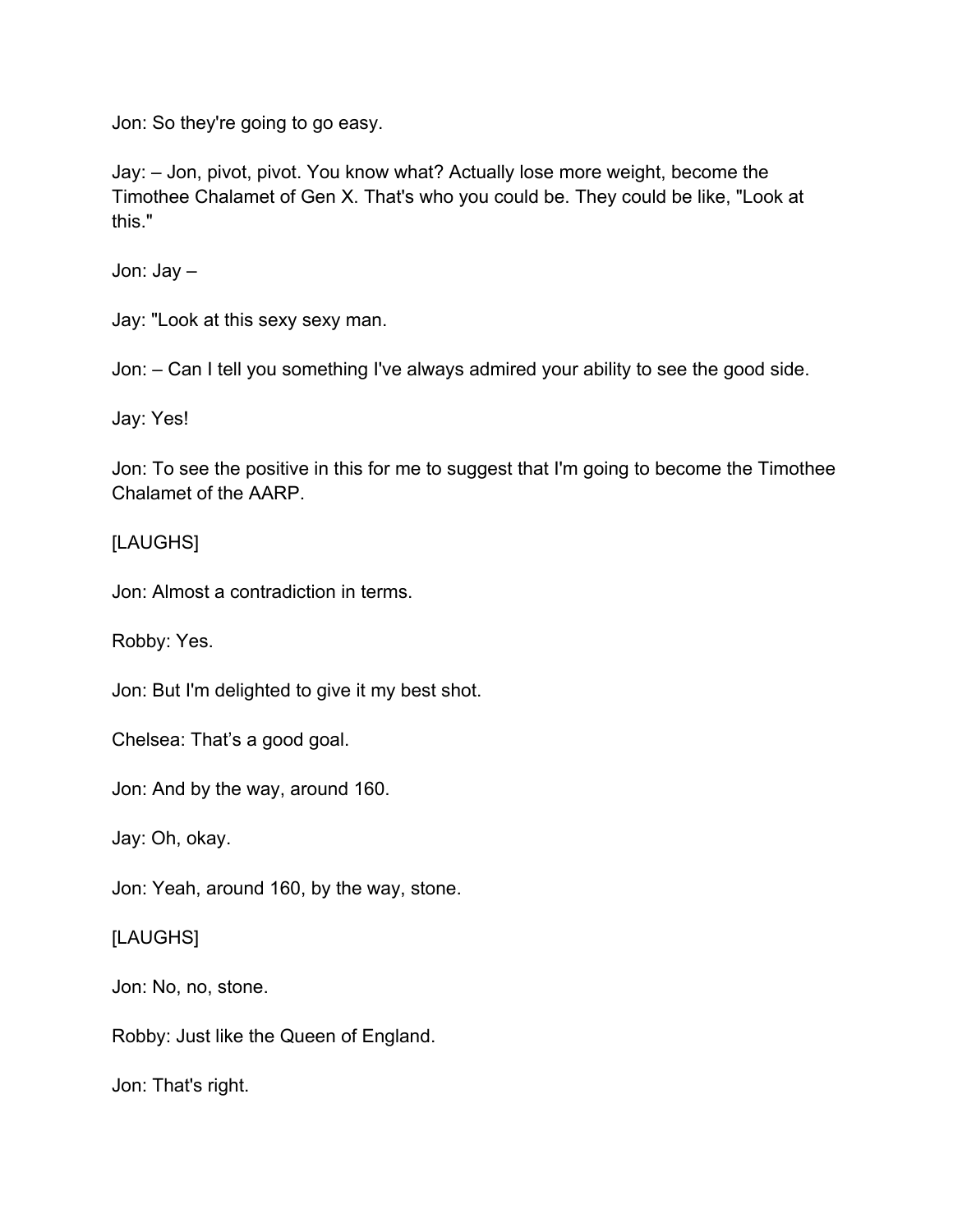Jay: That's what bird swallow to stay heavy.

Jon: I do everything in stone. All right.

Robby: All right. We have –

Jon: Give me another one. Give me another one.

Robby: Next up we have Michael, who I can only assume is from Chicago.

Jon: Wait. Michael Jordan?

[LAUGHS]

Robby: Yes.

Jon: All right. Let's hear.

[VOICEMAIL CLIP]

CALLER: "Hey, Jon and the cast of The Problem with, well, you're doing a lot of amazing work, Jon did famously shit on Chicago style pizza."

Jon: Oh boy.

CALLER: "Well, I understand he's a little jealous being from New Jersey and all."

Jon: Sure.

CALLER: "You guys have tomato pie, which is to Chicago style pizza what Piers Morgan is to journalism."

CALLER: "So thanks everyone – "

Jon: That's a stretch.

Caller: " – that's part of The Problem with but fuck you, Jon Stewart."

[VOICEMAIL CLIP ENDS]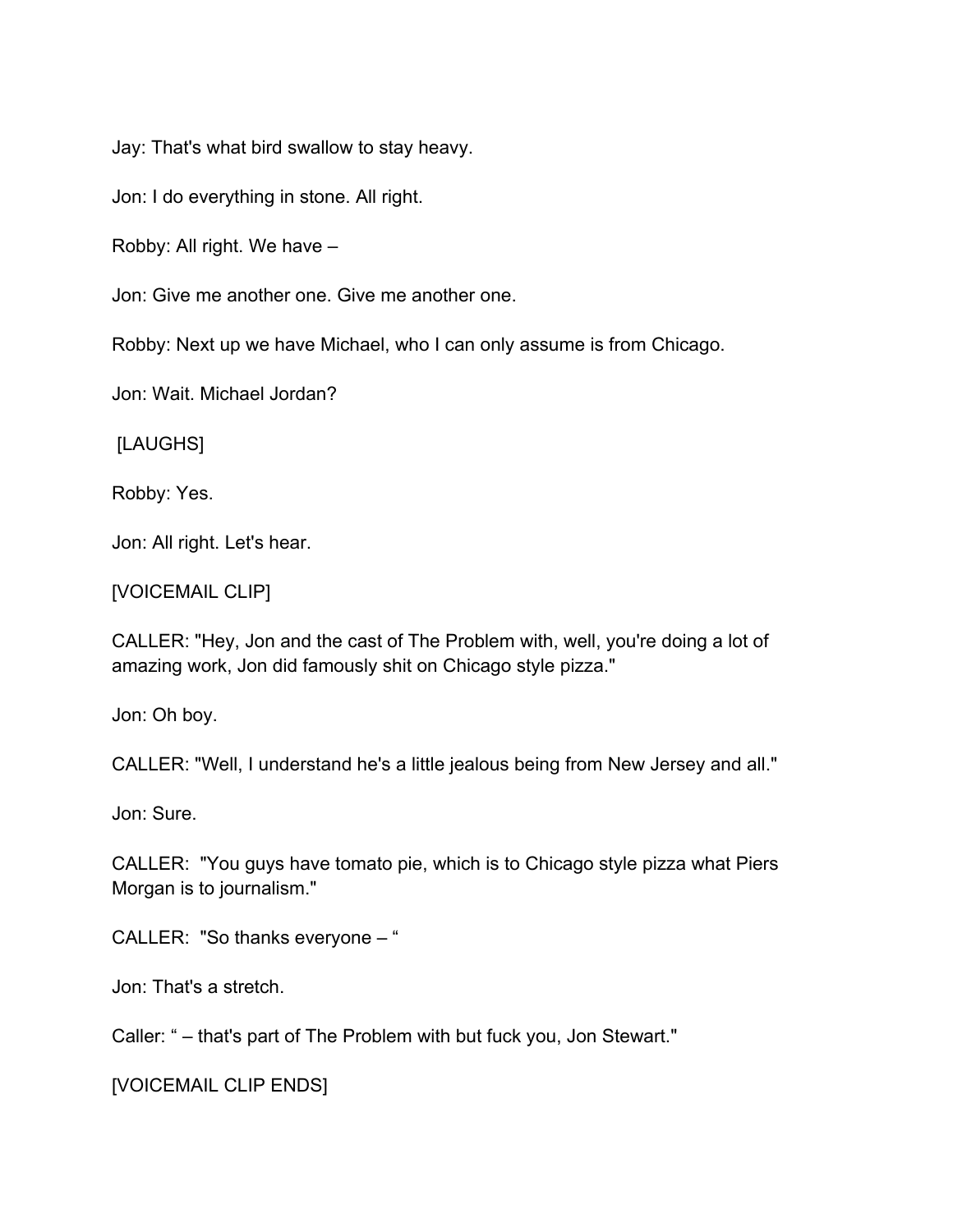Chelsea: Oh.

## [JAY LAUGHS]

Jon: Let me tell you something, it began in the most Midwestern way possible.

Chelsea: So nice.

Jon: With, but also saluting you with the proper, I'd like to address the problem with.

[LAUGHS]

Chelsea: Yeah no.

Jay: Jon and the staff of the problem with.

Jon: Sticking to protocols.

Chelsea: And I like that he made sure he was like everyone else, "great job." It was just you.

Jon: Yeah, it's very few times in life to somebody start off with something that's so adheres to protocol so beautifully that ends with, "And fuck you."

[LAUGHS]

Jay: Yes. Yes, yes, yes.

Jon: It's unusual.

Chelsea: You know, I got to say though, I lived in Chicago for seven years and I'm I'm with him man. Deep dish is where it's at. Chicago style is what's up and fuck you, Jon Stewart.

Jon: No one has ever disputed that it is food.

[LAUGHS]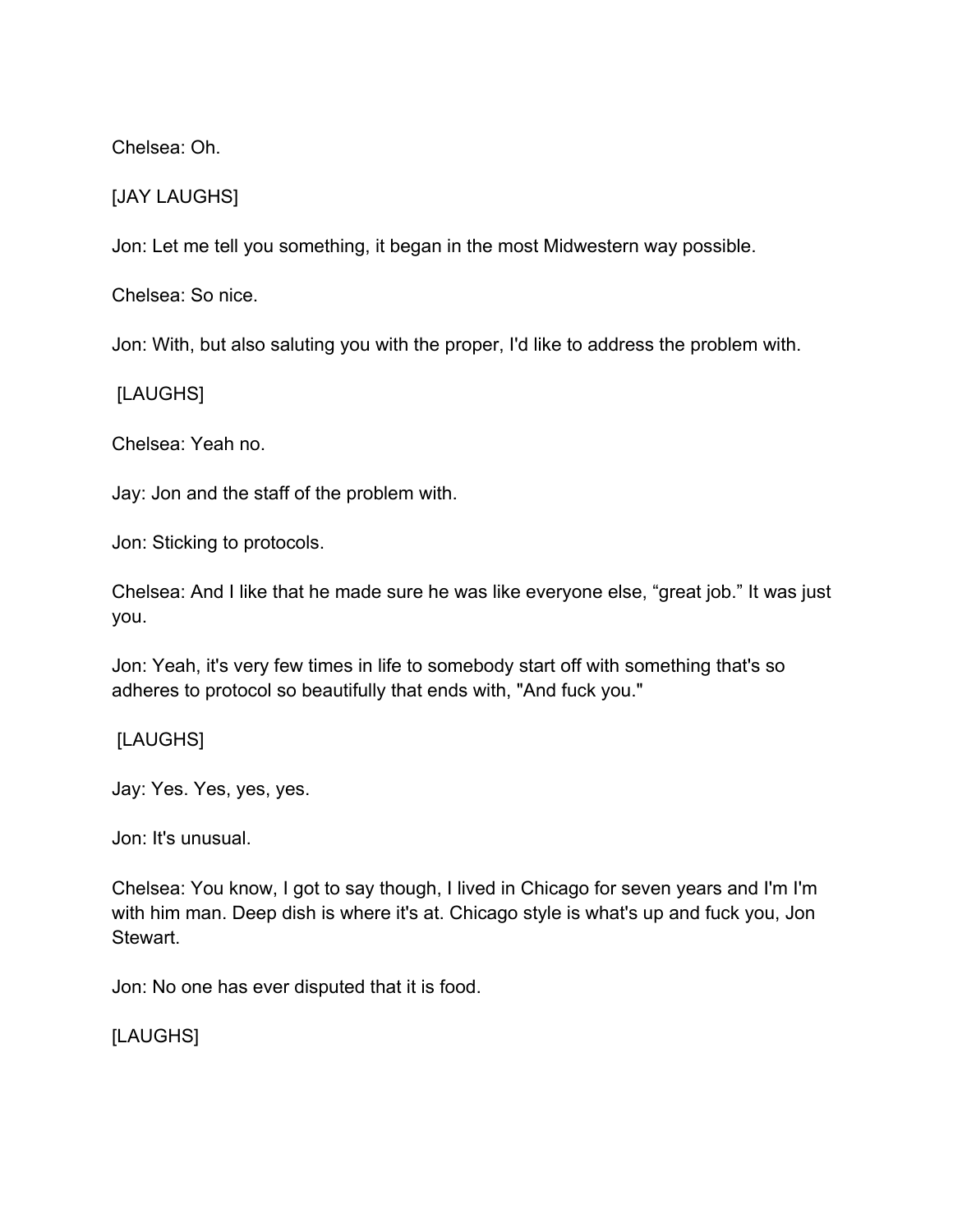Jon: And I've, and I've never in any of this, you know, this is not an Arby's situation where you've challenged your bowels to war.

Jay: Yes.

Jon: The deep dish pizza. The thing that always surprised me about deep dish and I'm going to get in the taste or whether it's pizza which it isn't. It's more when they make it and they come to your table and they make you stare at the cheese pull.

Chelsea: That's the exotica.

Robby: That's the best part.

Chelsea: That's the foreplay of the pizza eating.

Jon: But I'm not –

Jay: I've been in Chicago, there is actual porn there. You don't have to settle for pizza.

Jon: – I was going to say, like, I've been to Vegas and seen magicians make less of a fucking deal –

[LAUGHS]

Jon: – Of making a tiger disappear than a waiter at a deep dish pizza place for the fact that cheese, when heated, has elasticity.

Jay: Ooh.

Chelsea: Wow.

Jon: Yeah, I was just –

Chelsea: Coming at big cheese.

Jon: – Yeah, and I was just like when he pulled it up there, I was like, "You know what, motherfucker? Stay there for 30 seconds and watch what happens? Because guess what? You won't be able to move."

[LAUGHS]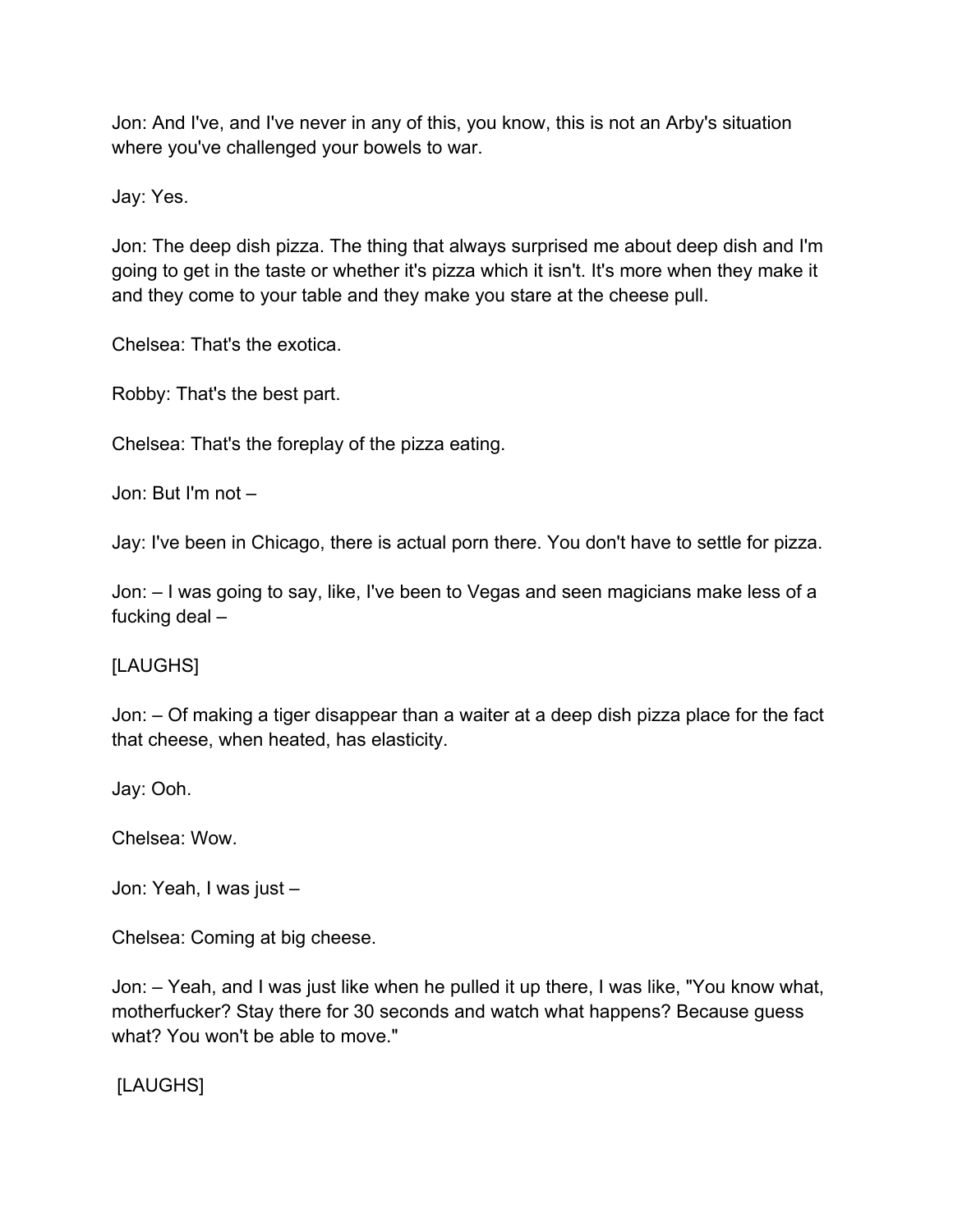Chelsea: Jon and his 160 pounds.

[JON LAUGHS]

Chelsea: You know, I think you maybe need that deep dish. I think these two voicemails go together.

Jon: They do.

Chelsea: You need the deep dish up that.

Jay: I'm going to confess something. Pro deep dish?

Chelsea: Pro deep dish.

Jay: Anti deep dish.

Chelsea: Wow.

Jay: Anti deep dish have written about it. I don't think –

Chelsea: What?

Jay: Yeah, I don't think it –

Chelsea: What a platform.

Jon: Like a dissertation?

Jay: It's a casserole. No!

Jon: It was a casserole.

Jay: It's a casserole, and I love a good casserole, which is what the Midwest does best. But it's very casseroley.

Robby: I just know when I was in Chicago, everyone's like, "You got to check out Lou Malnati's."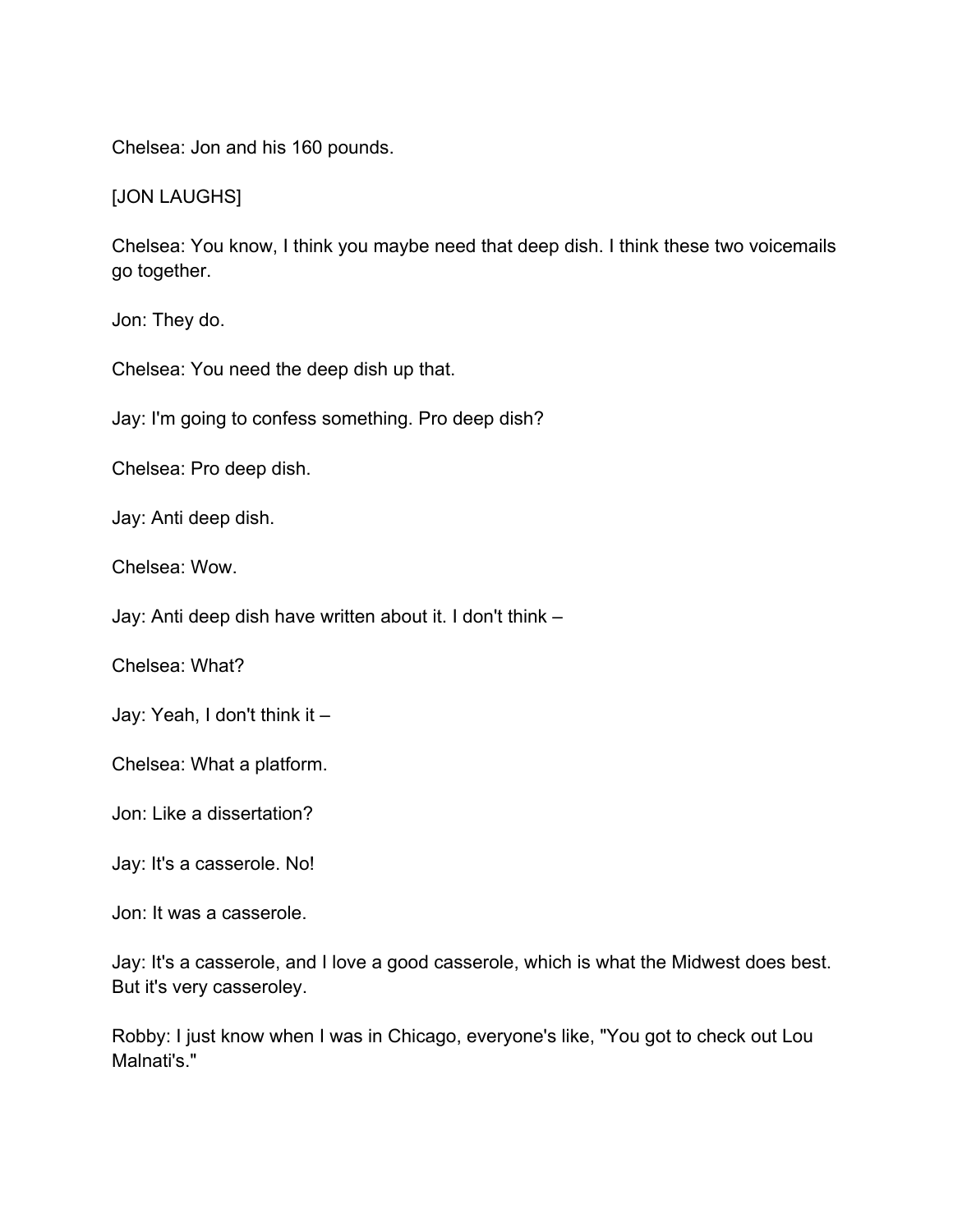Jon: Yeah.

Chelsea: Yeah.

Robby: Which to me –

Jon: Lou Malnati.

Robby: Sounds like Illuminati I was like, "The anti-Semitism in this town." [LAUGHS]

Chelsea: Oh boy, oh boy.

Jon: That's when they pulled out, and there's just one guy in a triangle that comes out of the pie. Here's what's interesting when we did the bit on the show s\*\*\*ting on deep dish pizza as a casserole, as an above ground swimming pool for rats like –

### [LAUGHS]

Jon: – We, you know, did the whole gambit. Really ran through the whole fucking thing. And at the end of the bit, sang the praises of maybe 12 five borough pizza joints from Brooklyn to Staten [Island] from Denino's to Totonno's. You know what I'm saying?

Chelsea: Okay.

Jon: The only people that sent us pizza were from Chicago.

[CHELSEA LAUGHS]

Jay: Oh no.

Chelsea: That's right.

Jon: We got sent just dozens and dozens and dozens of deep dish pizzas. And like New Yorkers like, "Yeah, it's fucking good. But don't think you're getting a discount."

### [LAUGHS]

Jon: Like, meanwhile, the Chicago people were like, "You know, you really s\*\*\* all over this. Try one."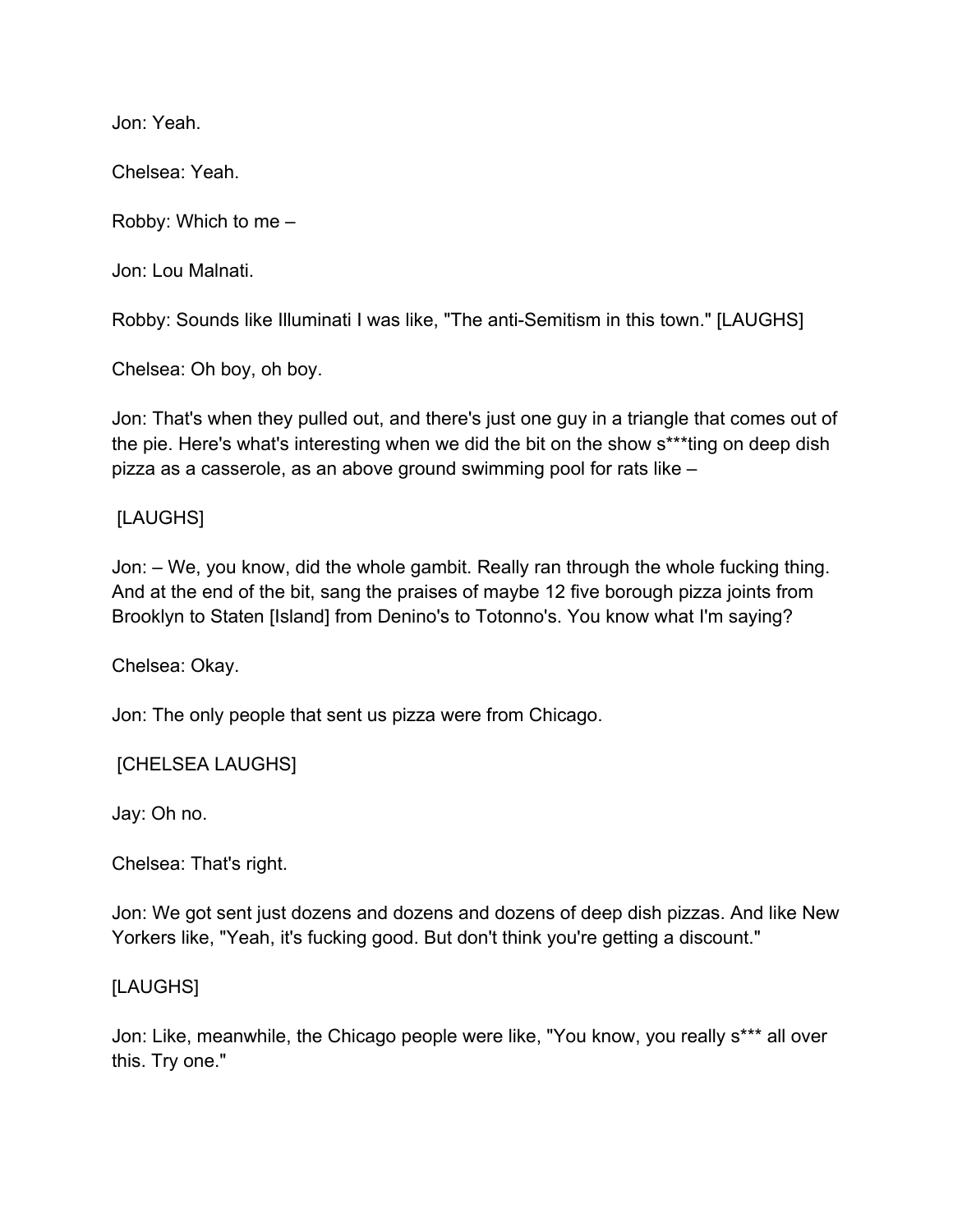Chelsea: "Here's 20 pounds of cheese for free."

Jon: That's right and then Lou Malnati, actually came on the show and I had to taste it in front of them. And because he was there and I'm not crazy about conflict, I was just like, "Mm!"

Chelsea: I'm sorry, did you just say you're not crazy about conflict?

# [LAUGHS]

Jay: Chelsea, wait a second. Back track.

Jon: I did.

Jay: Jon, you are an amazing actor.

[LAUGHS]

Jon: Thank you. I appreciate that.

Robby: And so I just realized now we really have a Midwestern theme because our next caller is from Indiana and this is Zachary, and he's got a very legitimately thoughtful question.

Jon: You know what? Our show might be the high fructose corn syrup –

## [LAUGHS]

Jon: – Of television it's only appealing to America's –

Robby: It's subsidized in the Midwest.

Jon: – Yeah. That's exactly right.

## [VOICEMAIL CLIP]

CALLER: "Hi, my name is Zachary from Indiana. My concern has to do with your first episode the issue of burn pits left behind by the United States."

Jon: Hmm.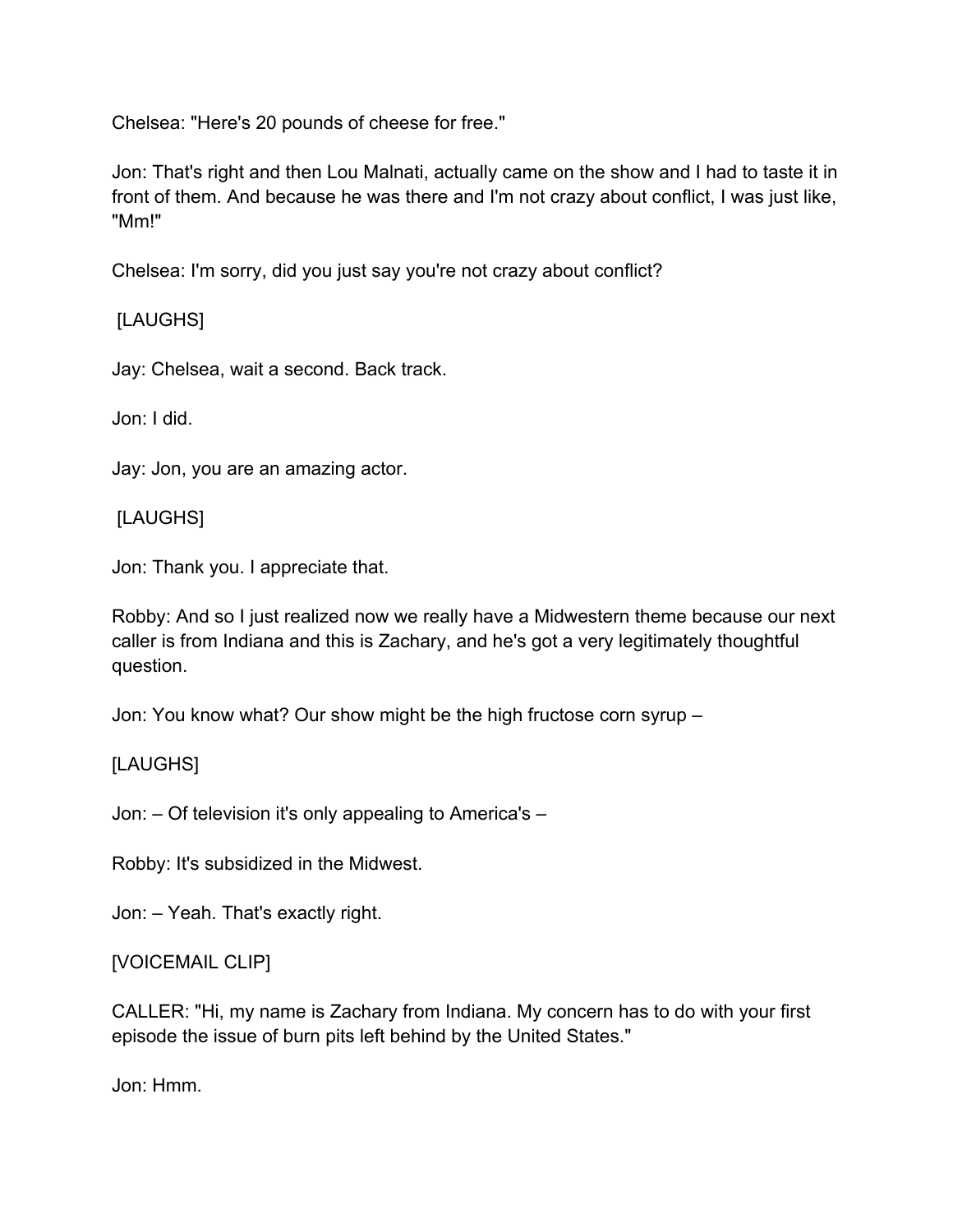CALLER: "I feel like the issue was covered more on the domestic side, returning veterans not getting veteran – "

Jon: Ye-.

CALLER: "-- VA benefits."

Jon: I know where he's going with this.

CALLER: "While that is a concern of mine, I also feel that the show overlooked the Afghan issue."

Jon: No. No.

CALLER: "Burn pits."

Chelsea: Oh you're not on the phone.

Jon: I'm not on the phone with him.

Robby: He's a pretend man.

Jon: Yeah he's going to keep going. All right.

CALLER: "The Afgans have to live with that."

Jon: Yes and Iraqis by the way.

CALLER: "And I think that the show failed to cover the environmental problems on the people that we fight.

Jon: Not going to argue.Yeah.

CALLER: "So."

Jon: You know what?

CALLER: "Yup, that's it."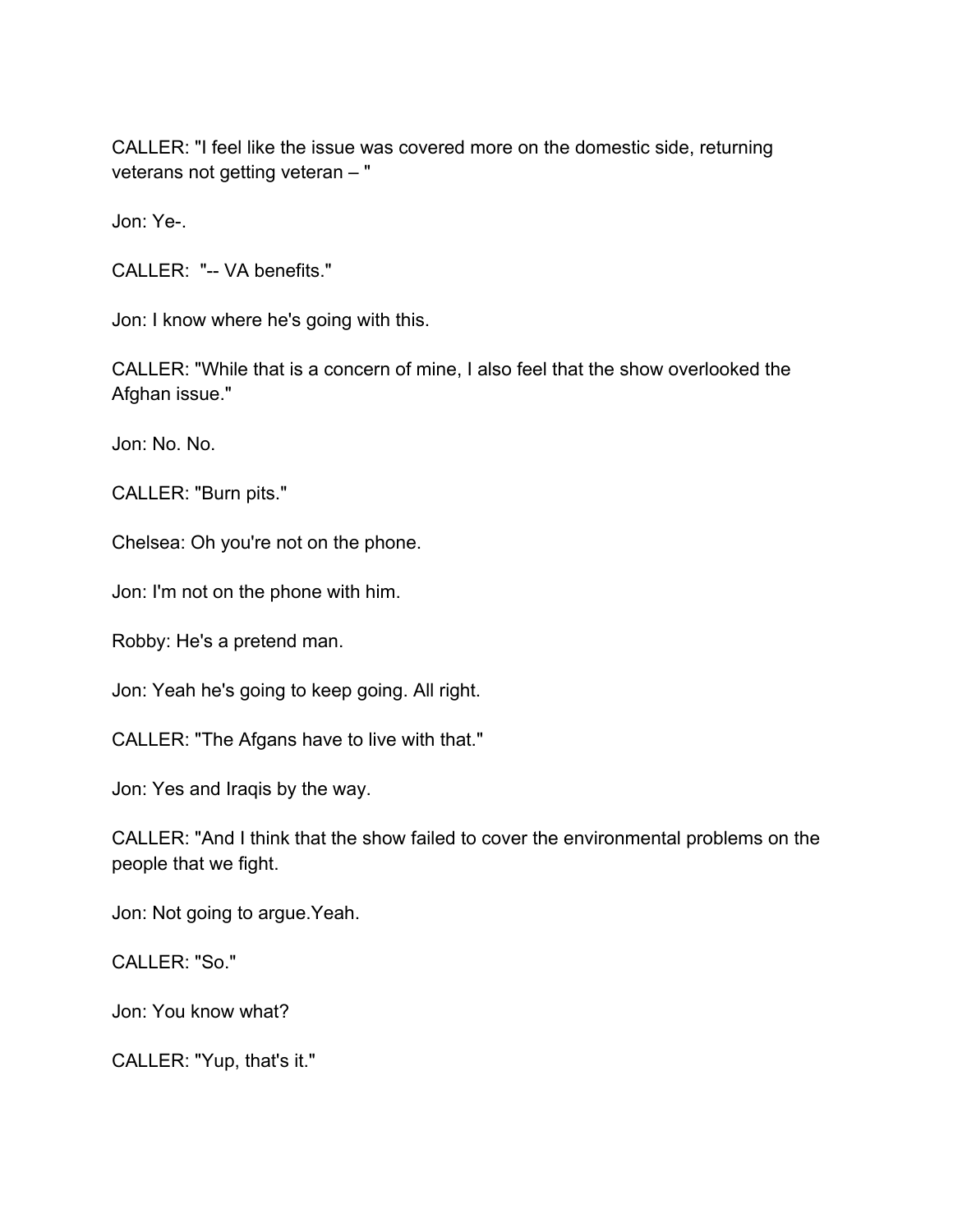Jon: Oh. All right.

CALLER: "Thank you so much."

## [VOICEMAIL ENDS]

Jon: You're very welcome. The only thing that was missing is, and I feel like this should be the sign off for every call, "And fuck you Jon Stewart."

## [LAUGHS]

Jon: Again, like incredibly thoughtful. Well thought out. He's dead on right. Now we did have, if I may throw in the word bonus content, but if you remember, so we had two big panels. One was the veterans themselves who had been experiencing the health effects of this sort of thing. And the second panel was where we were going to have a larger discussion about the thing in that panel discussion. The exact point that he made, we made. Every time you export something that is corrosive to your own culture, think of –

### Jay: Like deep dish.

Jon: – Like deep dish. Think of what it does to a culture that doesn't have the infrastructure or benefits that even we have. So if you look at something and you say to yourself, this is a tragedy in a industrialized, wealthy country. Think about what that tragedy is in a less industrialized, poorer country that is left with this. He's absolutely right. It should have been done more forthrightly and not in bonus content. And fuck you, Jon Stewart.

### [LAUGHS]

Chelsea: And you know, we covered this on our newsletter, our first issue. There's a lot of really great articles you can read and I this also calls back to Agent Orange and the similarities with that, like the Vietnamese people, are still dealing with the effects –

Jon: Immunogenic.

Chelsea: – Yeah.

Jon: It's mutagenic. I mean that that's carried through generations.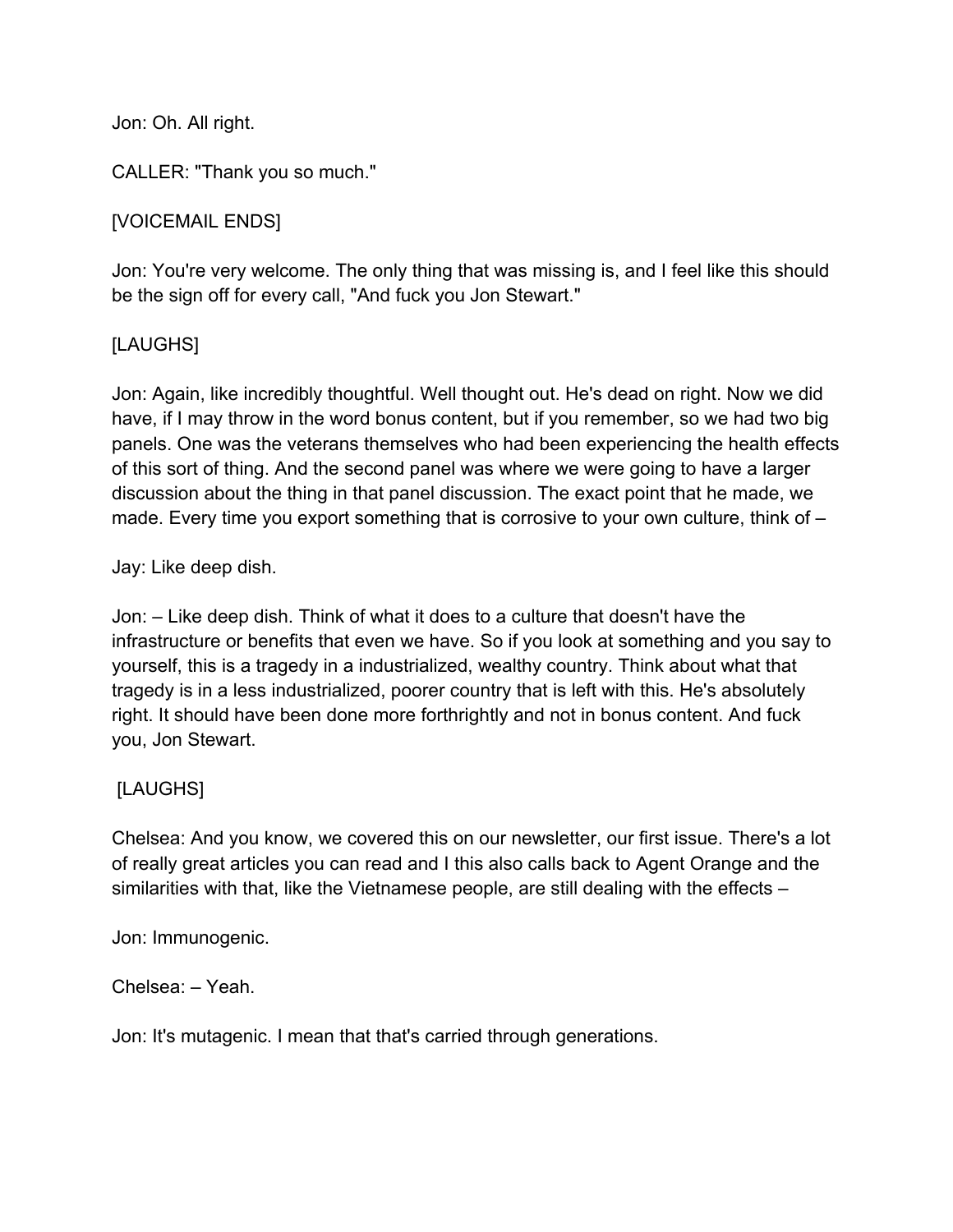Chelsea: Yeah, they're still currently dealing with it, and our veterans are still not getting care for that one.

Jon: No, no question. And it really speaks to, you know, I'm trying to figure out if it's recklessness or malevolence or some combination of both because you do feel like, "Boy, are we malevolent or are we just fucking reckless?"

Chelsea: Yeah.

Jon: And we just walk away after, you know, are we the bull in a China shop that just walks out of there? Like "I, I found that receipt."

[LAUGHS]

Jon: You walk out –

Chelsea: That feels right.

Jon: – And the whole fucking place is trash.

Chelsea: That feels right for what America is.

Robby: I feel like you can only do the same thing over and over and over again and still get away with reckless at a certain point it's just it is malevolence.

Jon: All right. Yeah, okay.

Chelsea: Yeah.

Jon: I was trying to be gentle there but now who was that that said that?

Jay: You have to go easy on the US government?

Chelsea: That was Zachary.

Jon: Zachary had mailbag moment of the - -It's not a mailbag, though I guess if it's voice messages.

Jay & Robby: It's a voice mail bag.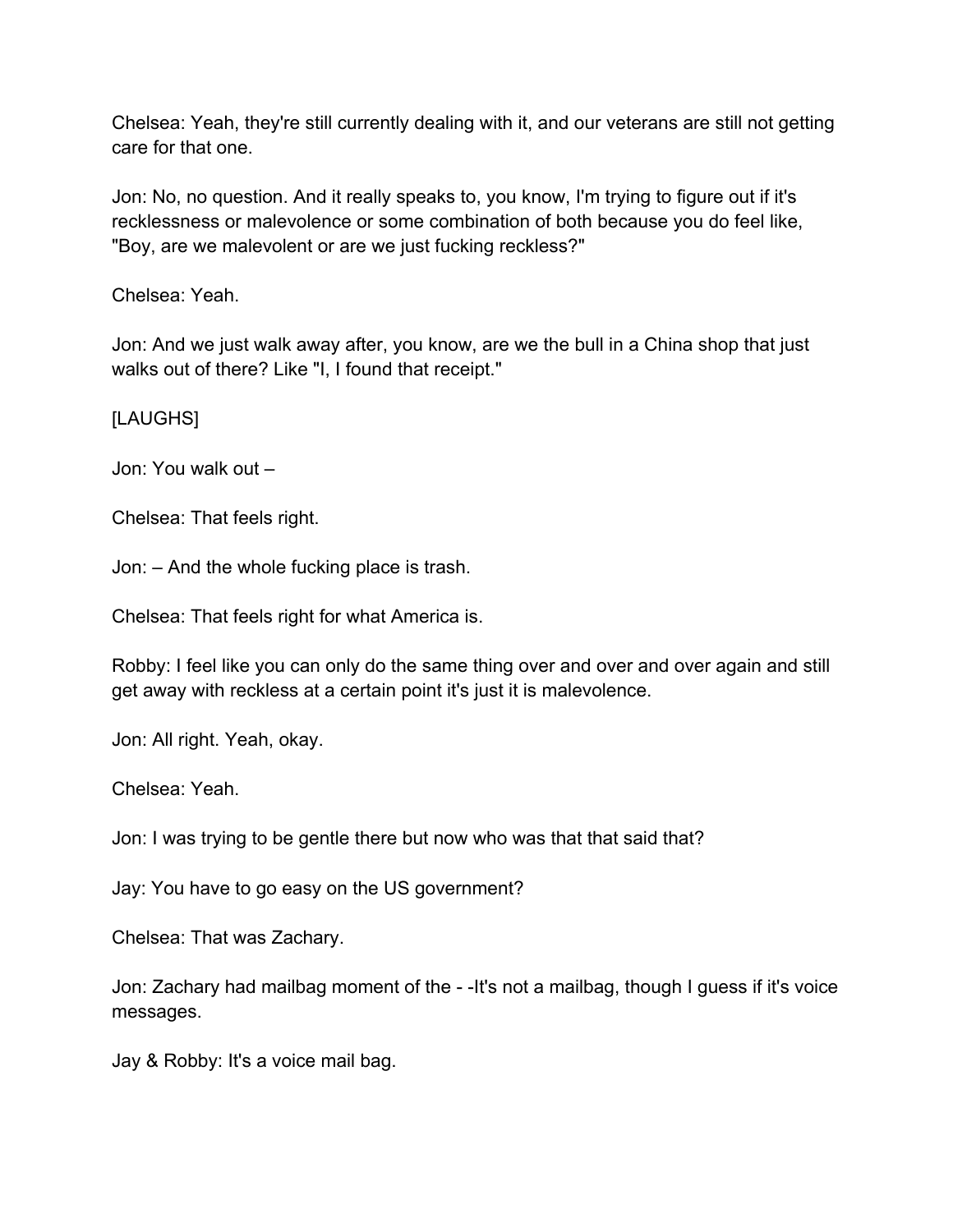Chelsea: It's a voice – oh boy.

Robby: We share an office. We have a bargain hunter with an update for you.

Jon: Beautiful. Let's bring it.

[VOICEMAIL CLIP]

CALLER: "Hey Jon."

Jon: Oh boy.

CALLER: "It's your friend Chrissy from Texas."

Jon: Hi Chrissy.

CALLER: "I noticed your your book, 'America Citizen's Guide to Democracy' is currently selling on eBay for two dollars and 90 cents."

[LAUGHS]

CALLER: "Congratulations."

[VOICEMAIL CLIP ENDS]

Jon: Thank you so much Chris. Wait that's it?

Chelsea: That's it?

Robby: That's it.

Jon: That's the only comment?

Robby: Just had an update for you.

Jon: Why not just title that, "Hey, what's up? You bargain basement, motherfucker?"

[LAUGHS]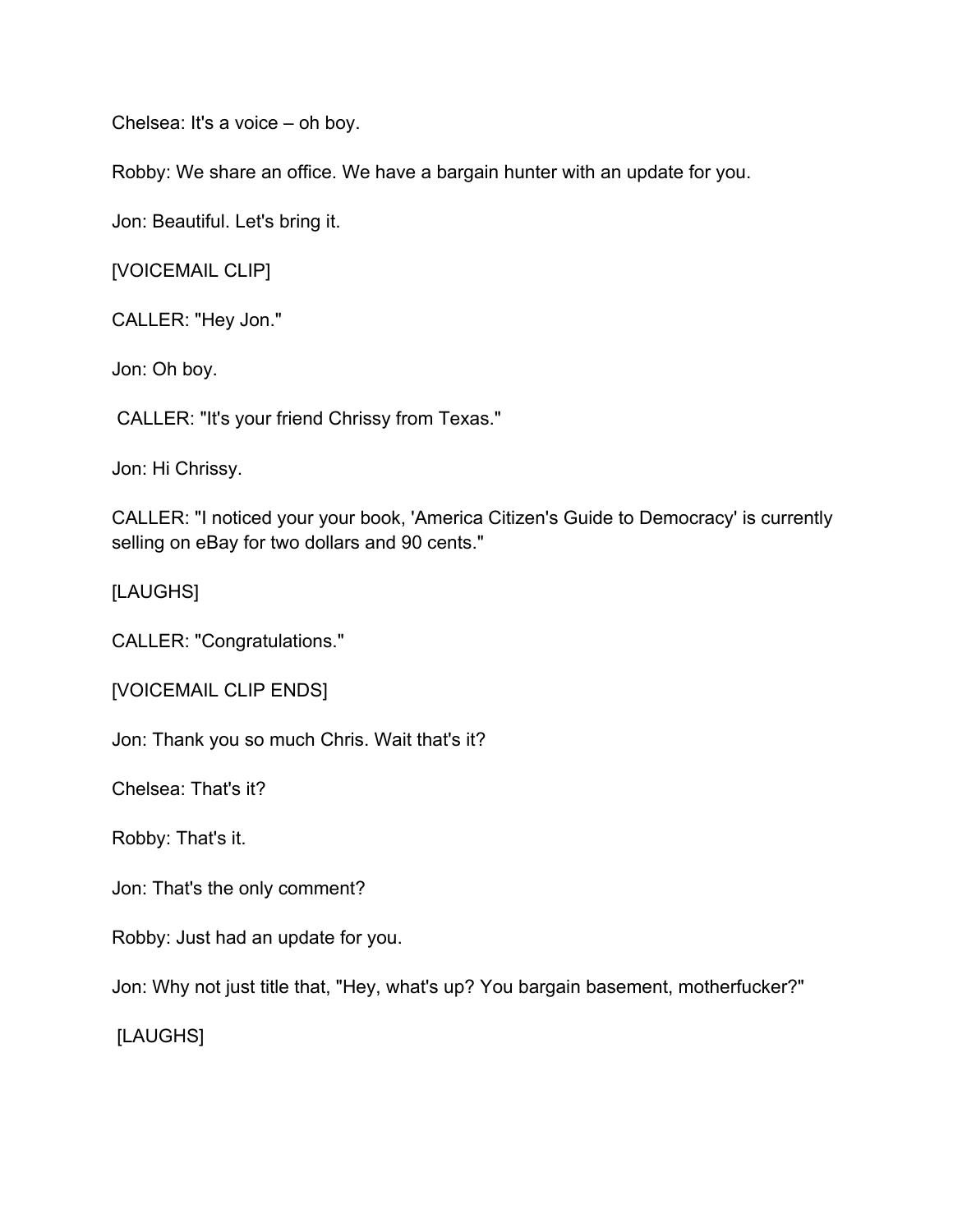Chelsea: Hey listen you can be a Zachary you can be a Chrissy. You can be concerned about what we've done over in Afghanistan, or you can be tracking your book on eBay.

Jon: And, by the way, would have been so much – I think we should do this again. Like you would do the fortune cookie. You always have to add at the end of whatever you say. "Fuck you, Jon Stewart."

[LAUGHS]

Jon: It's just it's got to be embed.

Jay: Jon.

Chelsea: You know what I think we should do?

Jon: Of any kind.

Chelsea: I think it should play the clip of the first voicemail just at the end of each of these.

Jon: Like a little –

Robby: Tag.

Jon: Like a tag. Yeah. Then we would be doing morning radio.

[LAUGHS]

Robby: Yes.

Jon: That's what you do in morning radio you just you hit that tag just like, "Fuck you Jon Stewart."

Chelsea: Wait wait wait.

Jon: Let me ask you a question if you're on eBay. Does that come up? Like does – is eBay algorithmed in the way that other social media is like, for instance, if you express an interest in political satire, will your page be populated then? In other words, could this have come across his radar –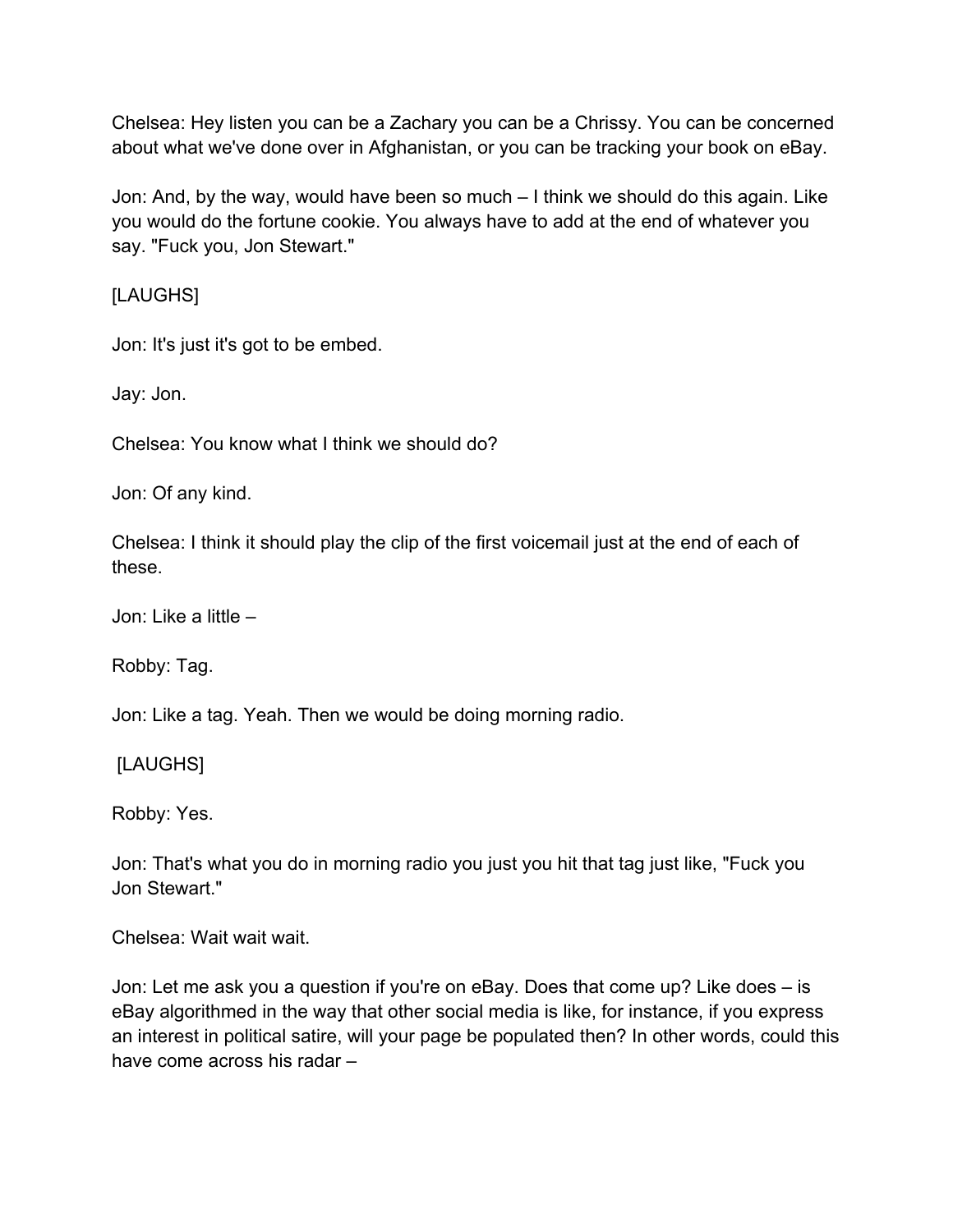Chelsea: Naturally?

Jon: – Naturally.

Jay: I think if you're on eBay, then your dial-up connection has to get started first, right?

Jon: Oh, Jay.

Jay: Right?

Robby: Taking shots.

Jay: Doesn't you- don't you have to go to the [Jay mimics AOL Dial Up Internet Connection Sound].

Jon: Jay, do you shop online?

Jay: Yes. Yes. You can buy –

Jon: See that makes no sense.

Jay: You can buy things on Instagram now.

Chelsea: I'm going to say something really fucked up.

Jon: Okay.

Chelsea: Instagram, you know, is watching and reading your phone and listening to you and whatever. And to that, I say thank you because, man, they send me the ads they send me exactly what I'm looking for.

[LAUGHS]

Jon: Instagram?

Jay: Yes.

Chelsea: Oh yeah, I'll be like, "I'm kind of looking for some – "

Jon: But what does Instagram advertise?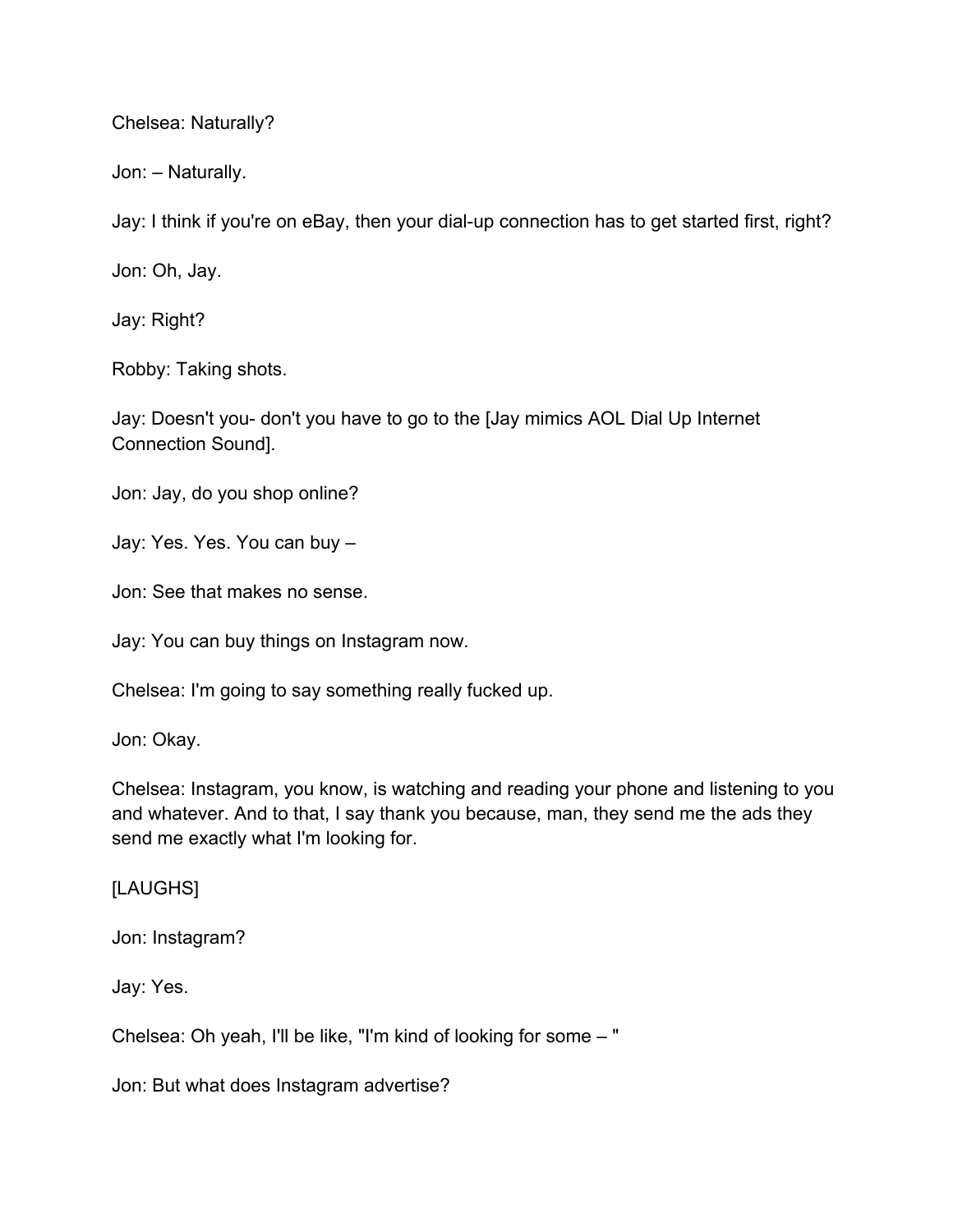Chelsea, Jay, & Robby: Oh.

Robby: Whatever you want.

Chelsea: I bought this sweater on Instagram.

Jon: What?

Chelsea: Yeah, yeah, yeah.

Robby: It reads you. It knows what you're into.

Chelsea: It knows what I like.

Jon: I know but it's not a store. It's just pictures.

Chelsea: No, it's just like a data –

Jon: It serves you up the exact right ads from third parties. It knows everything about you and everything it offers you as an ad. You're like, I want this.

Jay: Even from a Google search standpoint.

Chelsea: Yeah, yeah, yeah.

Robby: It takes your cookies from all over the internet.

Chelsea: And this is what –

Jon: By the way, I just want that. I want you to say that to me again, but I want you to stare in my eyes. When you say it.

Robby: Jon, it takes your cookies from all over the internet.

#### [JON LAUGHS]

Jay: Jon. Jon, look at me. Look at me in the face when I take these cookies from you. Okay? These are my cookies now, boy.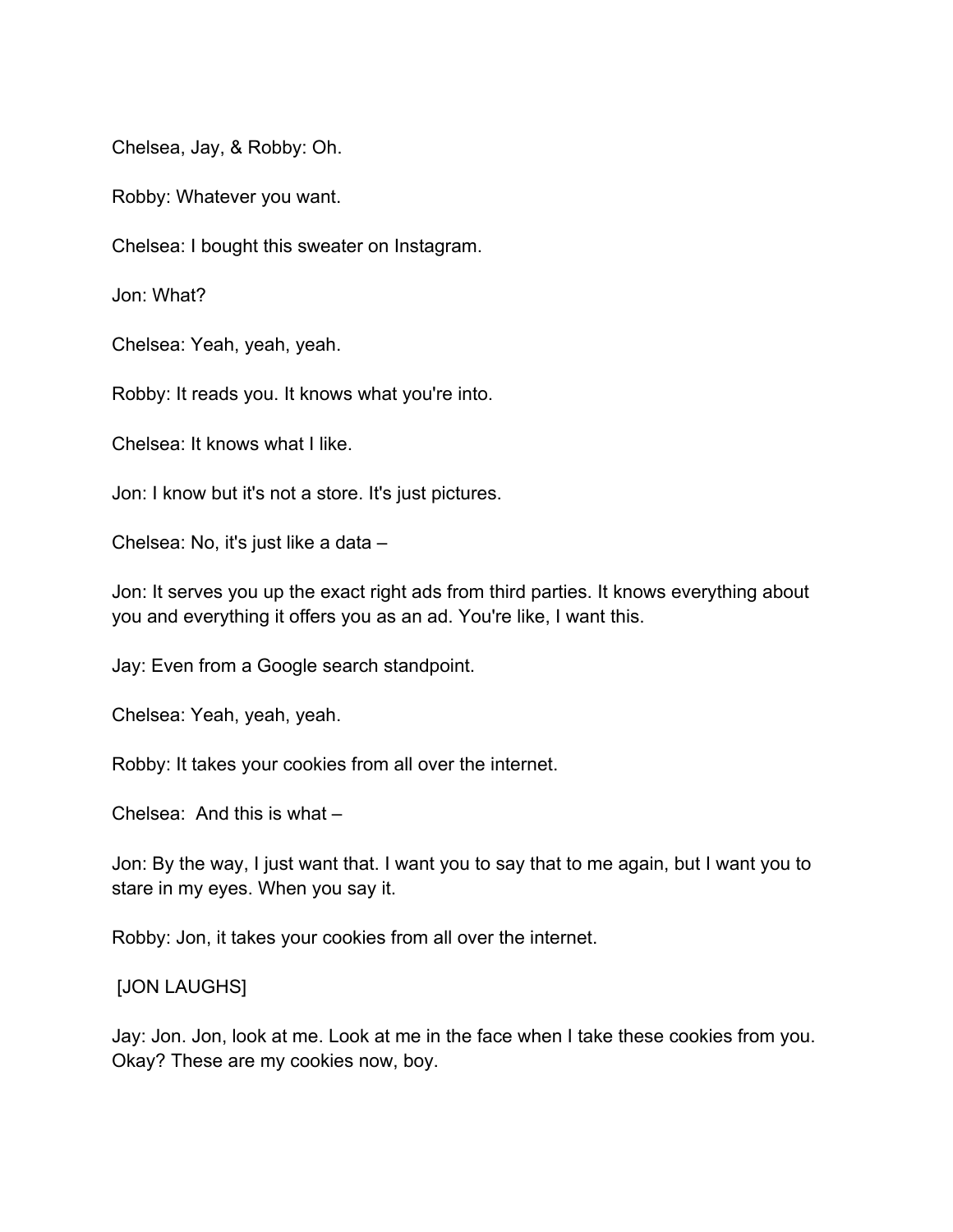Jon: But I have to say the reason why I don't like shopping online. So for those who don't know, Nina is a wonderful woman who has helped me with wardrobe for many years.

Jay: If it weren't for her, Jon would just wear burlap. That's it. Just a burlap.

Jon: So Nina found me a T-shirt that I like very much. So I was like, "Oh, what's the name of this company? I'm going to go, I'm going to go buy some more of these." So I go home and I go online to the and I find the T-shirt, but there's eight different kinds of that T-shirt. So it's that T-shirt. And then they're like, "Do you want the slim cut of the Egyptian cotton or do you want the poly slim? Or do you want the short man's cut? Or do you want?" And I was just like, I don't fucking know. I'd have to see it.

Chelsea: You didn't click the Queen of England featherweight cut?

Jay: Yeah. You didn't get the seagull outfit?

Jon: Okay, now we're just doing a hurtful call.

### [LAUGHS]

Jon: Now, now it just feels like. But you understand what I'm saying, like –

Chelsea: Yeah.

Jon: Who knew that there was any of those? I'm accustomed to you go to a store. This T-shirt is there. You feel it. Maybe you go into the dressing room and put it on and-.

Jay: Maybe take whole pictures in that dressing room and you send them out. And then someone says, "Jay, you don't got put all this on the internet all the time." And then you go, "I thought I looked good." And then he goes, "Weren't you buying a shirt?" And I say, "Yeah, eventually I'm going to put this shirt on but there's was a full length mirror." And then, you know, Chelsea says, "Jay, we got to talk about what you put on Twitter." And then you could do a cool segment with Jon and you buy a T-shirt.

Robby: Jay is not kidding. I've seen his Instagram.

Chelsea: You know what?

Jon: So, so exactly what, Jay said? That's what I said.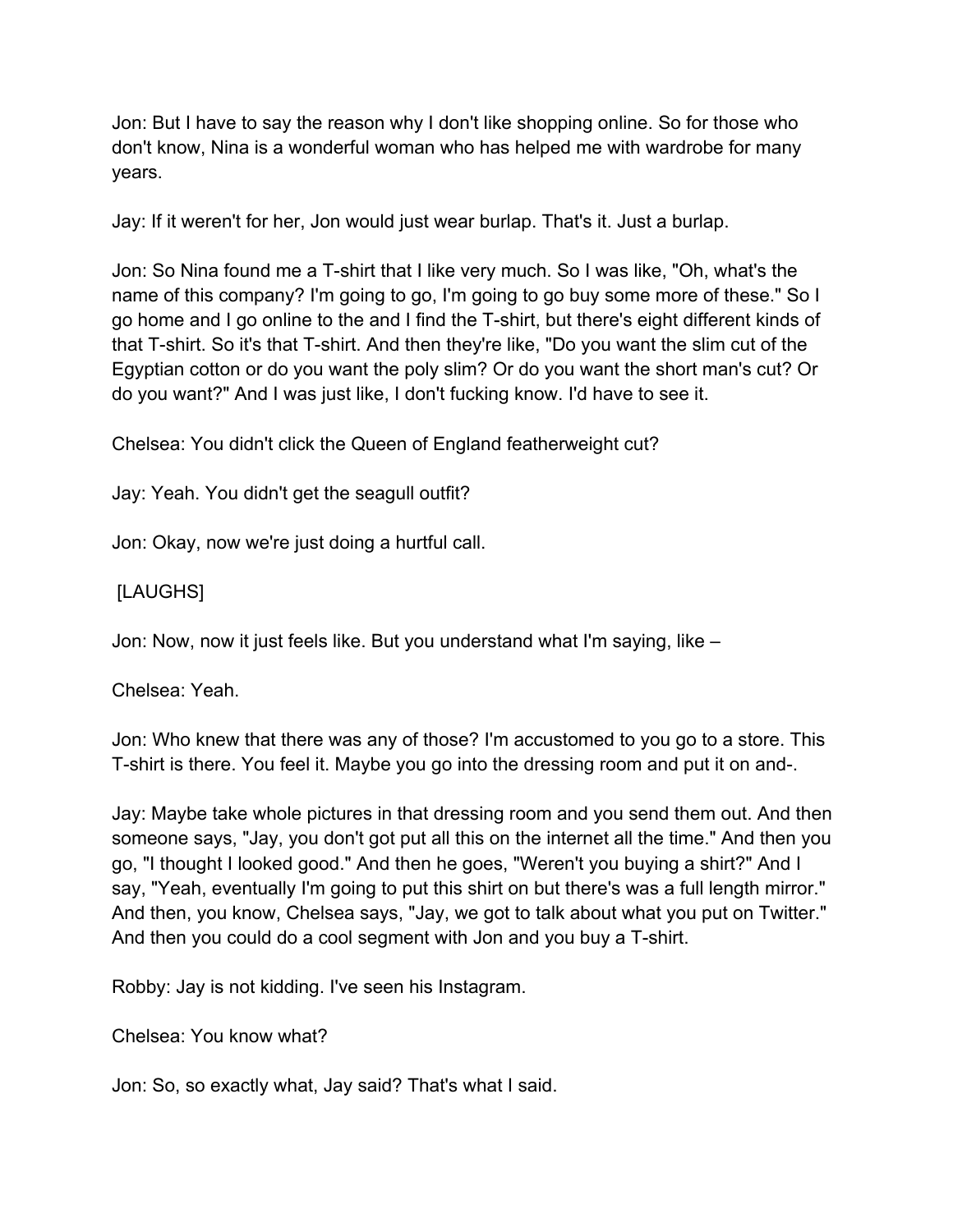Chelsea: All right.

Robby: All right. We better keep this thing moving.

Jon: All right. Keep it going. Keep it going.

Robby: This is going to be a long episode. This is actually again, a thoughtful, nuanced question.

Jon: Aw Jesus.

Chelsea: Jesus.

Jay: Why do people have to get smart?

Jon: All right.

[VOICEMAIL CLIP]

CALLER: "Hey, Jon, really enjoyed your interview with Janet Yellen."

Jon: Oh thanks.

CALLER: "But throughout the interview, you were rightfully so lambasting exploitative and evasive, shadowy tactics that companies use in order to basically avoid paying for taxes and infrastructure that they utilize."

Jon: Yes.

CALLER: "You cited Wal-Mart, for example."

Jon: Yes.

CALLER: "I guess it's hard for me to juxtapose you doing that –"

Jon: I know where this is going.

CALLER: "With working for Apple."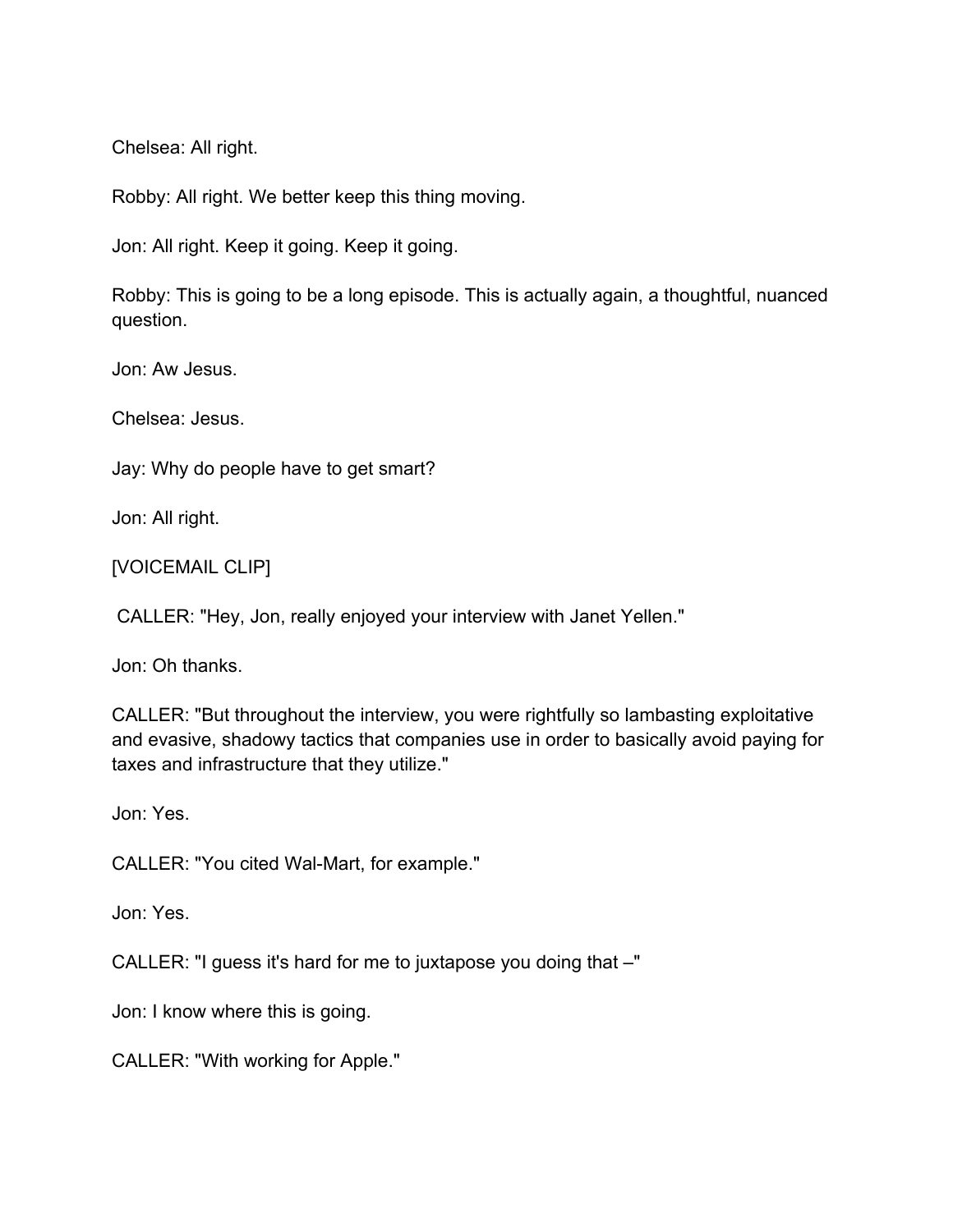Jon: Yeah.

CALLER: "And I guess I was just wondering how you come to terms with that."

[VOICEMAIL CLIP ENDS]

Jon: First of all, super easy to come to terms with it.

[LAUGHS].

Jay: Super easy to come to terms and agreements with it. You just click a box.

Jon: That you just click a box. He's what he has found is the dilemma of all dilemmas, which is where do you draw the line of principled action and criticism while still living the exploitative life that we all live to some point? Now, Chelsea and I used to have this conversation. Do you remember we had this conversation?

Chelsea: Oh yeah. And you know, I'm ready to fight it out again.

[JON LAUGHS]

Jay: Wait. About what?

Jon: It was about. So I had friends that had voted for Trump and the people that I like that are, you know they're –

Jay: I'm from Mississippi. I know a lot of people like that.

Jon: Okay, so you know, like that I don't disqualify them from being around them and being friendly with them based on certain things. And your point was that that's -

Chelsea: Jon, I said they're all racist.

Jon: Oh right that's right. She said they're all racists.

Chelsea: And you were like, "They're not all racists." And I was like, "Every one of them."

Jon: Every one of them. It wasn't as nuanced a conversation as we might normally have. And I was like –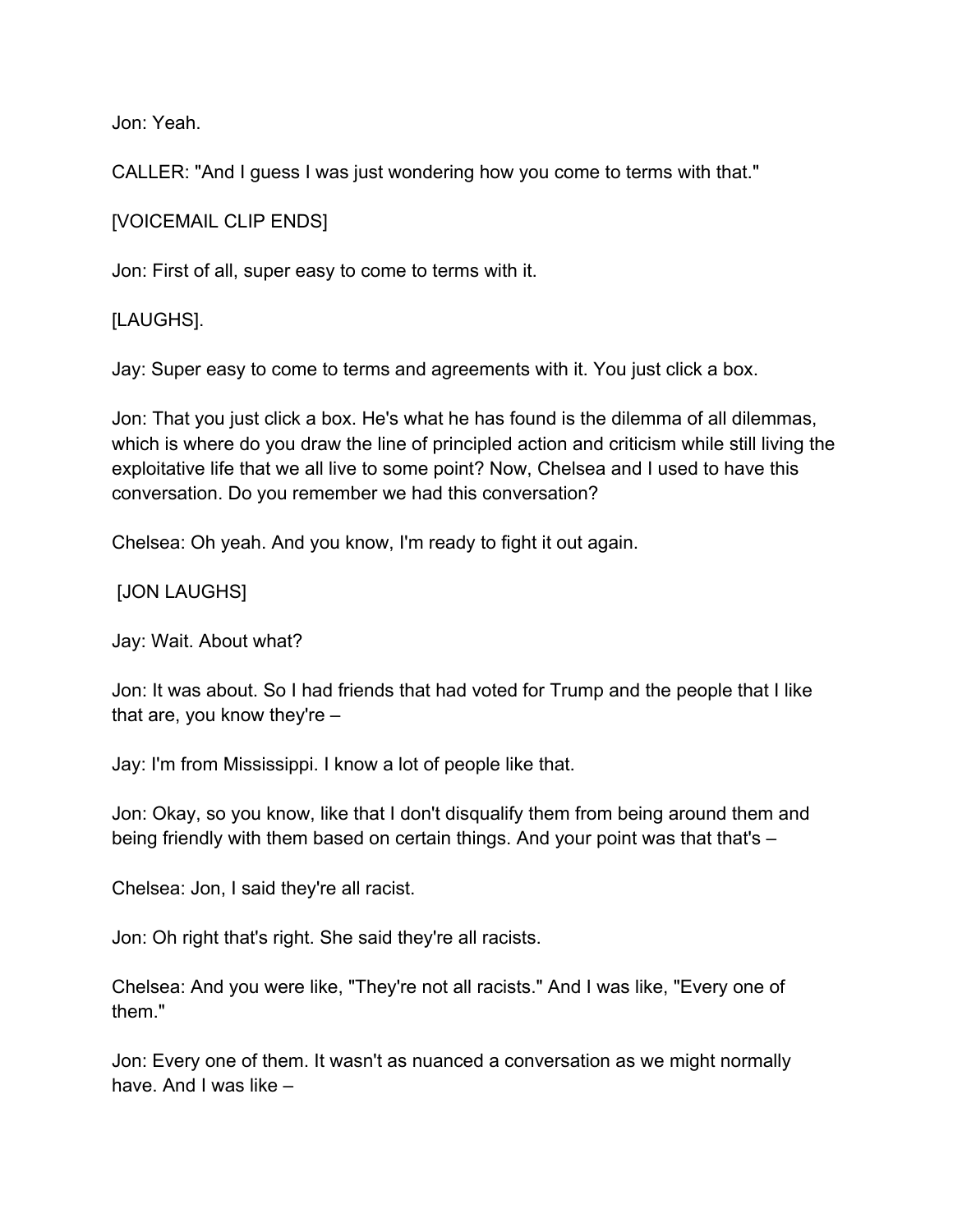Chelsea: And also, I didn't say that I was new to the job. I said something much lighter. I felt then and now.

Jon: Yeah.

Chelsea: That's a vote for Trump was a racist vote.

Jon: Right.

Chelsea: And you felt I was putting myself on a moral high ground like everything I like I don't have any sort of isms or whatever to me. And you were like, "You have a phone."

Jon: Right.

Chelsea: "Made in China."

Jon: Right.

Chelsea: "By children. How do you live with yourself?" Maybe you're –

Jon: Come at me, bro!

Robby: Finally.

Chelsea: Yeah.

Jon: Come at me, bro.

Chelsea: That is a zero sum game. So if we want to discuss how phones are made and how I'm a consumer and what type of crimes I purport by having an iPhone that is all valid. But none of that takes away from the argument or fact, that voting for Trump was a racist decision.

Jon: I don't think it was about a racist [decision] it was that you don't care enough about race to make that choice to distance yourself from them.

Chelsea: And I'm saying that's racism.

Jon: Oh, oh I see what you're saying.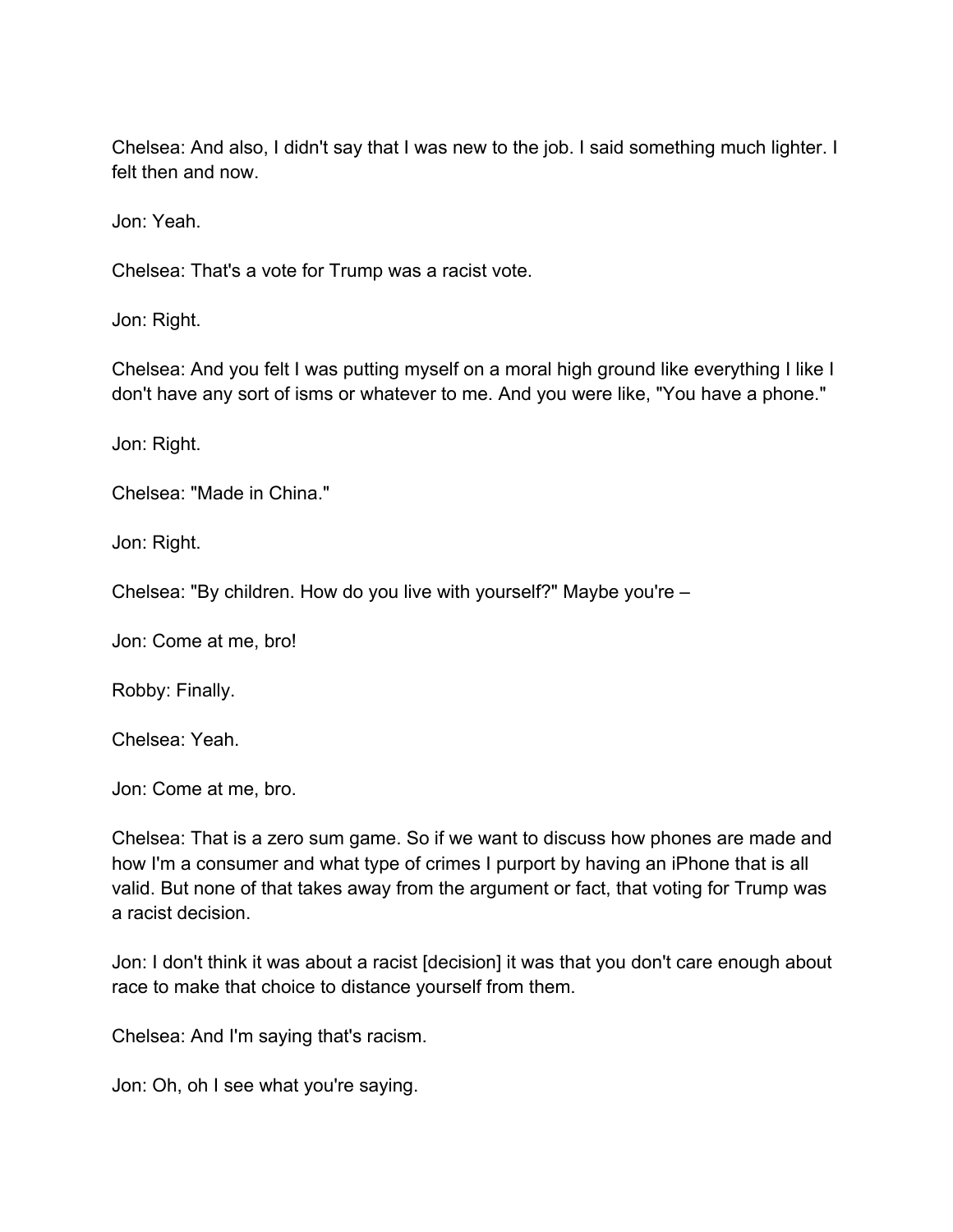Chelsea: I'm saying, like by not caring or thinking it didn't matter or thinking it was okay is absolutely a racist act.

Jon: So let me ask you a question in that. What role does grace play in our society?

Chelsea: I think – yeah.

Jon: Because if you if none of us and I don't want to like he who is without sin cast the first stone because you're right, you have to be able to make commentary. But at the baseline of that, doesn't there have to be an appreciation that we all participate in exploitative processes?

Chelsea: Um I yes, yes. But yes, I will give you that. I will give you that.

Jon: Boom. Boom.

Chelsea: And yeah, I will give you that, but I still don't think it detracts from what that decision meant and did and what that vote did. And listen, the fact that I'm saying this on a podcast where all the callers are men, my life is going to be over in the comments.

Jon: No.

Chelsea: It's going to be over. But I do –

Jon: Comments blocked.

Chelsea: Yeah. Yeah. Yeah.

Jay: Comments. If you attack Chelsea, please make it about something else.

[ROBBY LAUGHS]

Jon: Yes. Thank you.

Chelsea: I also think grace is something else. I think grace does play a big part in it.

Jon: But doesn't that seem definitive? I guess my point is like because we all participate in those things. Isn't it hard to make blanket definitive statements like if you voted for Trump, you are by necessity, racist?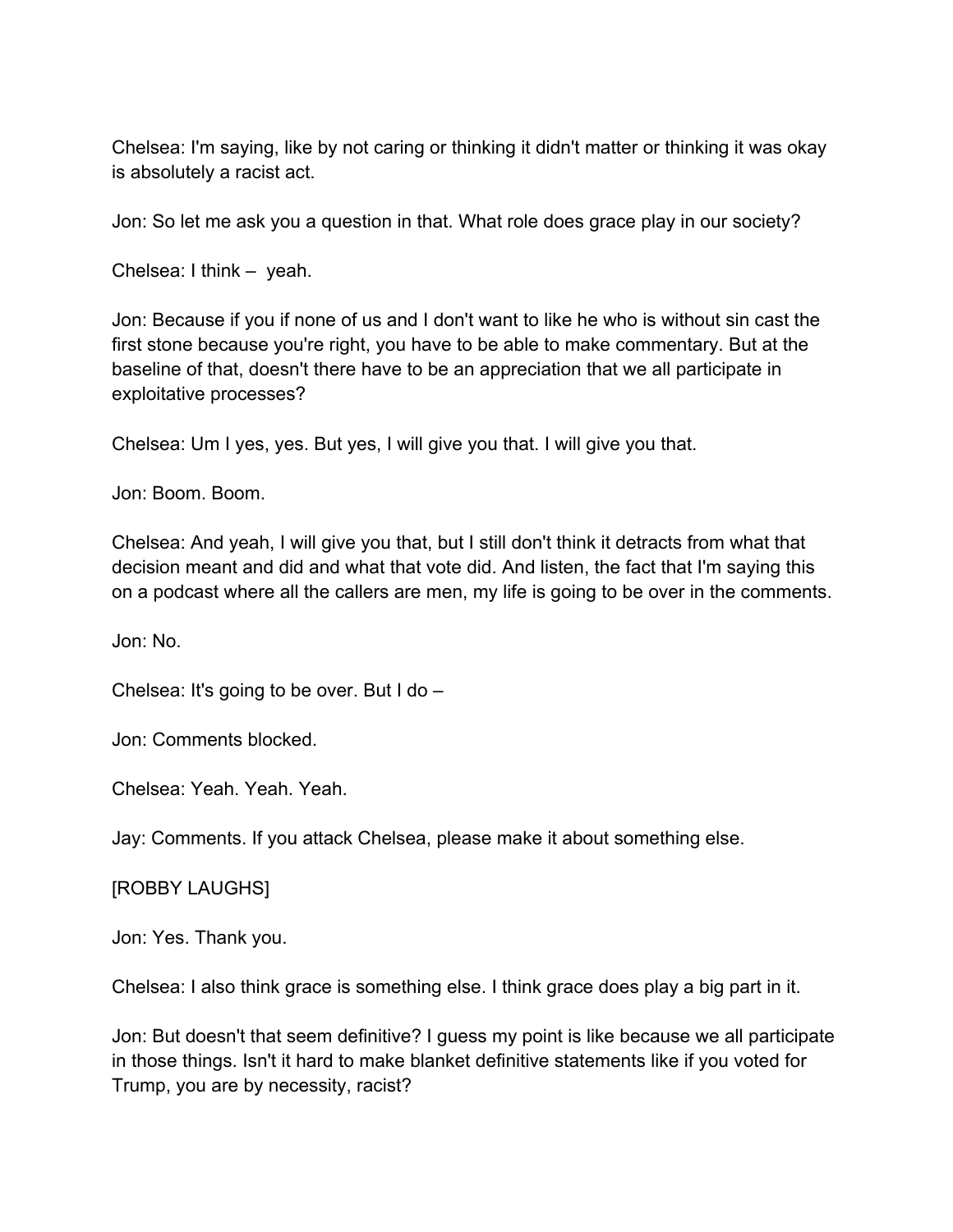Chelsea: No, I and I would still say that now, but I will say this I participate in racism. We all – this is a racist society. It isn't an equal society.

Jon: But if everything is racist, nothing is racist.

Chelsea: No, that's not true. Everything is racist.

### [LAUGHS]

Chelsea: It's true. That is the base level of our everything built in our society has racism within it.

Jon: Right.

Chelsea: And and to vote for Trump was to take it up a notch. I think it's also how we look at the word, "racist," because I think especially white people, it's like, "That's racist." They're like, "But I don't want to kill all black people." And you're like, "Yeah, that's not what racism means." Racism simply means not saying something when someone says something offensive 20 feet away towards a black person like, racism is passive.

Jon: Couldn't that be shyness?

[LAUGHS]

Chelsea: It could be. But it is –

Jon: How about this? A vote for Trump is a vote for shyness.

### [LAUGHS]

Jay: We want a meek candidate.

Chelsea: I just think I think racism is very passive action that most people take in life. And I think when you vote, that's a very active action and you're choosing one that will be worse for people of color. You can't pretend it won't. You can say other things matter to me more, and that's fine. And it doesn't mean like you can't hang out with them. You can. It's just but it is a fact that it was a worse vote.

Jon: So you're saying every decision that we make is, in essence, racist.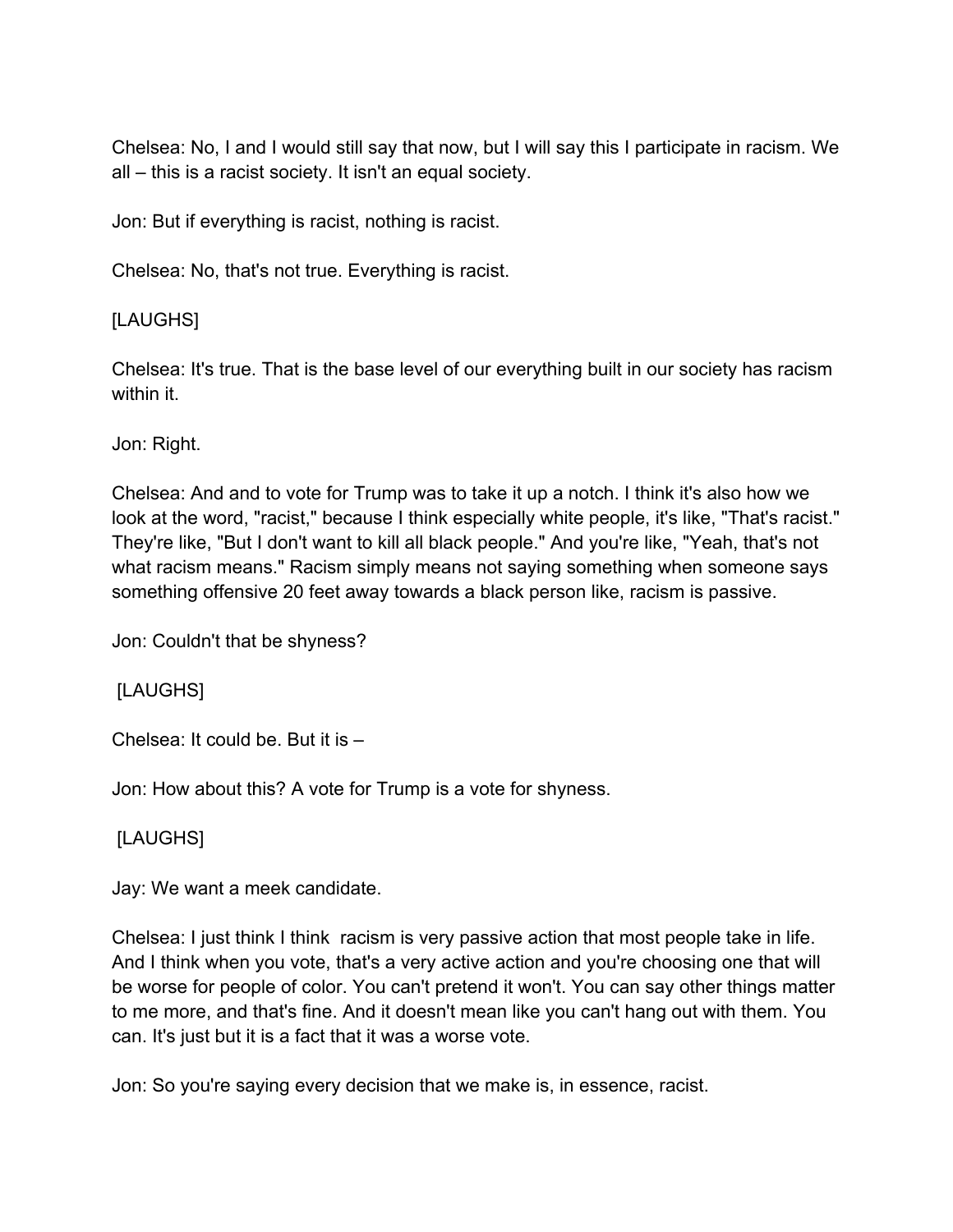Chelsea: I think we live in a racist society.

Jon: Right. Is it also sexist?

Chelsea: Yes.

Jon: And classist

Chelsea: Homophobic. And classist.

Jon: Right.

Chelsea: Class – it's classism gets overlooked. Probably the most.

Jon: Right.

Chelsea: But what we do, it's like you have to actively work against it to not be those things, which is all to say that like, I don't think I'm like without sin.

Jon: Right.

Chelsea: I just did think when you do make a vote like that, you can't pretend it's not affecting a certain group of people more than it's going to affect you.

Jon: Right.

Chelsea: If you are a white person.

Jon: Right. And if you buy – and if you buy a vote and you can't pretend that it's not affecting a certain group of people.

Chelsea: Exactly, exactly. And I think both are true, but they're not. One doesn't cancel the other out.

Robby: I would like to –

Chelsea: I also went to all your friends houses, and I like lit bag of shit on fire.

[LAUGHS]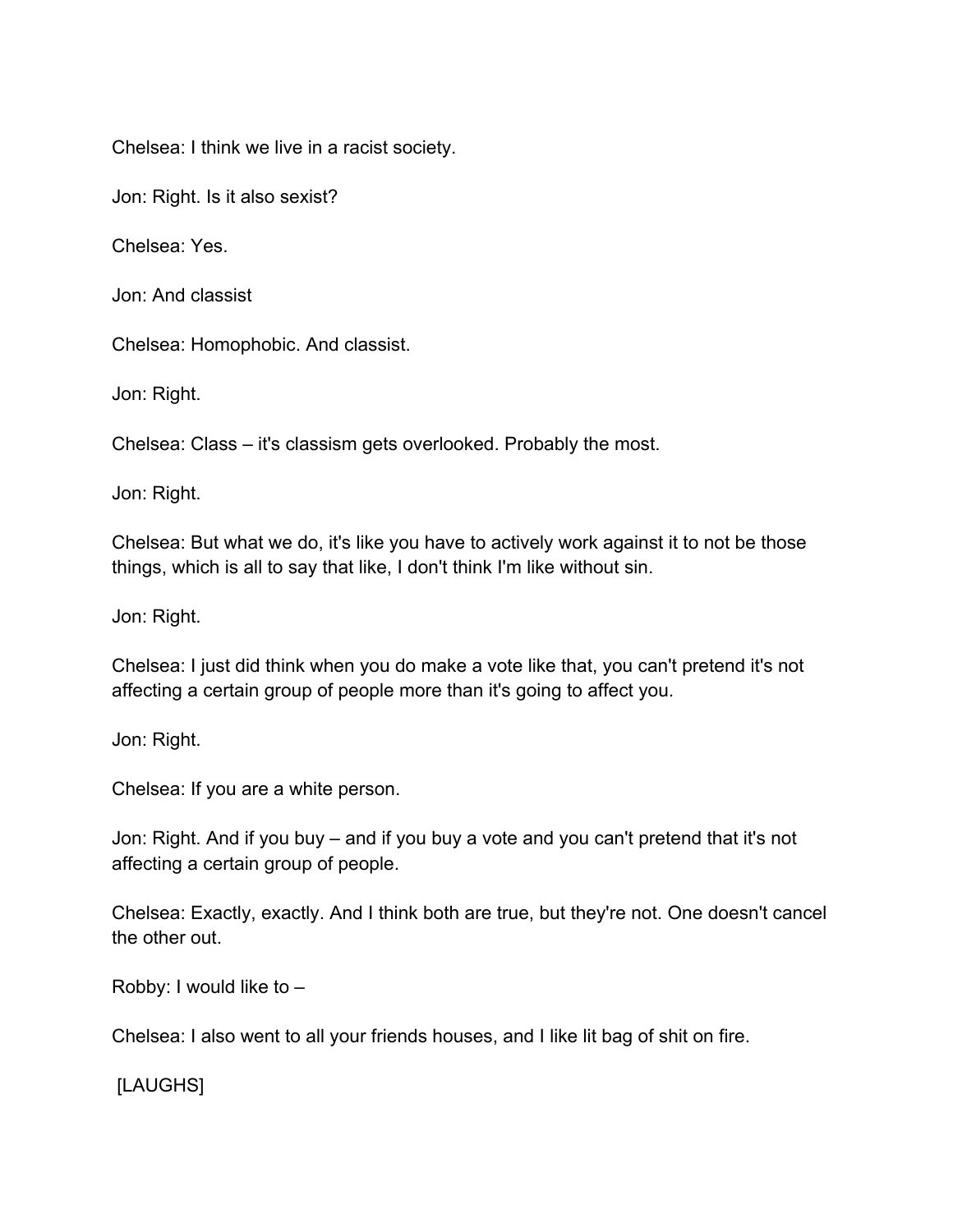#### Jay: What?

Jon: But doesn't it, but doesn't it cancel it out if you pointing out somebody's sin right, and then they point out, you're sin like so we're even.

Chelsea: No, no, no, you can't. I can point out your sin, and we need to talk about how you vote and what that vote's going to do. Then you can point out my sin and –

Jon: To be clear, though. I did NOT vote for [Trump].

### [LAUGHS]

Jon: I just want to make it clear here.

Jay: Yeah, yeah, yeah, yeah. We want –

Chelsea: We should clarify that.

Jay: – We want everyone to know that Jon does not vote. I've never even looked at it.

Jon: It wasn't about that the vote was racist. It was that my proximity to someone who voted that way was deemed as because I was still had proximity to them. That was racist.

Chelsea: Oh, I didn't even know that's what I was insinuating. Can you believe the balls I had on me as your staff writer?

### [LAUGHS]

Chelsea: That, but that's not what I meant.

Jon: I remember saying in that moment. "Girl, I like the cut of your jib."

### [LAUGHS]

Chelsea: "You're going to be head writer one day."

Jon: "You're hired."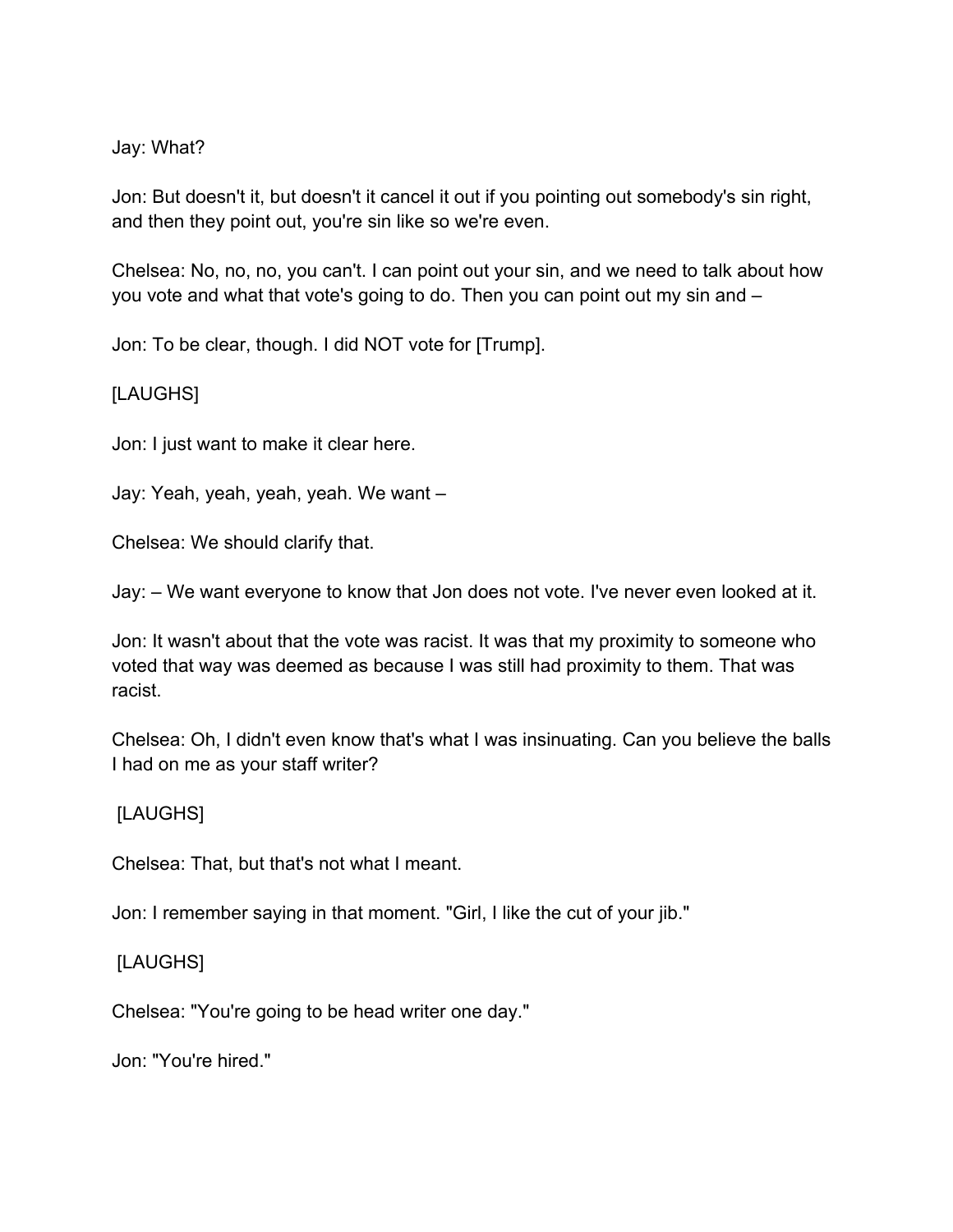Chelsea: No, no, no. Of course. I mean, I mean, like, I have family members like, you know what I mean.

Jon: Right?

Chelsea: No, no, this is it. I very strongly felt like the vote was racist, but I didn't think feel like I was arguing what a proximity to a person who voted for Trump meant.

Jon: So what is the responsibility? Okay, maybe this gets it to a different conversation.

Jay: Ooh.

Jon: Right? What is the responsibility that we all have when faced with participating in exploitative systems? So if I am friendly with someone who voted for Trump and that's a racist vote, what's my responsibility in that? So putting it into like a more maybe productive place, what is our responsibility in participating in those systems? Like how how should I have handled that?

Chelsea: My personal thing is that and it's not a correct answer. It's just that you try. So I know Postmates is fucking over delivery drivers constantly. What? What is my try? I try to tip a bunch of tip in cash. Is that fixing it? No, but I try.

Jon: But so but if I argue with my friends, which I do –

Chelsea: Yeah.

Jon: – Is that considered trying?

Jay: Oh, 100 percent.

Chelsea: I think that's the best thing you can do, be their friend and talk to them.

Jon: Argue with them?

Chelsea & Jay: Yes.

Jay: Not only they argue with them. Give them s\*\*\* about it constantly. The best part about anyone who voted for Trump was that every now and then, if you are a person who didn't and you got to say, "Man, look at your boy, your boy is  $f^{**}$ ing up."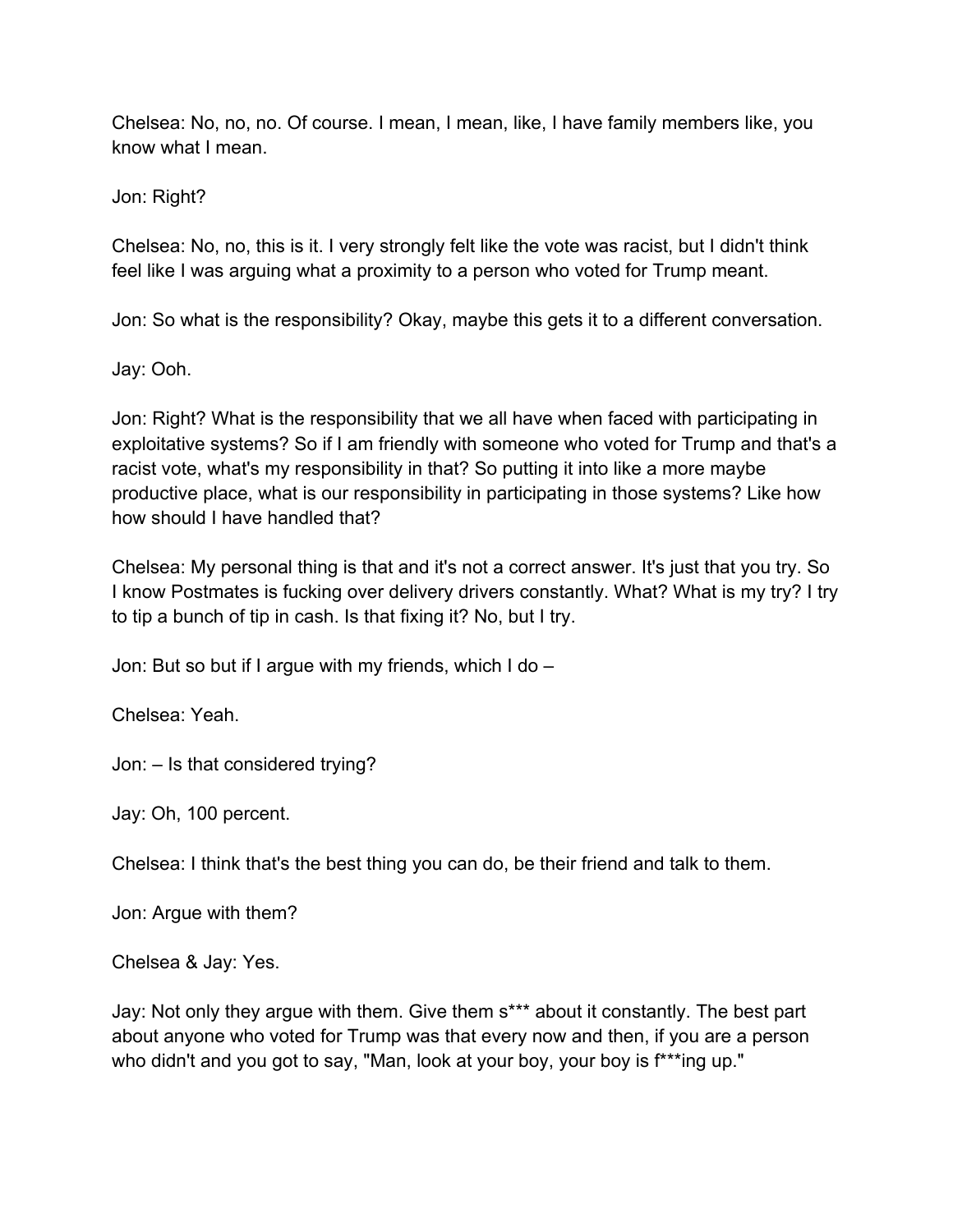### [LAUGHS]

Jay: "What is he doing now?" And they go, "I mean, you know, you know, he's actually his figuring stuff out."

Jon: Yeah.

Jay: Yeah I guess.

Chelsea: I guess all I'm saying is that like, everything sucks and is really painful, but all you can do is try.

Jon: Wait, wait, wait. So they haven't watched the show?

Jon: But that's okay.

Jay: That's the premise of the show.

[CHELSEA LAUGHS]

Chelsea: Everything sucks and is really painful.

Jon: Everything sucks and it's really painful. But we got somewhere.

Robby: We did get somewhere.

Jay: We fixed it.

Jon: That was come at me, bro. We didn't fix it, but you know what we got to? We got to an under – like, because you felt the tension rise when we didn't quite understand each other, we didn't feel each other. And then all of a sudden we kind of felt each other and the misunderstanding kind of cleared. And we kind of got each other and man.

Chelsea: And I learned that you think I called you a racist six years ago.

[LAUGHS].

Chelsea: And I still have a job. That's nice.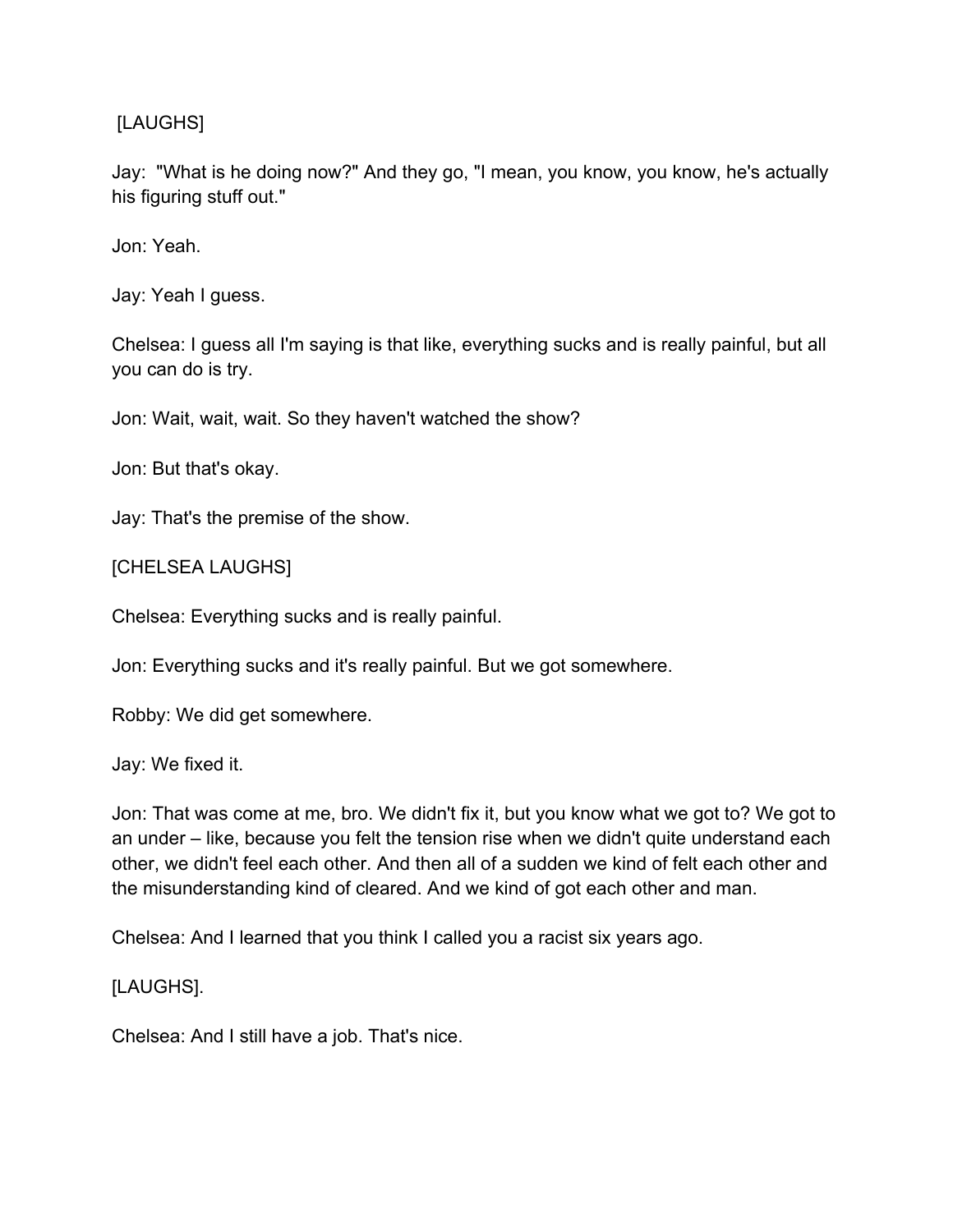Robby: The question was, how do you justify working for Apple? And we solved racism guys.

[LAUGHS]

Robby: So feel good about it.

Jon: Oh wow.

Robby: Feel good about it.

Jon: That's awesome.

Robby: And also check out the new MacBook Pro.

Jay: Yeah.

Robby: This is a caller. Another unnamed caller with some advice for young comedy upstart Jon Stewart.

Jon: Bring it, bring it.

[VOICEMAIL CLIP]

CALLER: "Hey, I know you guys are starting out and trying hard, but you're laughing at your own jokes and it's kind of stupid. You know? But I know you're starting out. Act like you been there. See ya."

[VOICEMAIL CLIP ENDS]

[LAUGHS]

Robby: Act like you've been there Jon.

Chelsea: Act like you been there hurts more than, "Fuck you, Jon Stewart."

Jon: A little bit more.

Chelsea: Yeah.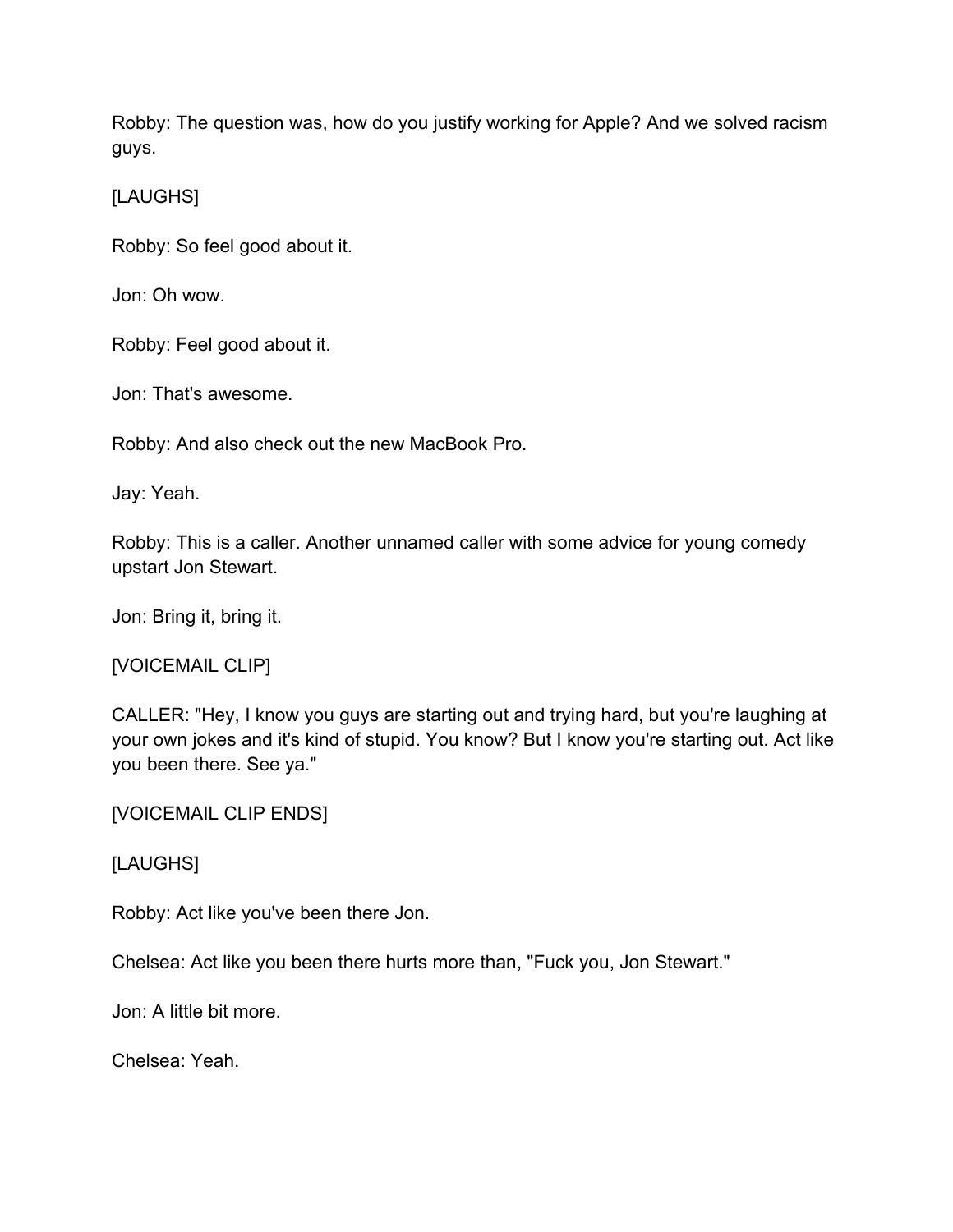Jon: I wonder if the laughing at your own stuff because it is a performative tic to some extent, like for instance, if you go out and do comedy right when you guys are out and you're doing comedy, you're performing pretty much the same thing that you've performed, you know, hopefully a few hundred times before because you've honed it, but you would smile or laugh or chuckle. It is performative, and I think what he's saying to us is, "Hey, you're okay."

[LAUGHS]

Jon: "It's not your fault."

Robby: What a sweet spin.

Jon: It's not your fault.

Jay: Jon I feel like –

Jon: Jay.

Jay: I feel like you can still like you can still be-

Jon: Jay.

Jay: Yes?

Jon: It's not your fault.

Jay: Wait a second.

Jon: Jay. It's not –

Robby: Don't don't do this man. Don't do it.

Jay: Jon he gave you the same advice that sportscasters give someone when they celebrate a touchdown. Too much. Come on, young man. Act like you've been there.

Jon: Yeah.

Jay: He sounds like every high school football coach slash history teacher that just like, come on, act like you've been there.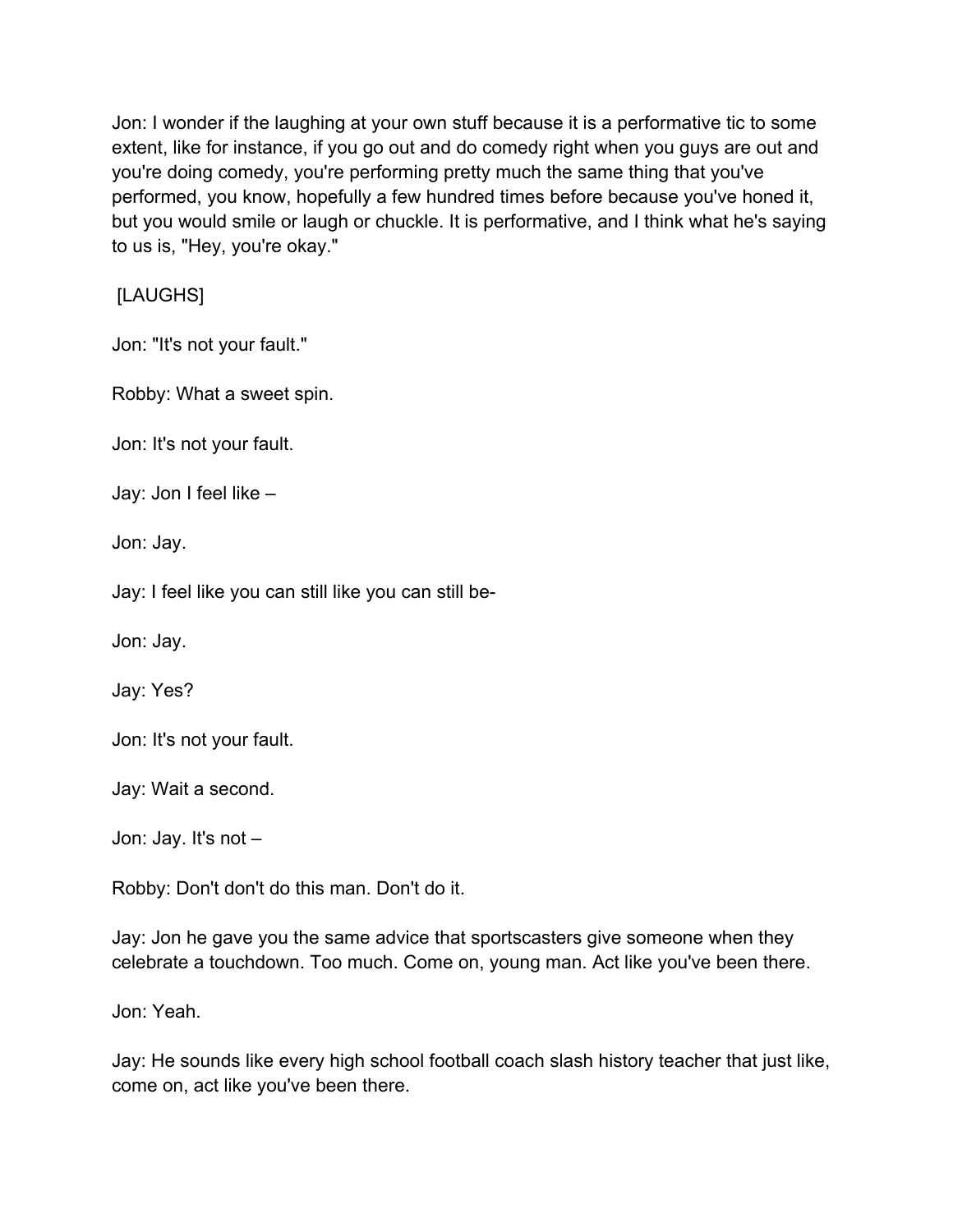Jon: Act like you been there.

Jay: Act like you've been here before. Come on. We don't celebrate first down. Come on.

Robby: Classic sports talk radio.

Jon: The thing is, he was a laid back. He was not a fire and brimstone coach. That was very much like, "Fellas. Come on now."

Jay: "Come on now."

Jon: "You got to act like you've been here before fellas because if you don't –"

Robby: Head coach Sam Elliott.

#### [MUMBLING]

Jon: And you know what I would say to him, when you're using a voice machine? "Act like you use a voice machine?"

Chelsea: Yeah act like you use a voice machine?

Jon: Come at me, bro!

Robby: A voice machine.

Jon: Come at me!

Robby: All right. Let's keep this going. A another unnamed caller who I'm going to dub Bon Jovi Fan 73, she wants to talk Jersey with you.

Jon: Oh, that's one of my favorite topics.

[VOICEMAIL CLIP]

CALLER: "Hey, Jon."

Jon: Hey.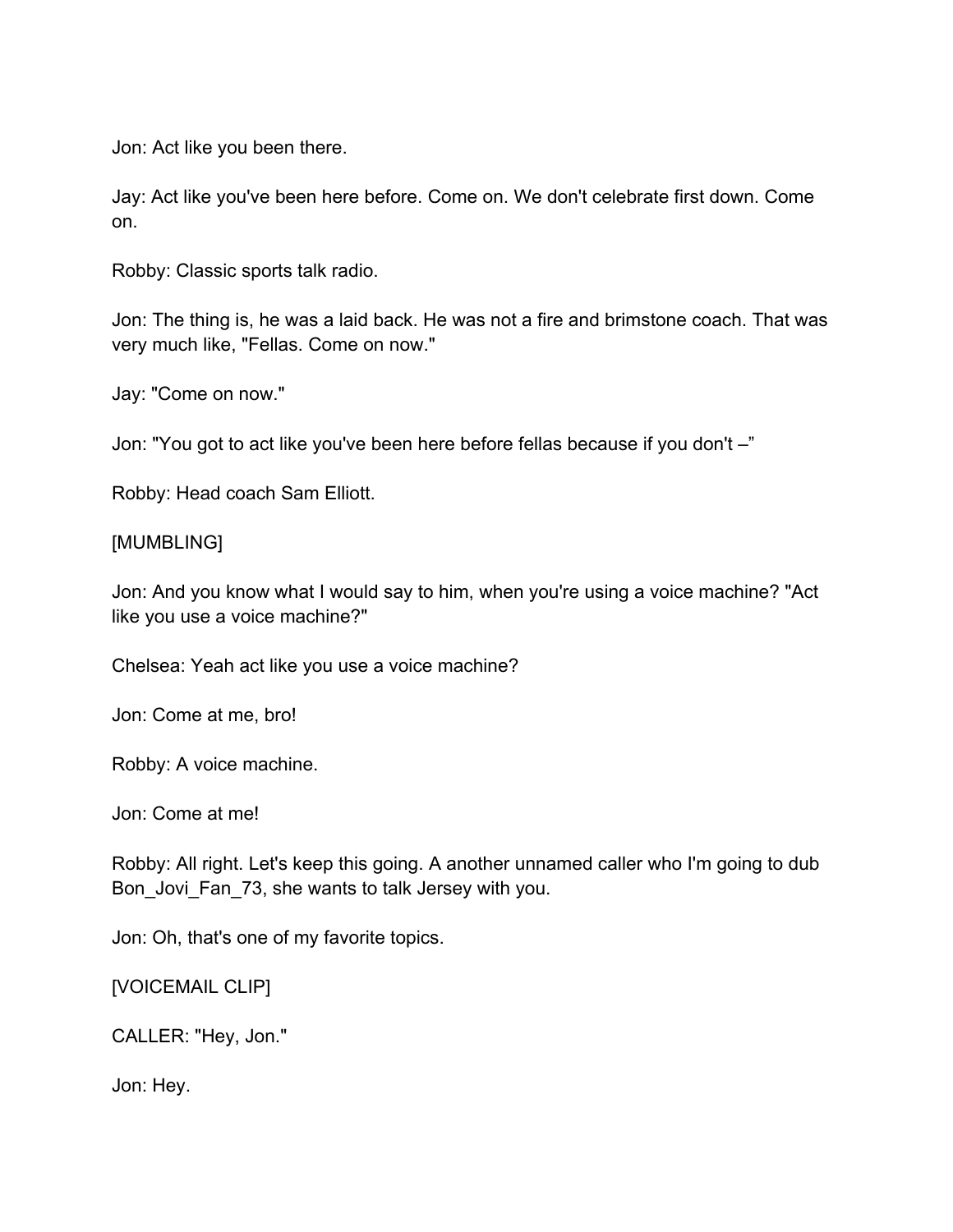CALLER: "What's your favorite thing about New Jersey that you can't find anywhere else in the world. And also, what's your least favorite thing about New Jersey? Anyway, thanks. Love you. Bye."

[VOICEMAIL CLIP ENDS]

Chelsea: She loves you. I like that she called us from the bath.

Robby: She had such a soft-.

[LAUGHS]

Robby: It felt like listening to Delilah on the radio.

Jay: Oh my goodness.

Robby: This one's going out to a Jon Stewart.

### [JAY LAUGHS]

Jon: This is a long distance dedication. I mean, least favorite thing about New Jersey, I mean, I think most people would agree it's the carcinogens.

#### [LAUGHS]

Jon: It's hard not to point to environmental hazard as as the thing.

Jay: If people forget, you take one bridge out of New York and you go, "Oh, that's a factory factory."

Jon: Yeah, that's one of those things where you're like, "What does that thing make?" I think it makes odor.

### [LAUGHS]

Jon: I think that's an odor factory.

Jay: What's it make? Kids sick. That's about it.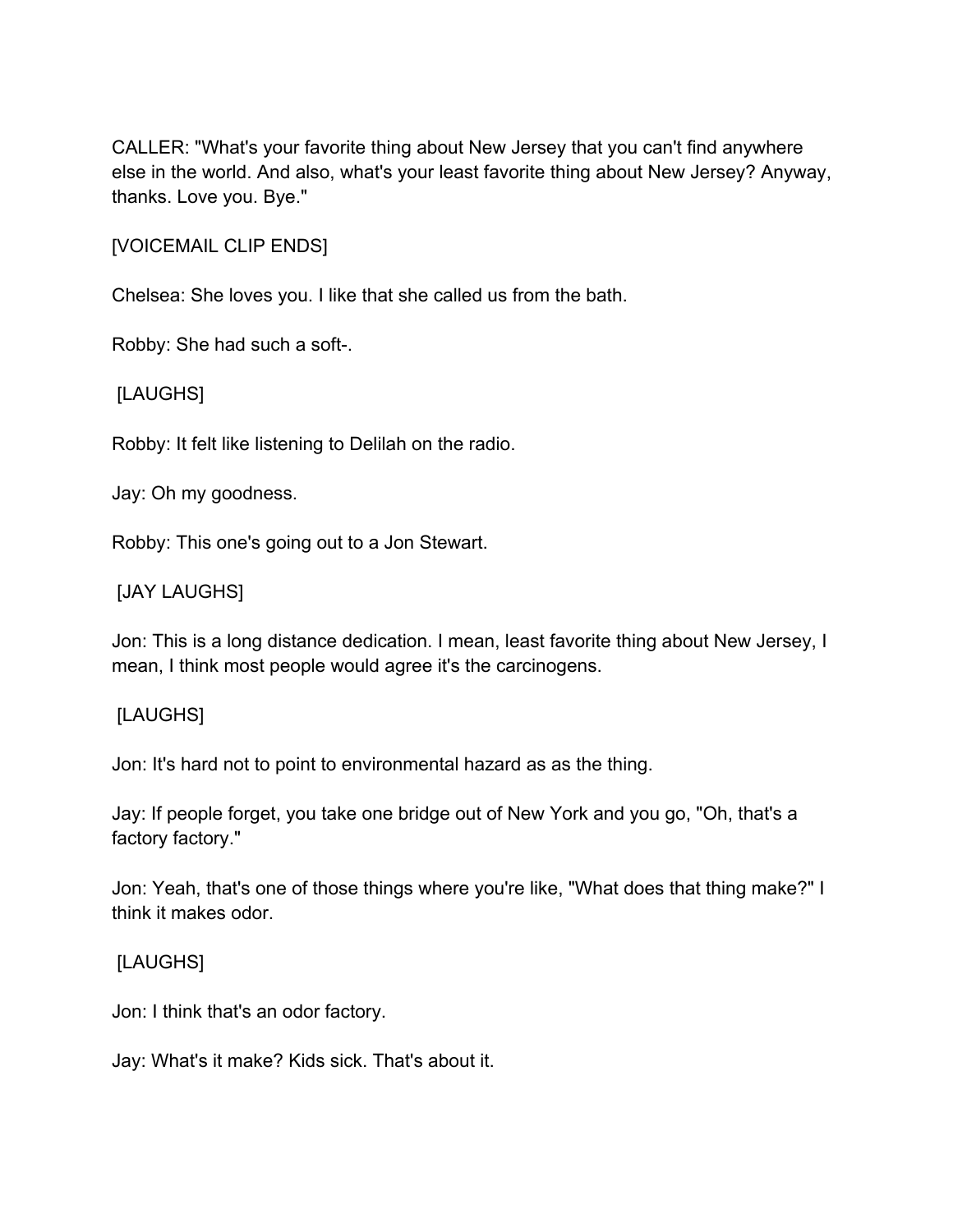Jon: But my favorite thing about New Jersey is I happen to like a good caprese salad. And in New Jersey, you can get one and this is zoning. This is legal. This is the way it has to be. New Jersey. Every 12 feet, you have to have a caprese salad. You have to be able to buy one. You have to know how to make one. You can be pulled over and asked spot checked to make it a caprese salad.

Jay: Are you a purist? Are you a purist? Because there are some salad purists that go, "This is what's in a crazy salad. This is what's in a Waldorf. Don't you dare deviate."

Jon: Here's so here's the thing. A caprese salad it's just merely has to be mozzarella. What do you got, a little mozzarella in there. You can put it in there with anything. If it's mozzarella and let's say playing cards right? Caprese salad.

Chelsea: It's the deep dish of salads.

Robby: It's the deep dish of salad. That's what it sounds like.

Chelsea: It's the deep dish of salads is not really a salad.

Jon: Caprese salad and carcinogens.

[LAUGHS]

Robby: The state flag in New Jersey.

Jon: If that's not on our license plates by Thursday.

[LAUGHS]

Robby: Okay, next up, we have a caller, Pete from Staten Island.

Jon: Oh Jesus, this is going to get bad.

[VOICEMAIL CLIP]

Pete Davidson: "Hello, Jon."

Jon: Hey.

Pete Davidson: It's Pete.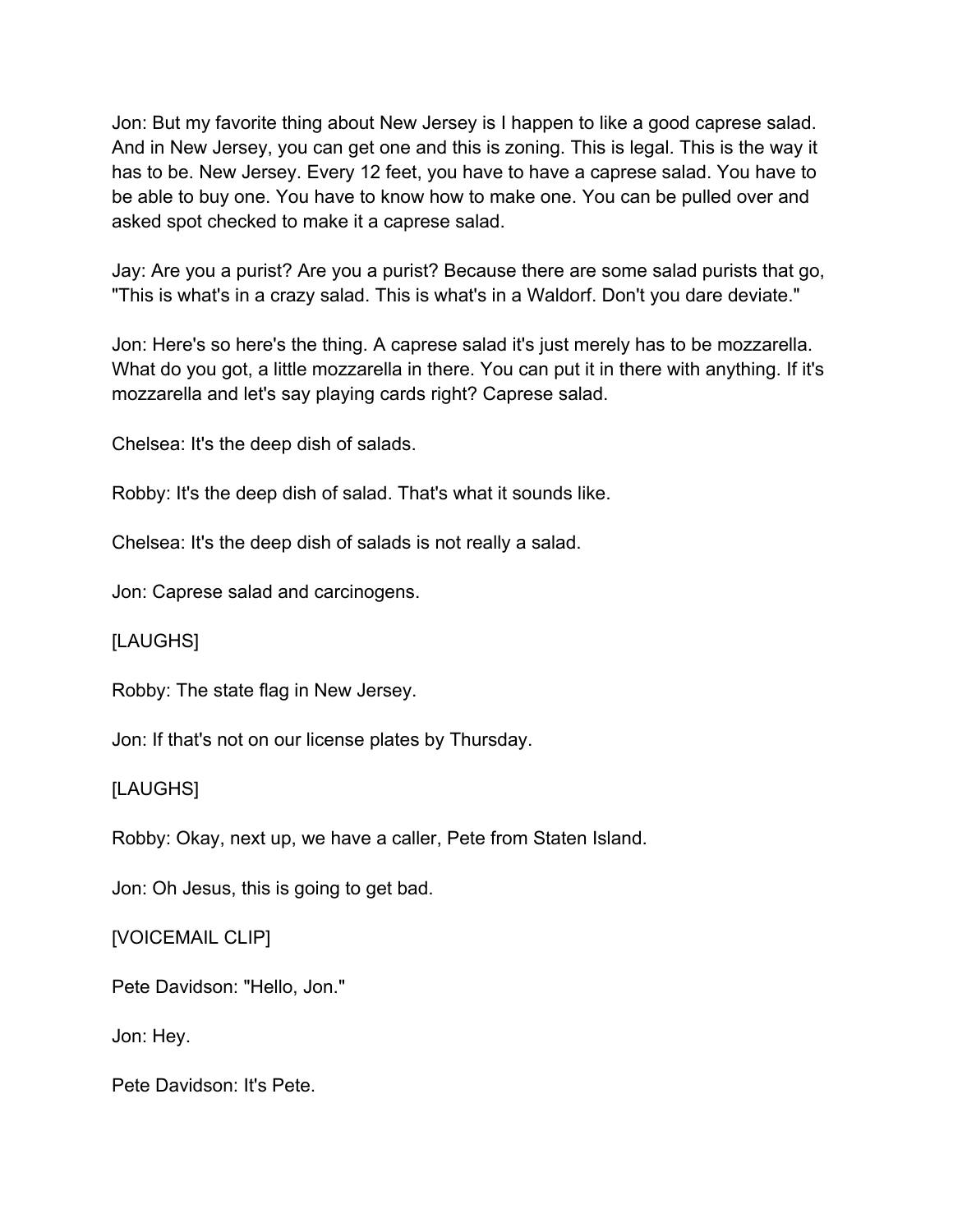Jon: Hey.

Pete Davidson: "Davidson, unless you know other Pete's that sound like a 1940s chain smoker."

Jon: Get the f\*\*\* out. Did he really do this? Oh my God.

Pete Davidson: "Congrats on your show! I'm thinking of you. I like when we go to the Knick Games and I pretend you're my dad."

[LAUGHS]

Pete Davidson: "I love you, Dad."

[VOICEMAIL CLIP ENDS]

Jon: Love you, pal.

Jay: Oh.

Chelsea: Aw that was so sweet.

Jon: That's so nice. You know, what's funny when we go to the games? Because it really does like. So I bring my son usually. So it looks like I'm both of their dads because my kid sort of resembles, like if you had two sons and one of them had like a growing problem. Like that. So they sort of resemble each other, but in different sizes.

Chelsea: It seems like one of them is really into tattoos like one of your sons, really –

Jay: But also, because of, like, hype beast culture.

Jon: Yeah, Nate. That's Nate.

Jay: They're dressed the same.

Jon: That's exactly right. But it really does look like he's in between the two of us. So it could be that Pete and I are Nate's dad.

Jay: Oh my God. On the flow chart of like the evolution of man. It's like Nate, Pete, Jon.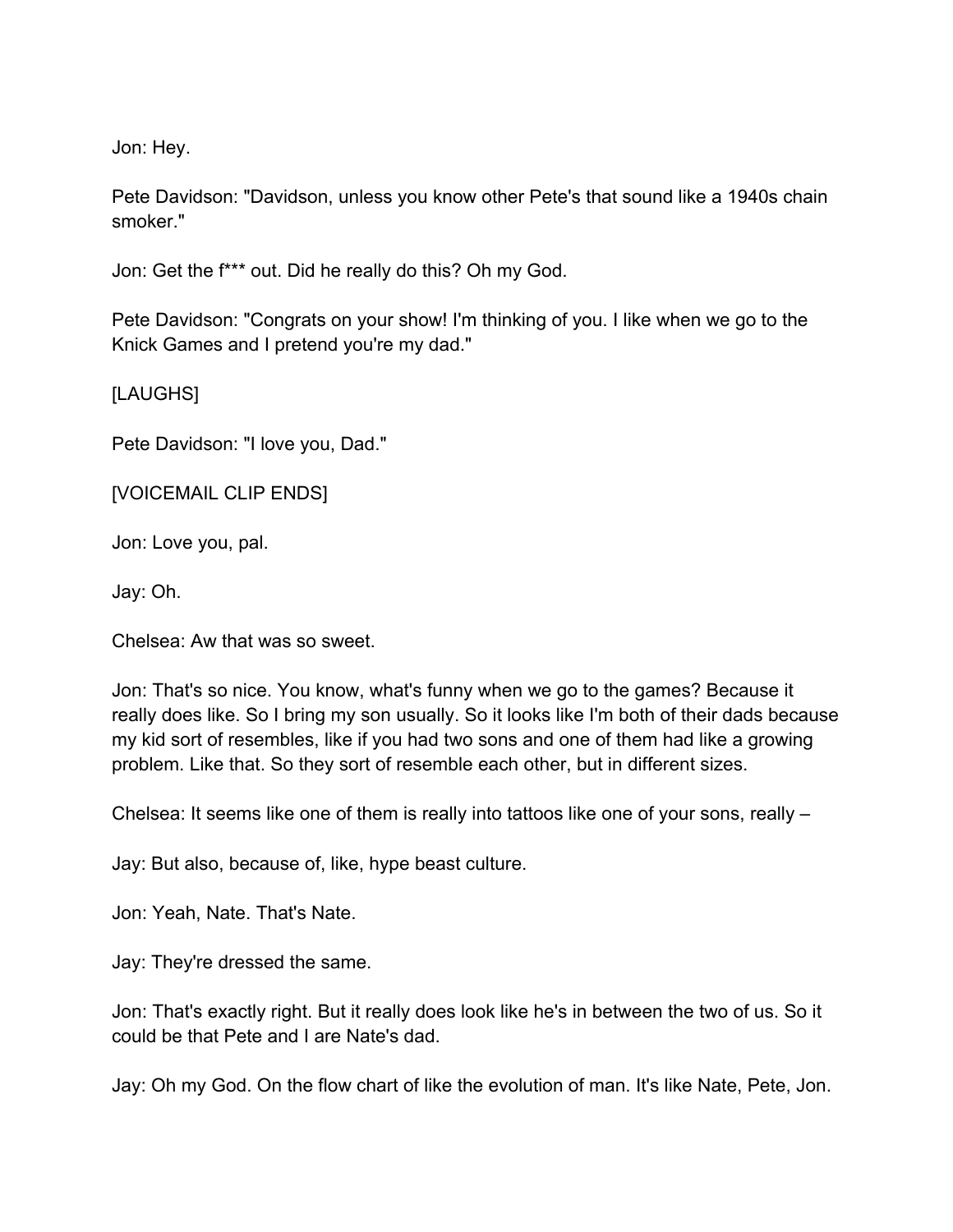Jon: By the way, like, such a lovely guy.

Chelsea: Yeah.

Robby: So sweet.

Jon: Such a good hearted guy like love hanging out. We do have a ball.

Robby: I just opened for my friends special that Pete was directing. It's the first thing Pete's ever directed.

Jon: Oh really?

Robby: Yeah. So we're sitting in the back in the green room and another comic is in there and he turns to Pete. He's like, "Where can I go smoke a cigarette? And Pete's like, "I just been smoking them in the green room."

[LAUGHS]

Robby: And he's like, "I'm not famous. I can't."

Jon: But that's what I love about him because he's also unexpected. Like when we did that benefit, you know? And you know, the reputation Pete has is like, oh he's a f\*\*\* up. He's got the tattoos and he gets high and all that shit. He's like a producer.

Chelsea: Yeah.

Jon: Like he's like, "Here's how the show's going to go. So I'm going to bring it out there. We're going to do like three minutes. I've created some vignettes. The vignettes will roll as we go." And I'm just like, Holy shit, this guy – he's a producer.

Robby: People think that people can, like, accidentally get super successful in show business is just like, not the way it works.

Jon: Well.

[LAUGHS]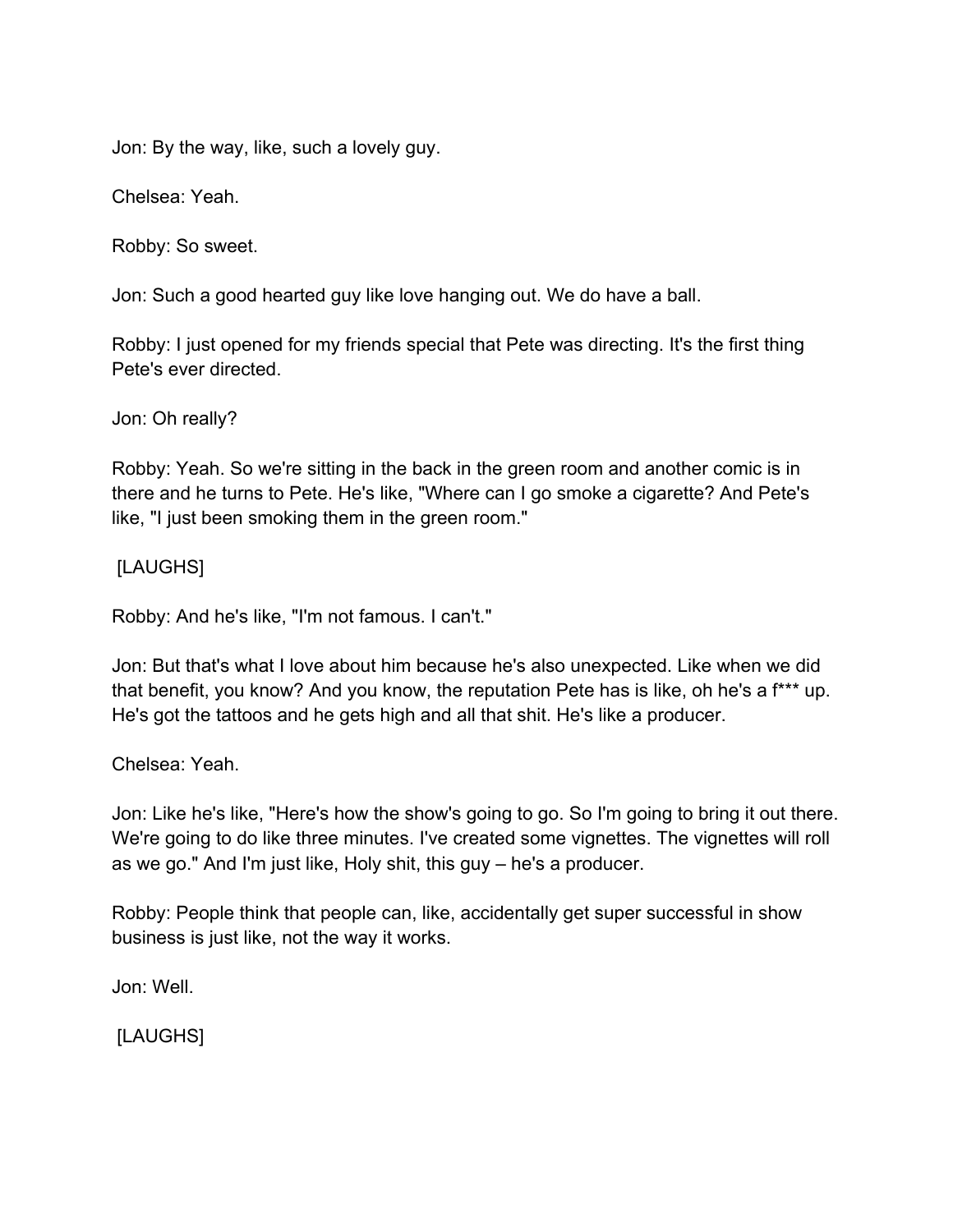Robby: Okay, call it that I'm guessing doesn't bank with JPMC, who has a pretty thoughtful question about your conversation with CEO Jamie Dimon.

Jon: Bring it. Come at me, bro.

# [VOICEMAIL CLIP]

CALLER: "Hi, I just want to leave a message regarding the interview with Jamie Dimon. So I noticed that he used inner cities and inner city youth quite frequently when he was talking about society and the issues with society and problems. And I feel like that's a very coded way of saying Brown and Black people."

Robby: Not that coded.

# [LAUGHS]

CALLER: "It felt very on the border of racist to me, and I was surprised that Jon Stewart didn't call that out because it's not just inner cities that are having issues with education, right? There's also issues with the rural areas, too. Thank you."

[VOICEMAIL CLIP ENDS]

Jon: That was the most pleasant castigation –

## [LAUGHS]

Jon: – Of my lack of fortitude in that conversation. You know, sometimes in those conversations, I can't. You want to say something that's like, I'm pretty sure I always say, like, "Yeah, it's not just poverty and things, not just in the cities, it's in rural and everything." But I may not have said it to him, but you're right. We generally we –

Jay: And we're saying it now.

Jon: Yeah.

Jay: If Jamie Diamon said inner city, he was trying to "Dangerous Minds" his way out of being a bad person.

Jon: Yes.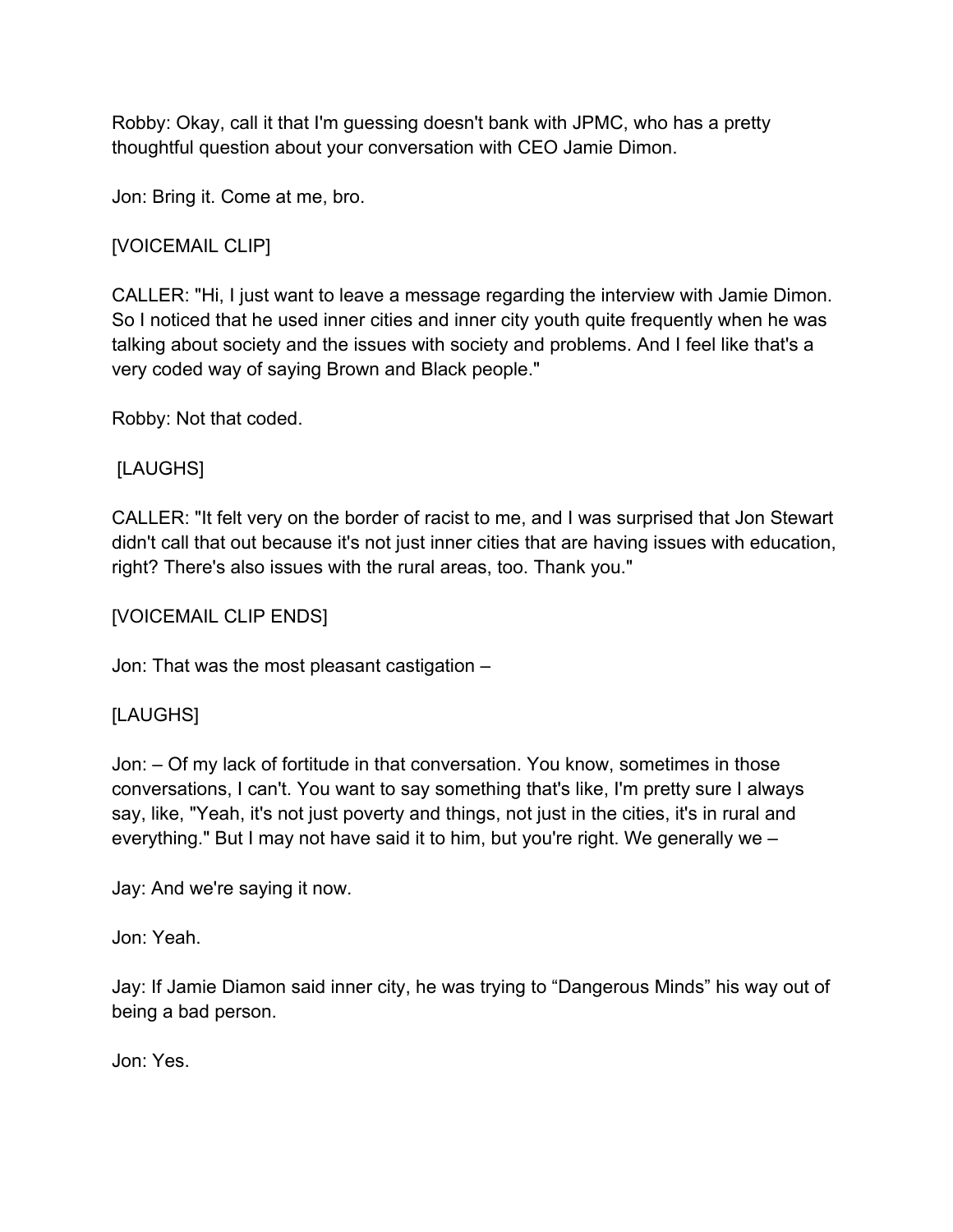### Chelsea: Yeah.

Jay: He was like, "Yeah, yeah, these kids with the cornrows and they get in the military and get a haircut."

## [JON LAUGHS]

Jay: And I was like, "What are you talking about?"

### [CHELSEA LAUGHS]

Jay: Also, she said that there are dumb places everywhere in the country, in the rural and in the Midwest, and I want to take a moment to say the Midwest is so dumb. They think deep dish is pizza.

Jon: Oh Jay. Well now again that gets us, though let's get to a productive point. What do you do in that conversation? Do you say like, well you say inner cities like poverty is the problem everywhere. Education is a problem everywhere.

Jay: Yeah.

Jon: But I think I was blowing past it to get to another point. You know what it is? Here's what it speaks to. The problem with being present. It's so hard to remain present sometimes, especially in conversations where you have an intention, because if you have an intention, it's one of the things that I think is the hardest thing to do in interviewing people is, you know, you know, I get a head of steam up when we're talking about the economy, we get all these other things. So I've got intention when I'm talking to Jamie Dimon. And he might throw in a ton of shit into that that I'm not recognizing because my intention has got me myopic.

Jay: Yeah.

Jon: I put blinders on. This happened to me with Rumsfeld. I had such an intention with him. I was going to prosecute this and he was going to walk out and say, "Sir, thank you, sir."

#### [LAUGHS]

Jon: I have learned. And like, right at the beginning of the conversation, I go, "So when you guys were selling the war –" "Well, we didn't sell it. We presented a case." "Well,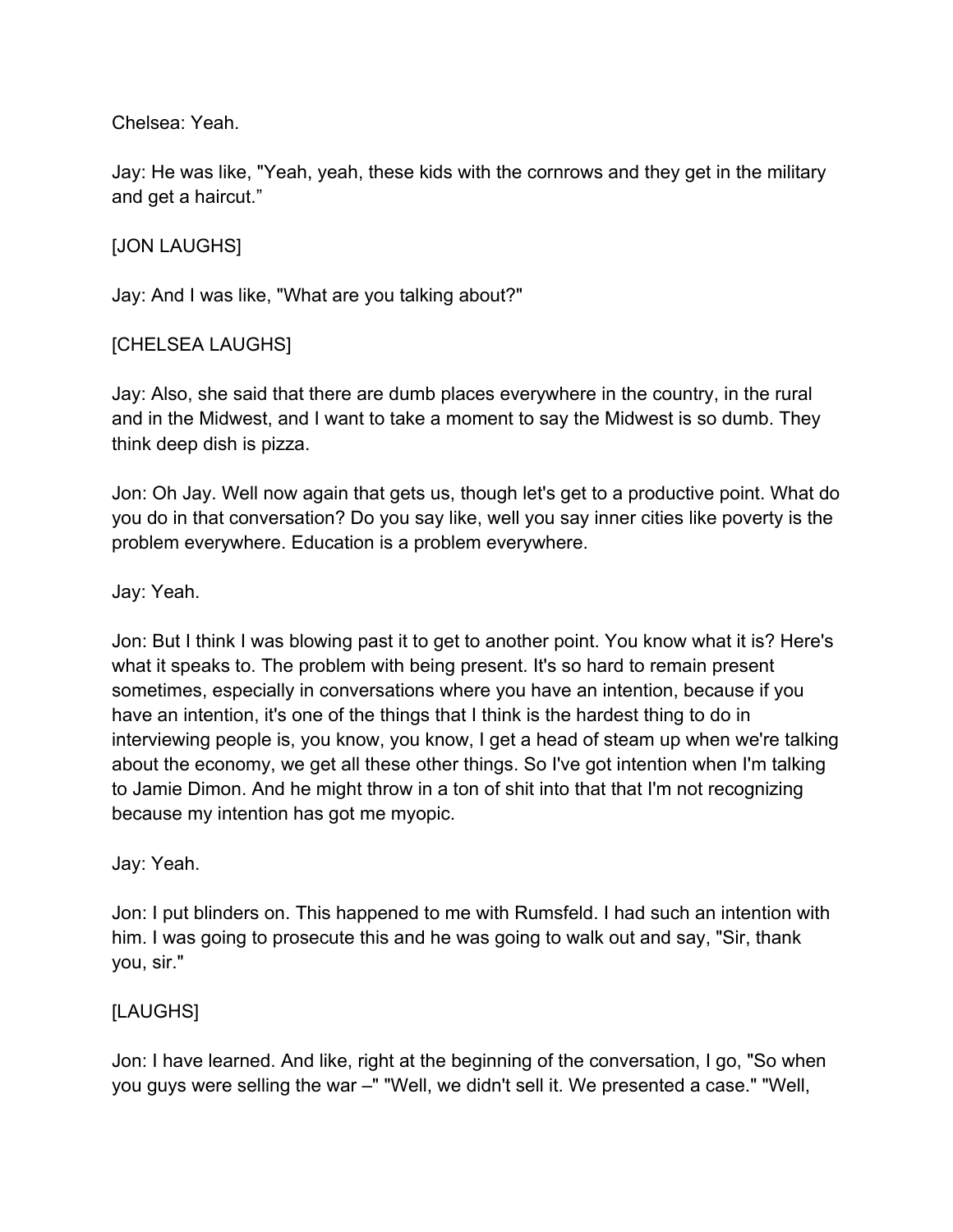you presented all the positive cases and that's a sales job." "No, I didn't really. It's presented the case." But I had such an intention that I was like, "Fuck that, let's just move on." And that night I realized, "Oh. That was the essence of the entire conversation." If I hadn't had blinders on, I would have realized the entirety of the conversation should have lived in the difference between selling and presenting, and that should have been everything. But I was so fucking intent on like, "On page 221, you suggest that the inspector, Hans Blix." Like I was so up my own ass that I missed the whole thing that was right in front of me. I was so mad at myself.

Chelsea: And I think that's a super interesting point, and I don't think that's a one to one of the Jamie Dimon. I think there was a whole second conversation available in the fact that you were talking about the economy, and he sees the economy as poor Black and Brown people in rich white people.

Jay: Yes.

Chelsea: So every time he's talking about poor people, he is talking –

Jon: But didn't I say I thought I said to him, but you're blaming education for intractable poverty.

Jay: You said that and I want to also say that escalation is a rhetoric tactic, but also dismissal is so if you would have fallen for the inner city trap, there is a chance that you wouldn't be able to talk economics with the person you brought to talk economics with.

Robby: It's another conversation.

Jay: And that's the toughest part. When someone even throws, not necessarily bait out there, but if someone falls into a trap, you go, "We could talk about this, or we could keep talking about what I actually want to talk to you about."

Jon: Right. Right.

Chelsea: Or we can talk about how fucking racist you are.

Jay: Right?

Jon: But there is a way I think of, to her point, making clear that you see the ruse while not deviating from your intention. And that's the part sometimes I can struggle with. If you have your intention and somebody throws that out there, you have to be deft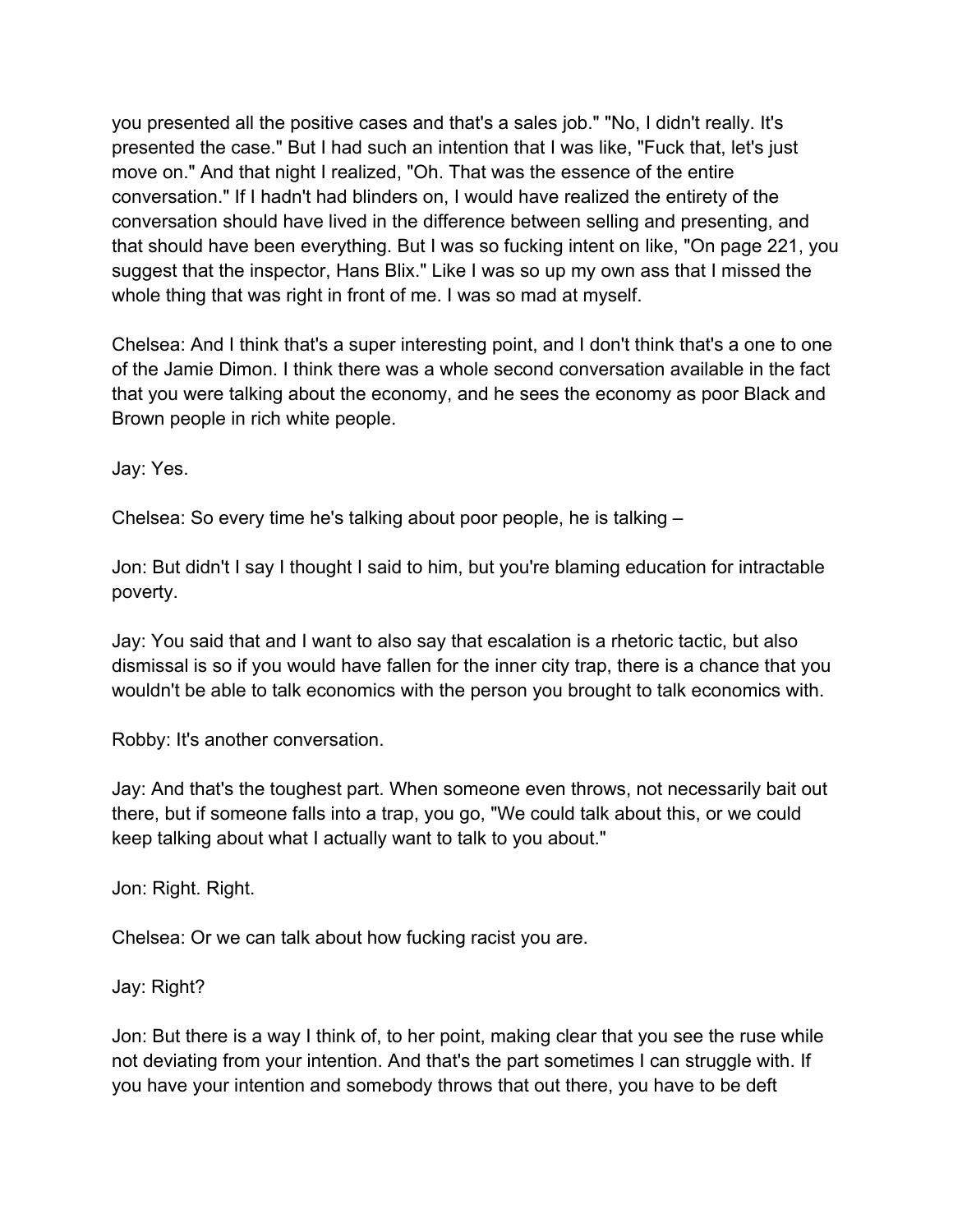enough to be able to say. Well, that I think is not necessarily the case, and certainly there's poverty and all these other pockets, but getting back to that's where the real art of it is. And sometimes I just that's just f\*\*\*ing –

Chelsea: Well I also think he's possibly like, you would have to say, "What do you mean. You say inner city a lot? What do you – what types of people are you talking about when you say inner city?" And make him confront what he –

Jon: But don't you think – wouldn't that then I be passive aggressive because I know.

Robby: Yeah.

Jon: If I do that, then I feel like I'm being not honest.

Jay: I'm so sick of these callers trying to make us better people.

### [LAUGHS]

Jay: I liked it when they were just telling us we suck.

Jon: Here's something about better people. I remember after that Rumsfeld interview. Like losing, I think I lost more sleep over that interview than he lost over the entire war.

Chelsea: Jesus.

Jay: Oh my God.

Jon: That's how fucking –

Robby: I don't think he lost a minute of sleep over that war.

Chelsea: I think he slept better.

Robby: I'm confident that's true.

Jay: Hey, can I say something right now? I think he's sleeping pretty good right now.

Jon: He's probably sleeping very well, you know what he did to me after the interview that was fucking brilliant? He sent me a note because he knew. I mean, he knew what I was about and he knew what I was trying to do. And he sends me a note afterwards.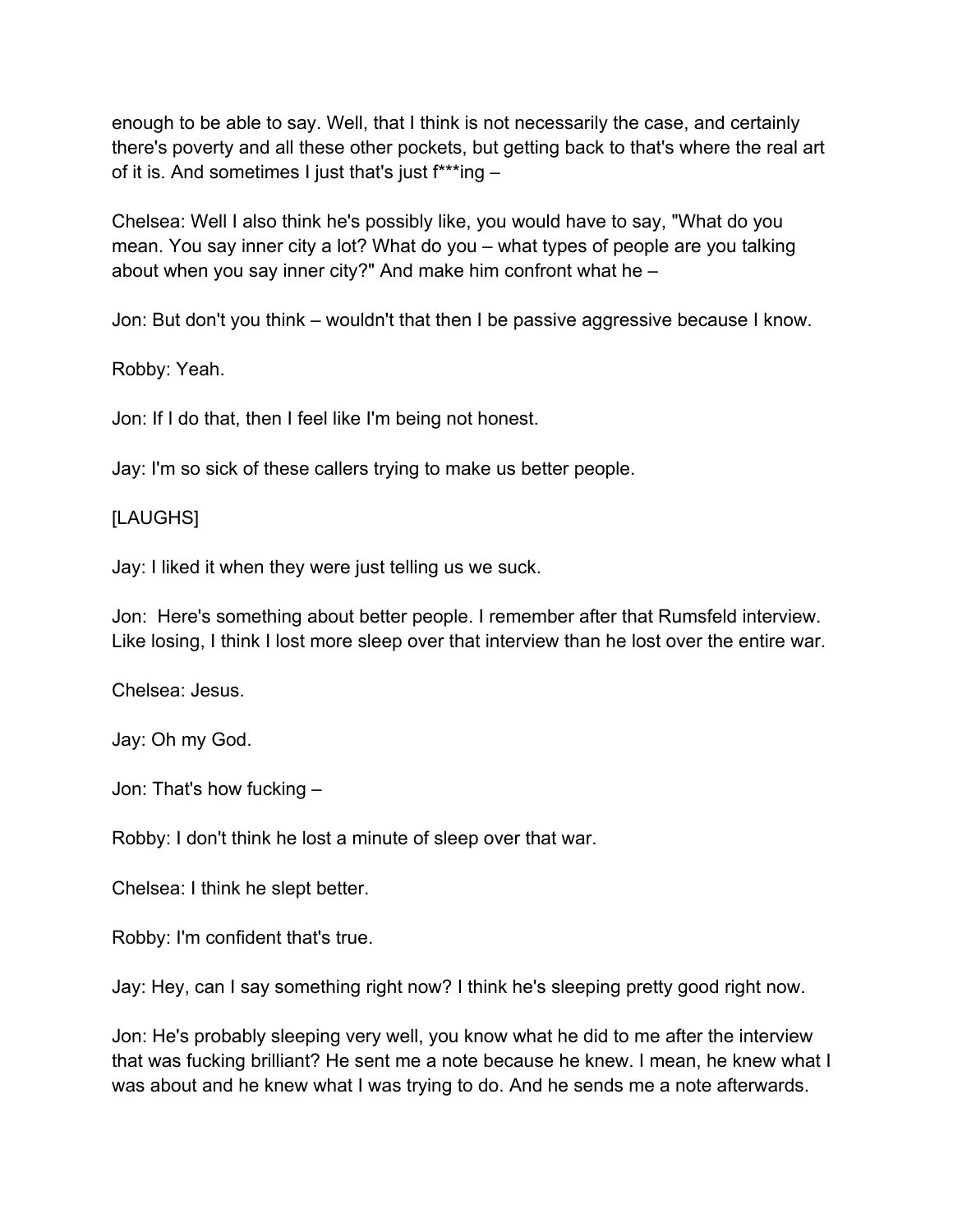"Loved the conversation. Sorry, we never knew each other when we were younger. I bet we'd have been friends."

Jay: Oh no.

Chelsea: Evil.

Jon: And I was like, "Oh wow." That dude just on his way out –

Robby: Yeah.

Jon: – Turned around, smiled at me and kicked me in the f\*\*\*ing balls.

Jay: Jon that's like if you've ever seen someone bomb and someone goes, "Great set, man."

Robby: Yeah.

Jay: That's what he just did.

Chelsea: No, what he did is a, "You have fun up there."

[JAY LAUGHS]

Jon: "Yeah, was that nice? Was that good? Hey, how's the audience?"

Chelsea: Yeah.

[LAUGHS]

Jon: Seemed a little – Seemed a little quiet.

[JAY LAUGHS].

Jay: Are they done seating yet?

Jon: Yeah, yeah.

Jay: All right.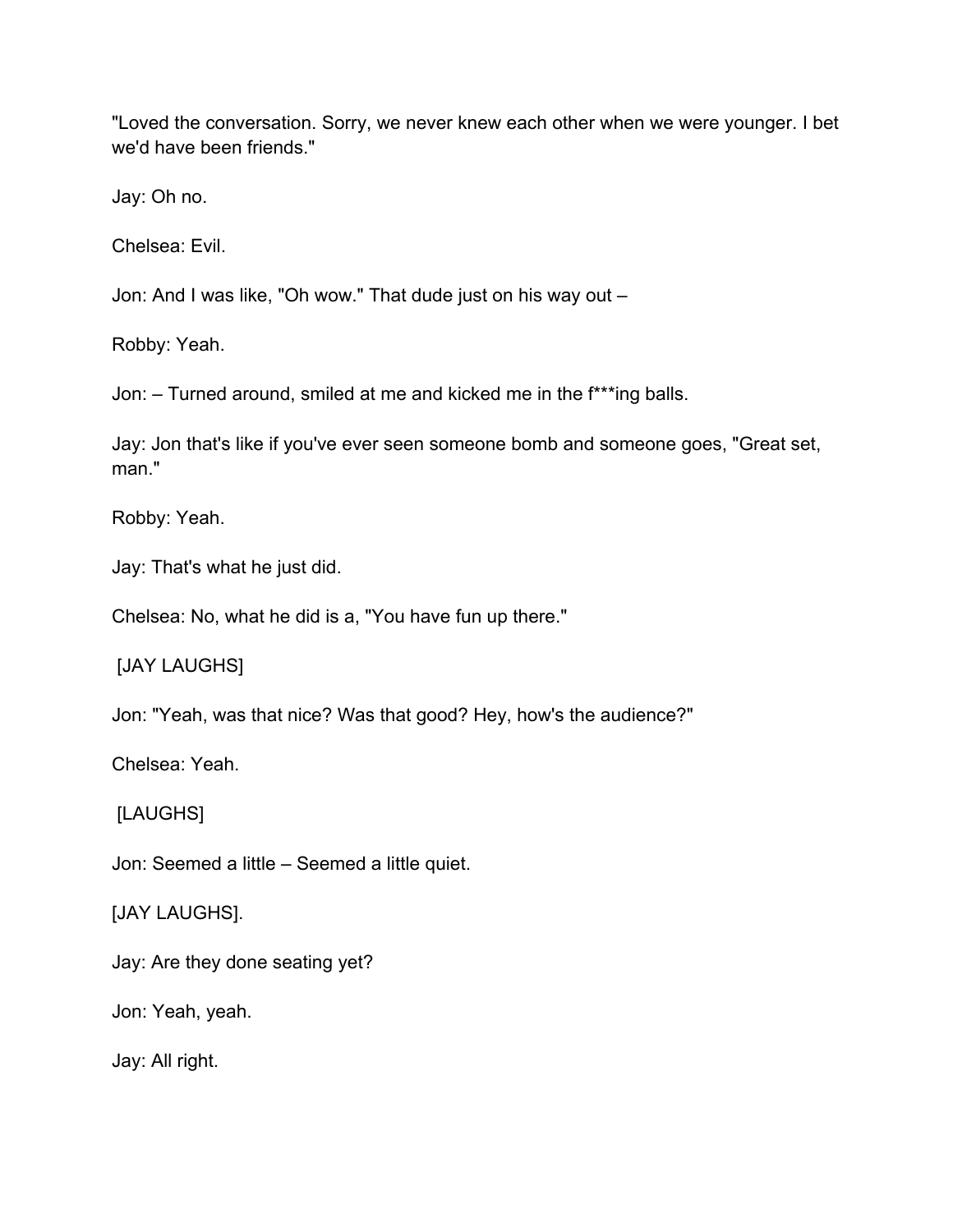Jon: But that's very interesting stuff.

Chelsea: Yeah.

Jon: And it's funny because there's again, like there's people that can bring that point up and you shut them out. And then there's people that bring that point up. You're like, you know what? I should think about that. That's interesting.

Chelsea: Yes, thank you. What's her name?

Robby: Unknown. She didn't give a name.

Chelsea: Thank you, unknown, lady.

Jay: Yes.

Robby: So just a couple of very short, sweet ones.

Jon: Okay. Bring it.

Robby: This one –

Jon: Comes to me, bro!

Robby: No we've actually got some positivity for you here.

Chelsea: Oh boy.

Robby: Here we go.

Jon: All right.

### [VOICEMAIL CLIP]

CALLER: "Jon, I don't care what other people say or think."

[LAUGHS]

CALLER: "I think you look great."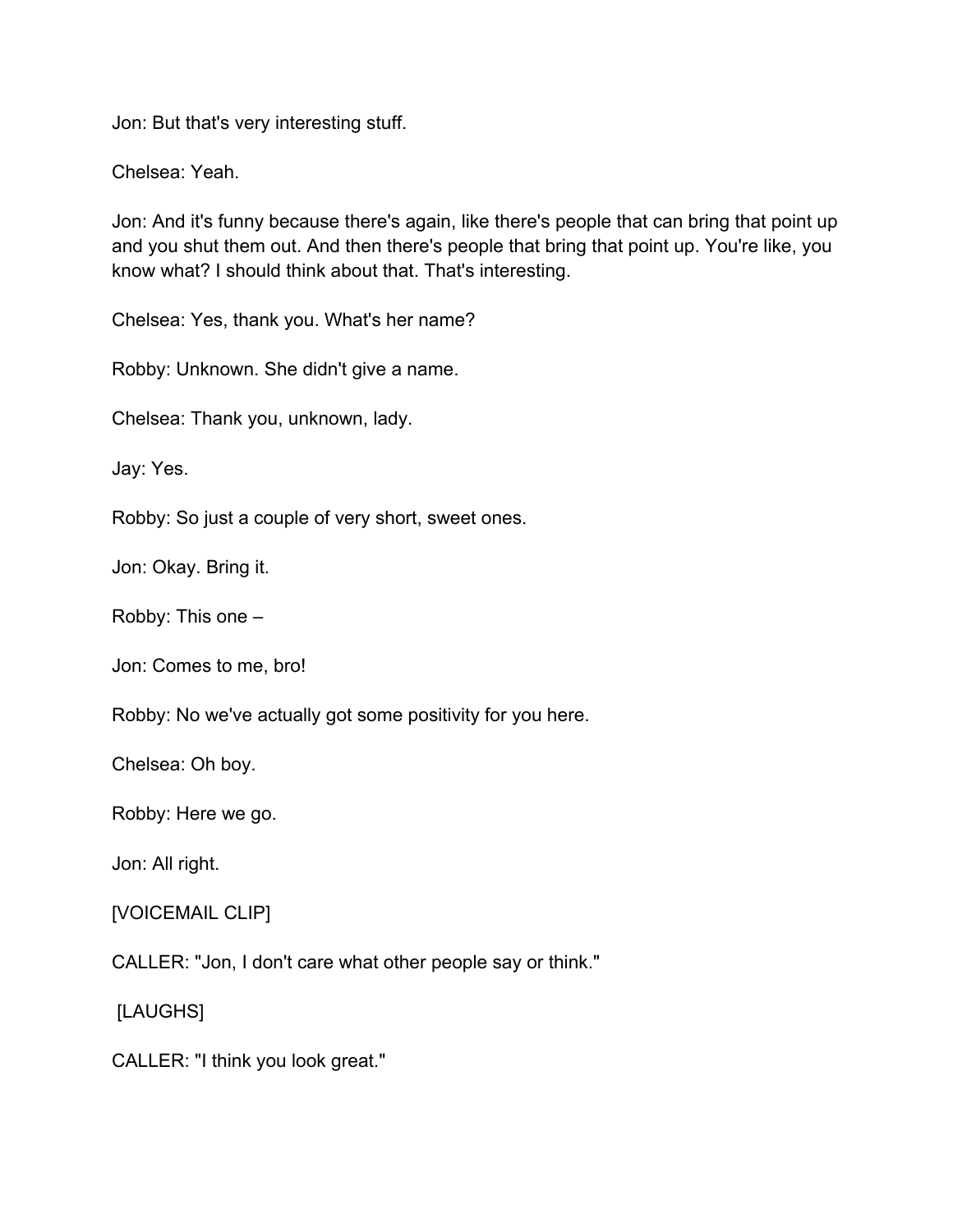Jay: What?

CALLER: "Your silver hair makes you look very distinguished. And listen, fuck anyone who says otherwise."

[VOICEMAIL CLIP ENDS]

Jon: I'm going to make that my ringtone.

Chelsea: It is the most underrated compliment. That's like your mom being like, "Wow, you look so great this year because and you know, you struggled. You struggled for a while but wow."

Jon: Oh but Chelsea, here's the thing. I'm not blind.

#### [JAY LAUGHS]

Jon: Like he's not telling me anything [I don't know]. It's not one of those things you have to turn to you guys and go, "Guys. Am I?"

Robby: Am I?

Jon: Wait.

Chelsea: I got a bunch of texts that you're a certified silver fox.

Robby: Okay.

Jay: Certified!

Jon: Smoke Show baby!

Chelsea: Smoke show!

Jay: Smoke show, slam P, silver fox, daddy. I'm going to explain those words to you.

Jon: Here's the thing about the smoke show it is what a fire gives off as it's being put out.

Robby: We have one more voicemail and I think we should just get to.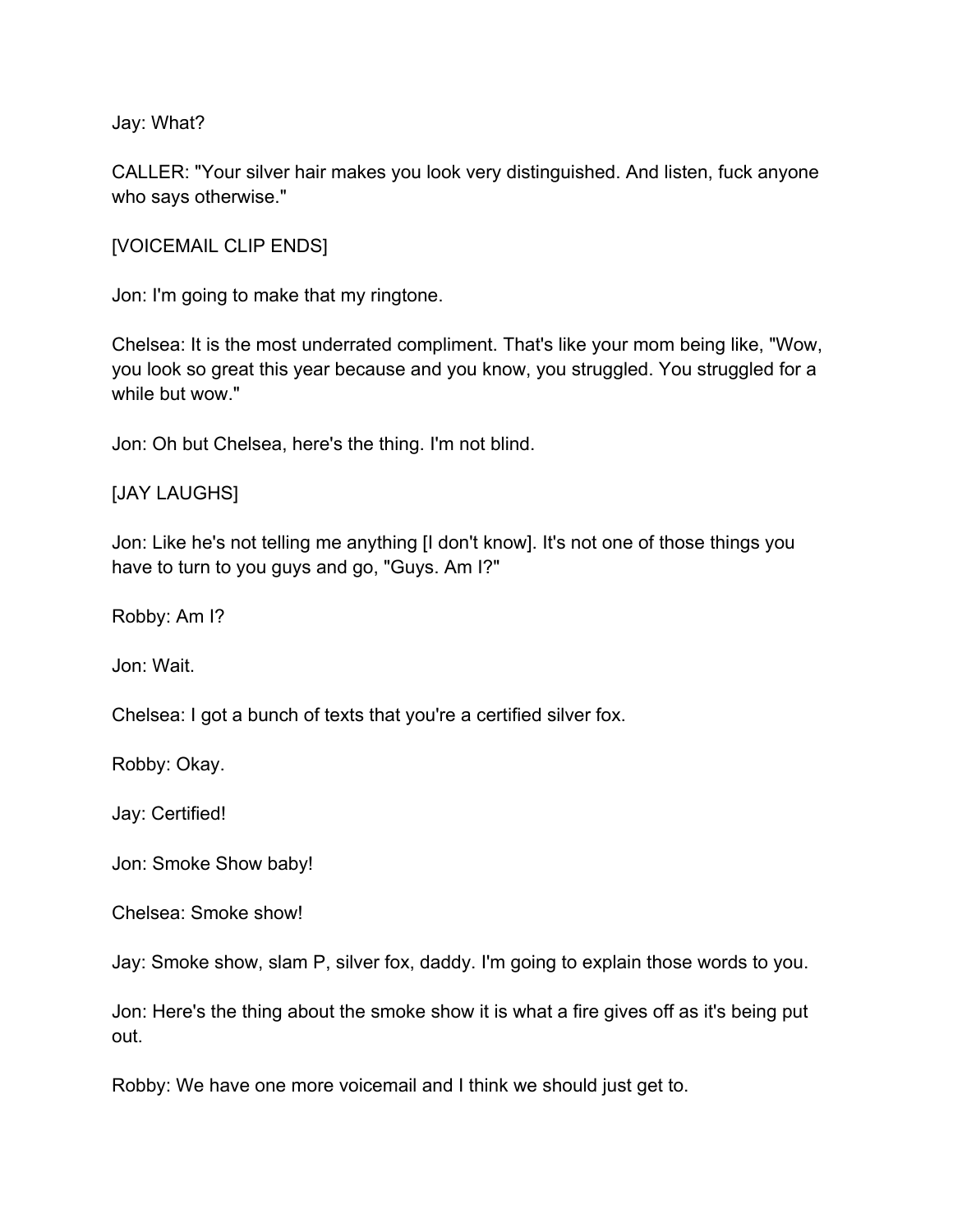Jon: All right.

Chelsea: Okay.

Jon: Let's get to it. Let's get to it.

Robby: Here we go.

[VOICEMAIL CLIP]

CALLER: "Hey, Jon."

Jon: Hey. Same guy?

CALLER: "Same guy as before."

[JON LAUGHS]

CALLER: "And listen, man, I just saw a recent picture of you."

[JON LAUGHS]

CALLER: "And actually, I would like to take back what I said before."

[VOICEMAIL CLIP ENDS]

Jay: No!

CALLER: "You do look like shit. Times a bitch."

Jon: Oh, that –

Chelsea: That's it?

Jon: I want to hire that dude. [ROBBY LAUGHS]

Jon: Like, that is fucking where it's at.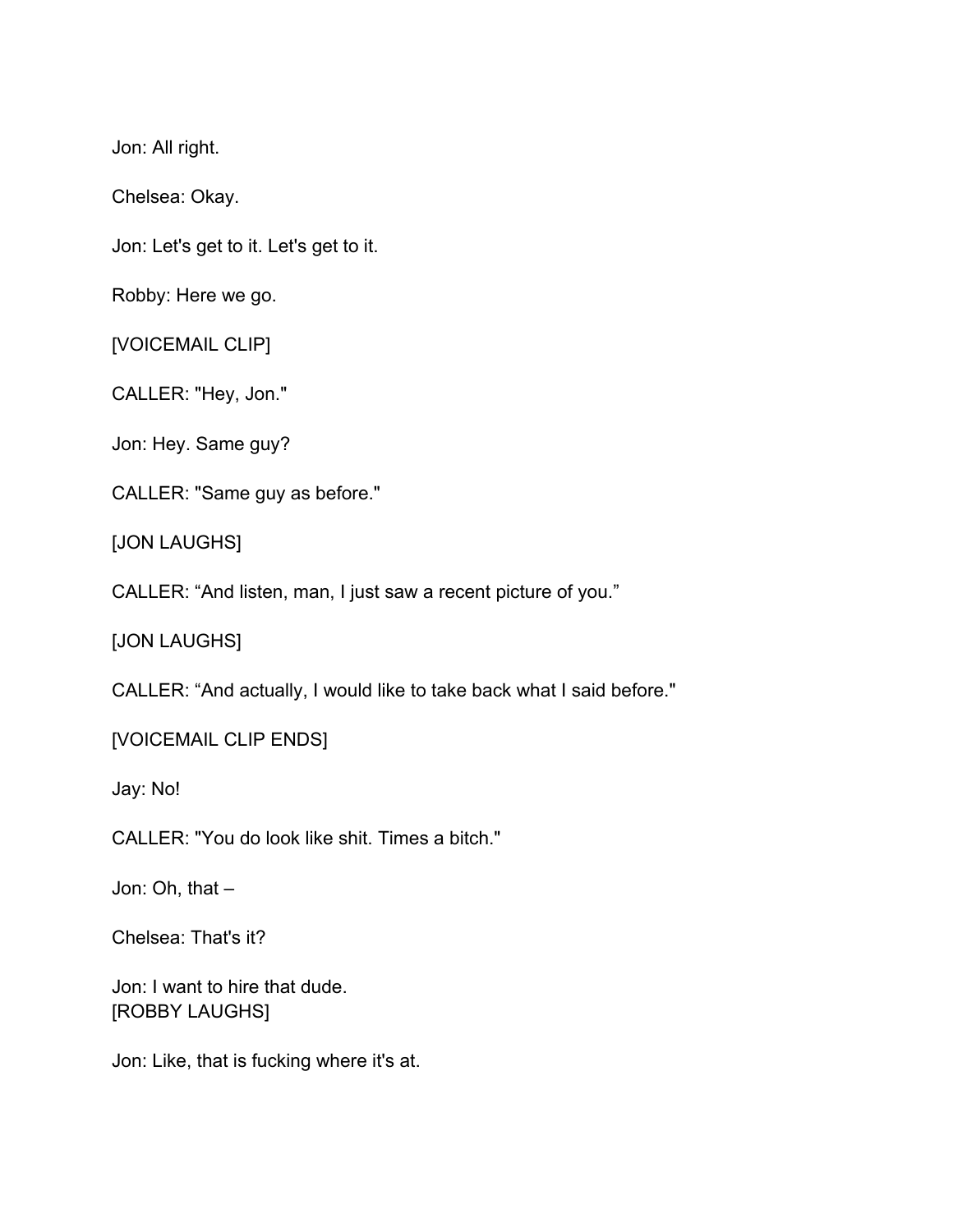Robby: Yeah.

Jon: You know what?

[JAY LAUGHS]

Jon: Here's what I want to say about that. You came at me, bro, and you won.

[LAUGHS].

Jay: Oh, wow.

Jon: Like that. Brilliant. What an enjoyable way to spend a podcast. I say we do this more frequently. I truly appreciate. Robby, Jay, Chelsea. We are taking a short break for the holidays during that time. Is our answering machine on?

Chelsea: I think as long as you have a good therapist, we go forward. Yeah.

Robby: I love that you're on a track to –

Jon: Never been in therapy.

Jay: Jon.

Jon: Never.

Chelsea: Jon.

Jay: We gather you here in this podcast –

Jon: Never.

Robby: This is an intervention.

Jon: Never. Self-medicated for some time. Yeah. Yeah. Never.

Chelsea: I –

Jon: Never! Chelsea never. Never.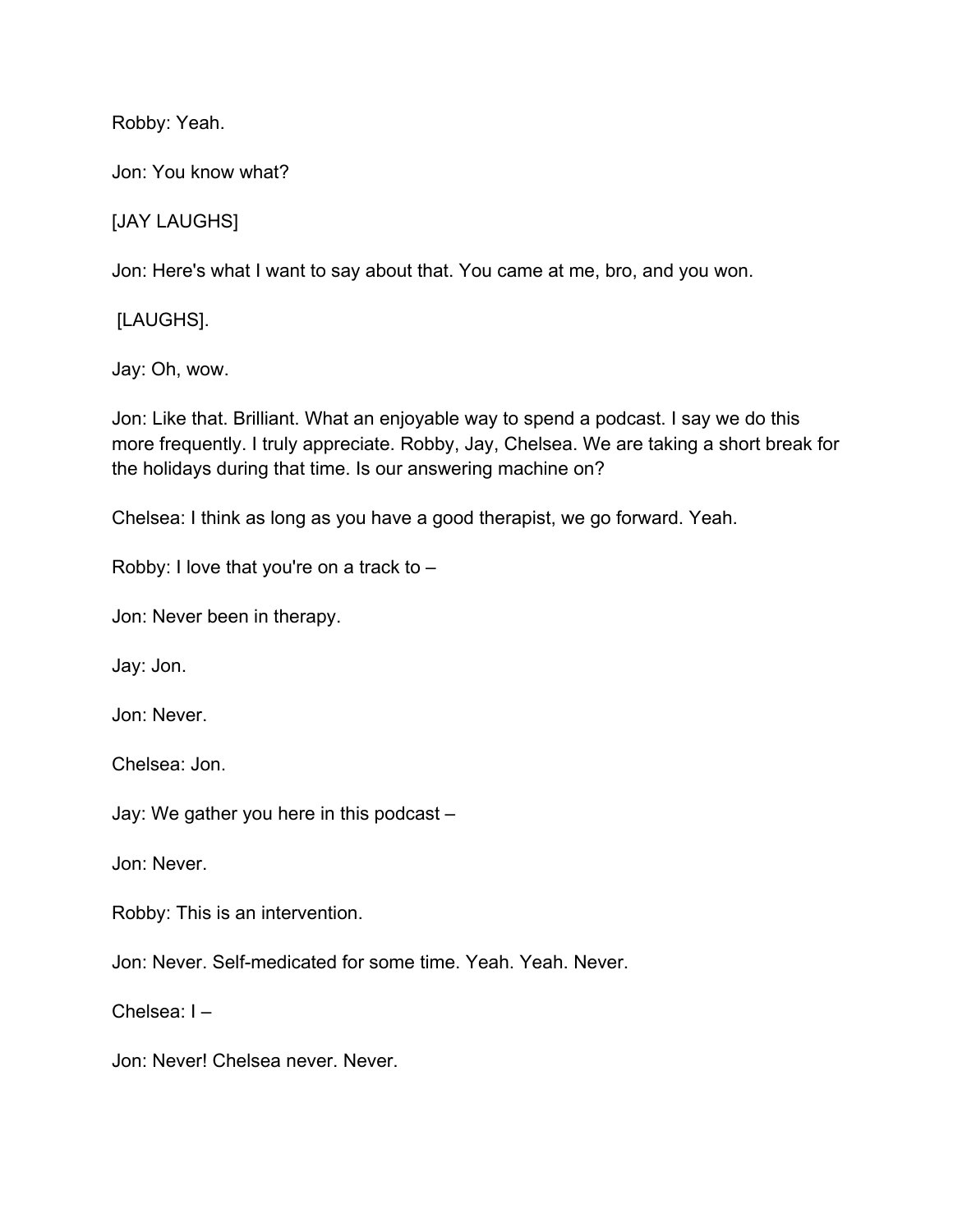Jay: Make sure to use promo code, THEPROBLEM, for Better Help.

[JON LAUGHS]

Robby: Yeah.

Chelsea: I –

Jon: Never!

Chelsea: – I'll meet you in your office. We're going to talk about this.

Robby: A lot of people hold on to a conversation with Donald Rumsfeld for 16 years. That is normal behavior.

[LAUGHS]

Jay: Jon, is there a couch in your office, at least?

Chelsea: How did you get through –

Jon: Oh I've slept on a couches? Don't get me wrong, I have been on couches, just not talking to anybody.

Robby: And how did that make you feel?

Chelsea: Let's get a therapist call in. Podcast over.

Robby: Yeah.

Jon: All right.

Jon: You can use this time that we are taking a break to catch up on any of the episodes of our television program, which you have not seen yet. The link is in the episode description. You can re-listen to the podcast. Your last resort, you can also spend time with your families in terms of the holidays.

Jay: Gross.